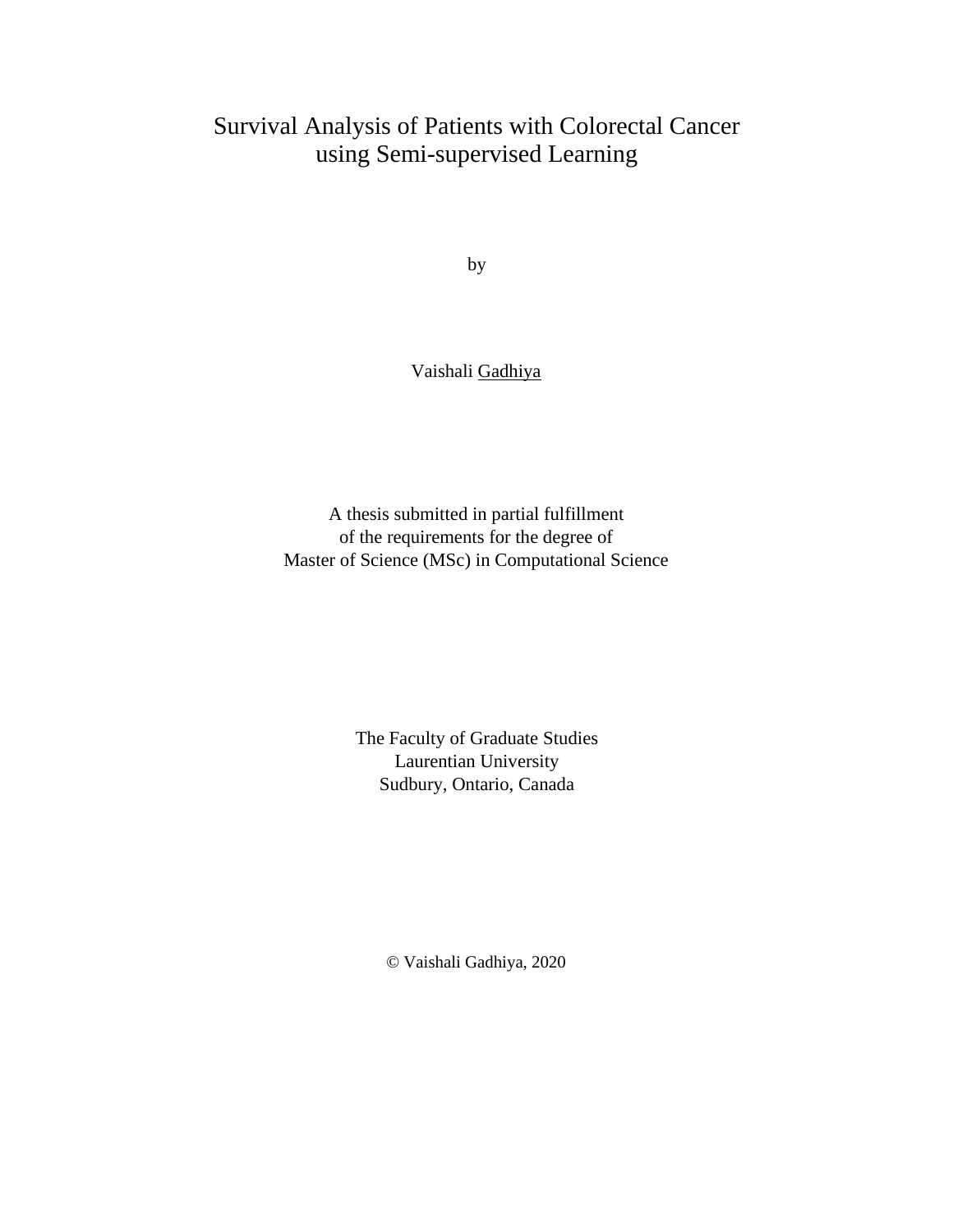#### **THESIS DEFENCE COMMITTEE/COMITÉ DE SOUTENANCE DE THÈSE Laurentian Université/Université Laurentienne**

Faculty of Graduate Studies/Faculté des études supérieures

| Title of Thesis<br>Titre de la thèse                         |                               | Survival Analysis of Patients with Colorectal Cancer using semi-supervised Learning                                       |
|--------------------------------------------------------------|-------------------------------|---------------------------------------------------------------------------------------------------------------------------|
| Name of Candidate<br>Nom du candidat                         | Gadhiya, Vaishali             |                                                                                                                           |
| Degree<br>Diplôme                                            | Master of Science             |                                                                                                                           |
| Department/Program<br>Département/Programme                  | <b>Computational Sciences</b> | Date of Defence<br>Date de la soutenance February 24, 2021                                                                |
|                                                              | <b>APPROVED/APPROUVÉ</b>      |                                                                                                                           |
| Thesis Examiners/Examinateurs de thèse:                      |                               |                                                                                                                           |
| Dr. Kalpdrum Passi<br>(Supervisor/Directeur(trice) de thèse) |                               |                                                                                                                           |
| Dr. Ratvinder Grewal<br>(Committee member/Membre du comité)  |                               |                                                                                                                           |
| Dr. Peter Adamic<br>(Committee member/Membre du comité)      |                               | Approved for the Faculty of Graduate Studies<br>Approuvé pour la Faculté des études supérieures<br>Dr. Lace Marie Brogden |
|                                                              |                               | Madame Lace Marie Brogden                                                                                                 |

(External Examiner/Examinateur externe) Doyenne intérimaire, Faculté des études supérieures

Dr. Rajan Patel **Acting Dean, Faculty of Graduate Studies** Acting Dean, Faculty of Graduate Studies

#### **ACCESSIBILITY CLAUSE AND PERMISSION TO USE**

I, **Vaishali Gadhiya**, hereby grant to Laurentian University and/or its agents the non-exclusive license to archive and make accessible my thesis, dissertation, or project report in whole or in part in all forms of media, now or for the duration of my copyright ownership. I retain all other ownership rights to the copyright of the thesis, dissertation or project report. I also reserve the right to use in future works (such as articles or books) all or part of this thesis, dissertation, or project report. I further agree that permission for copying of this thesis in any manner, in whole or in part, for scholarly purposes may be granted by the professor or professors who supervised my thesis work or, in their absence, by the Head of the Department in which my thesis work was done. It is understood that any copying or publication or use of this thesis or parts thereof for financial gain shall not be allowed without my written permission. It is also understood that this copy is being made available in this form by the authority of the copyright owner solely for the purpose of private study and research and may not be copied or reproduced except as permitted by the copyright laws without written authority from the copyright owner.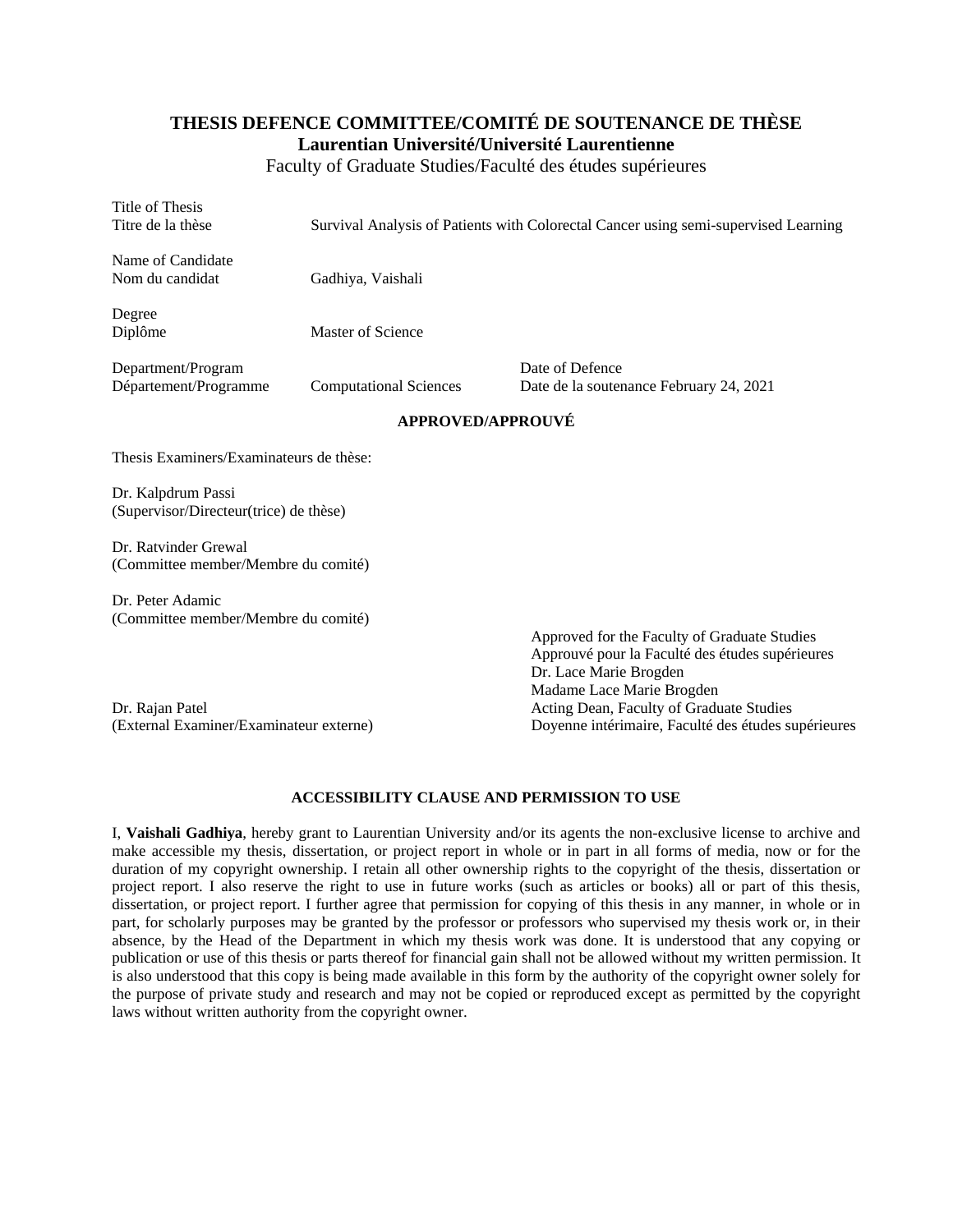### **Abstract**

A present study introduces survival analysis for patients with Colorectal cancer. In cancer survival analysis gene selection is a significant task. The most significant invention in the clinical cancer research is to diagnose cancer more precisely dependent on the patient's gene expression profiles. For classification of High-risk and low-risk or survival time prediction for the patient's analytic operation, Cox proportional hazards model (COX) and accelerated failure time model (AFT) have been universally embraced. Limited number of samples and censored data are a major setback for training powerful and exact Cox classification model. Also, comparative phenotype tumors and prognoses are completely different diseases at the genotype and sub-molecular level. Subsequently, the utility of the AFT model for the survival time forecasting is restricted when such natural contrasts of the maladies have not been properly distinguished. To attempt to conquer these two fundamental issues, a novel semi-supervised learning technique has been implemented in this thesis, considering the Cox and AFT models to precisely foresee the treatment hazard and the endurance time of the patients. Furthermore, to choose the relevant genes that associate with the disease, the L1/2 regularization approach has been used in the semi-supervised learning method. Semi-supervised learning model can powerfully improve the predictive performance of Cox and AFT models in endurance examination prove in the results of simulation experiments. These methods have been effectively applied on simulated data, Diffuse large B-cell lymphoma (DLBCL\_2002) microarray gene expression and clinical datasets. These methodologies were tested on new real microarray gene expression and clinical datasets of Colorectal Cancer. The upsides of the proposed semi-supervised learning technique include: Increase in the number of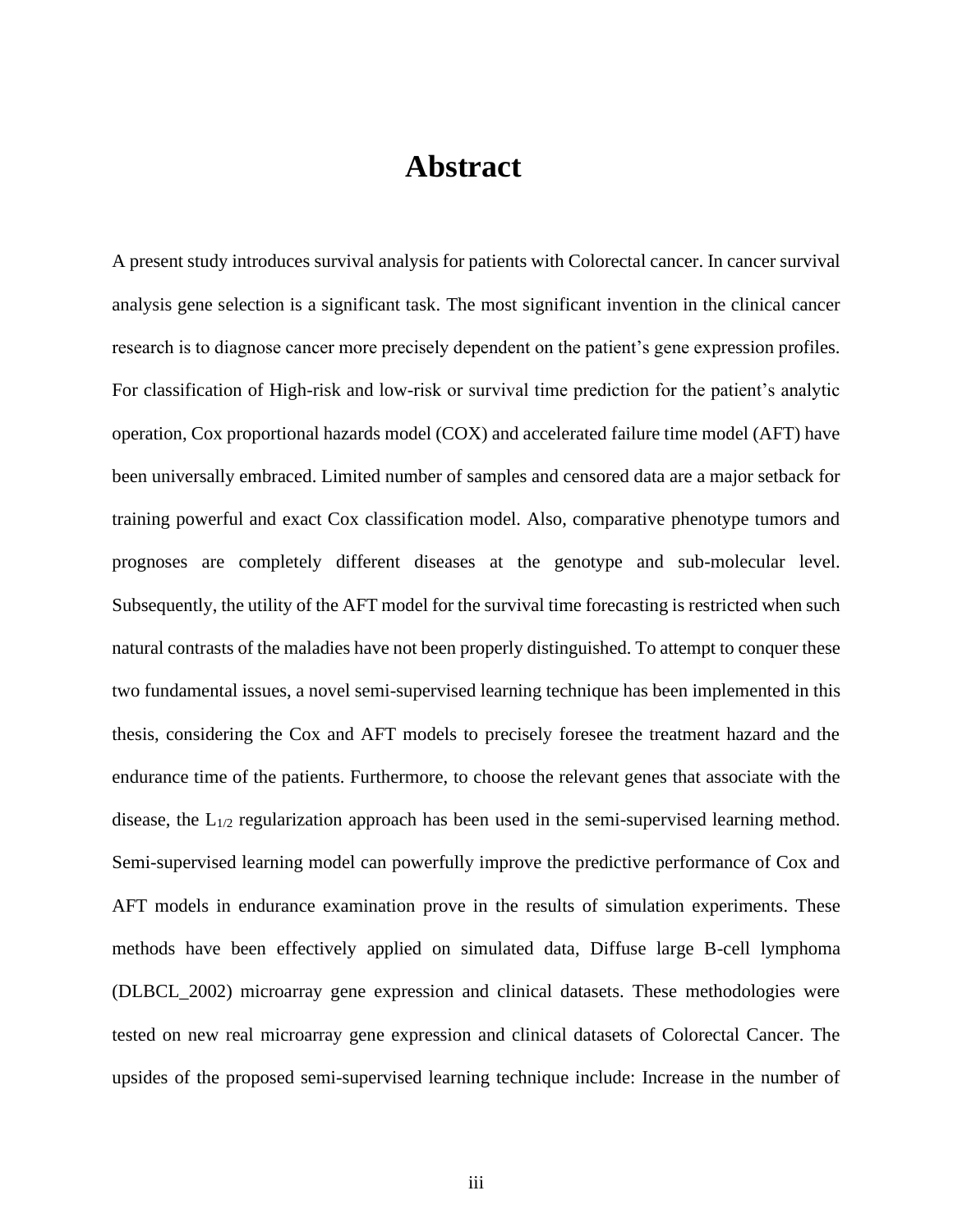training samples that are available from the censored data, high capacity for distinguishing the endurance hazard classes of patients in Cox, high anticipating precision for patient's endurance time in AFT model and robust efficiency of the proper gene selection. Semi-supervised learning model is one more applicable tool for endurance examination in clinical cancer research. The semisupervised learning method was seen to be very strong in the detection of the correct simulated genes especially when the gene expressions are independent. The analysis was performed on the real data and the results showed the semi-cox is superior compared with single cox, single AFT and semi-AFT models.

Keywords: Cancer Survival Analysis, Endurance Examination, Semi-supervised learning, Gene Selection, Regularization, Cox-Proportional hazards model, Accelerated Failure Time Model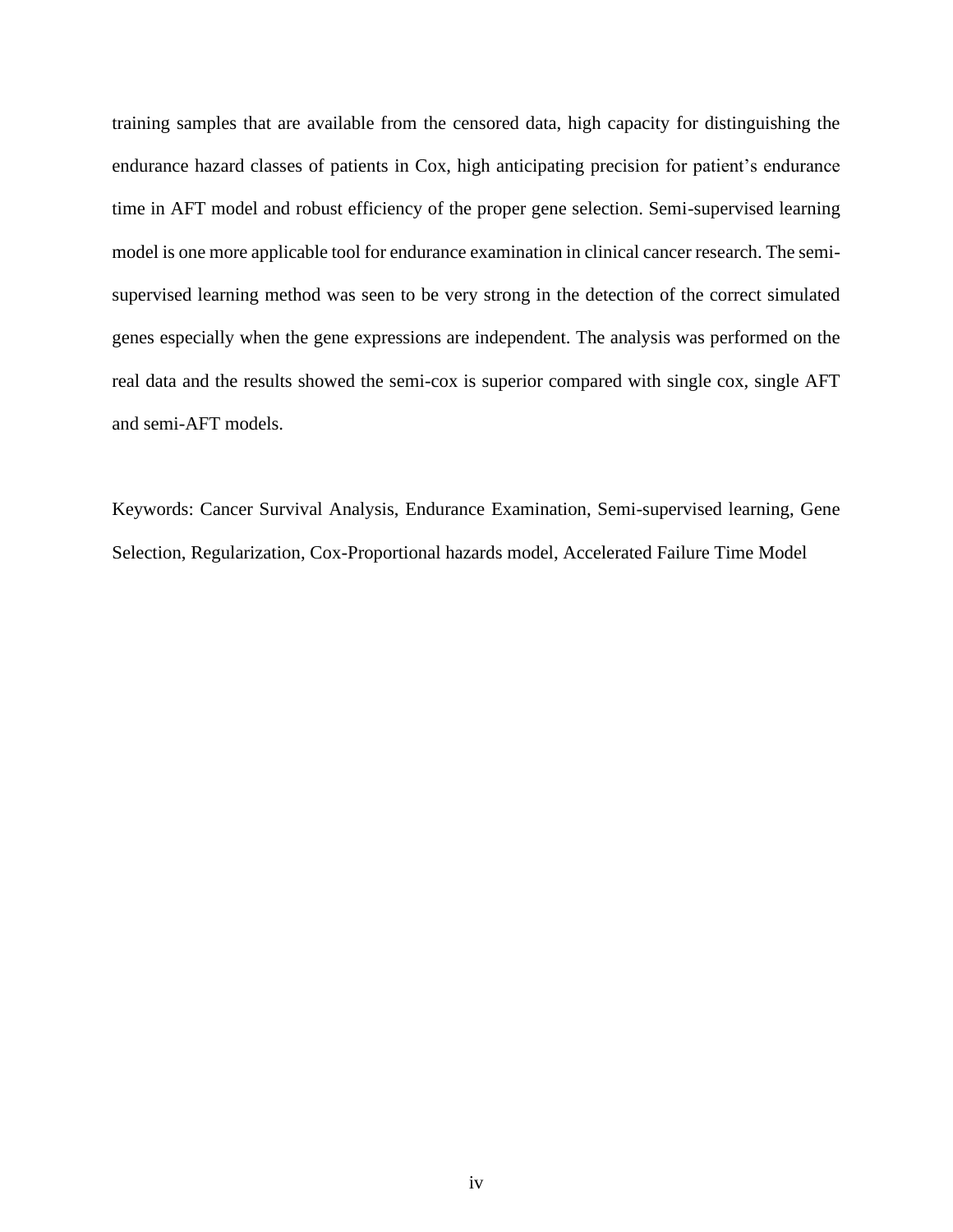### **Acknowledgements**

Firstly, I would like to thank my God, who got me this far, who blessed me with the right people to help me during the different stages of my study.

It gives me great pleasure to express my sincere gratitude to my thesis advisor Professor Dr. Kalpdrum Passi for the support of my master's study and his encouragement, valuable suggestions, discussion, guidance throughout my graduate studies. His guidance helped me in all the time of research and writing of this thesis. I could not have imagined having a more desirable advisor and mentor for my master's study. Without his guidance and motivation this thesis would not have been possible.

I am also grateful to all my friends here in Sudbury and my friends in India for their encouragement and to help change my career path. I could not have achieved this without their help.

I wish to express my deepest appreciation and thank to my loving and caring parents and my dear, brothers for presenting me with constant support and continuous encouragement throughout my years of study, researching and financial help. This accomplishment would not have been possible without them. Thank you.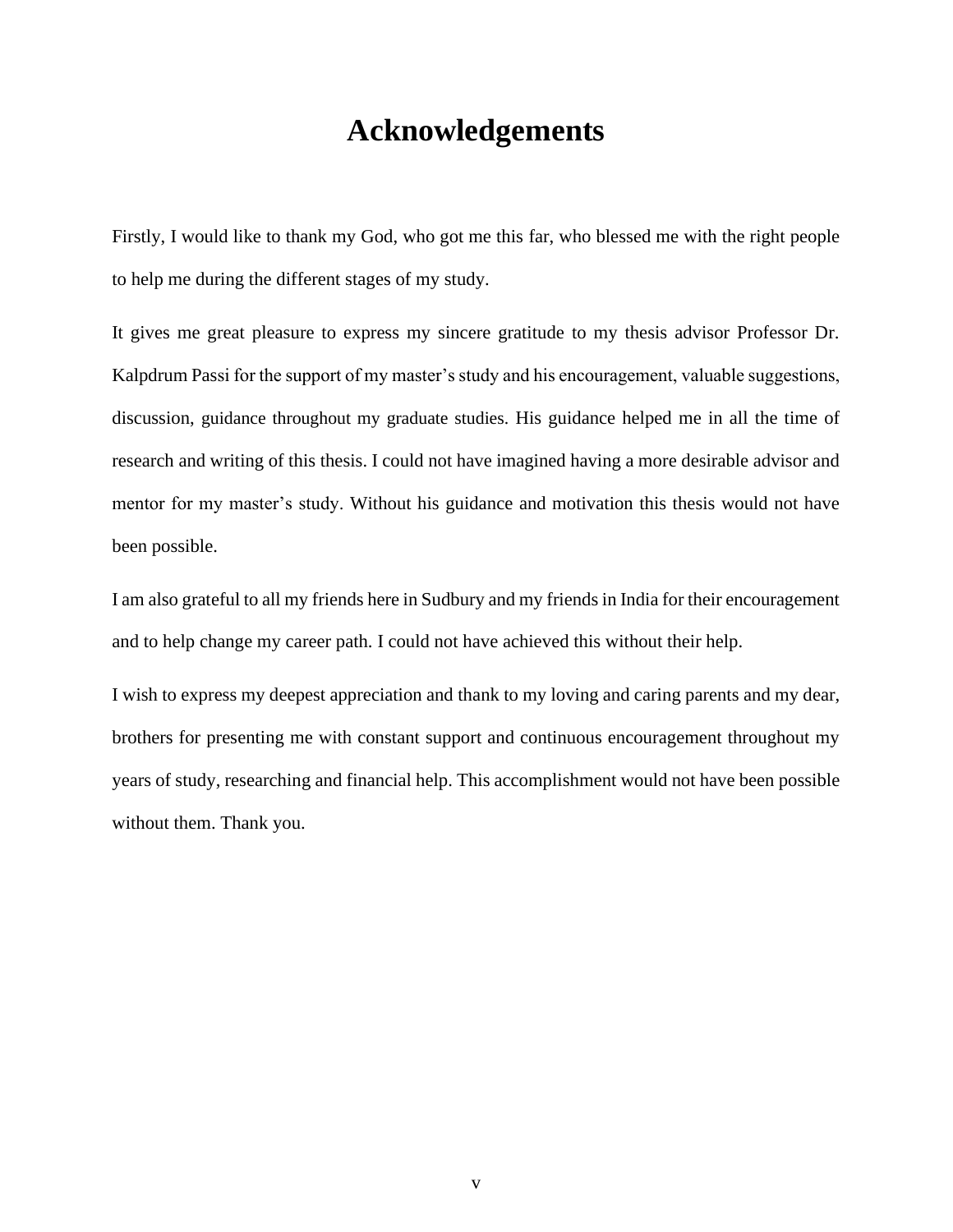# **DEDICATIONS**

*This thesis is dedicated to my parents, For their endless love, support & encouragement.*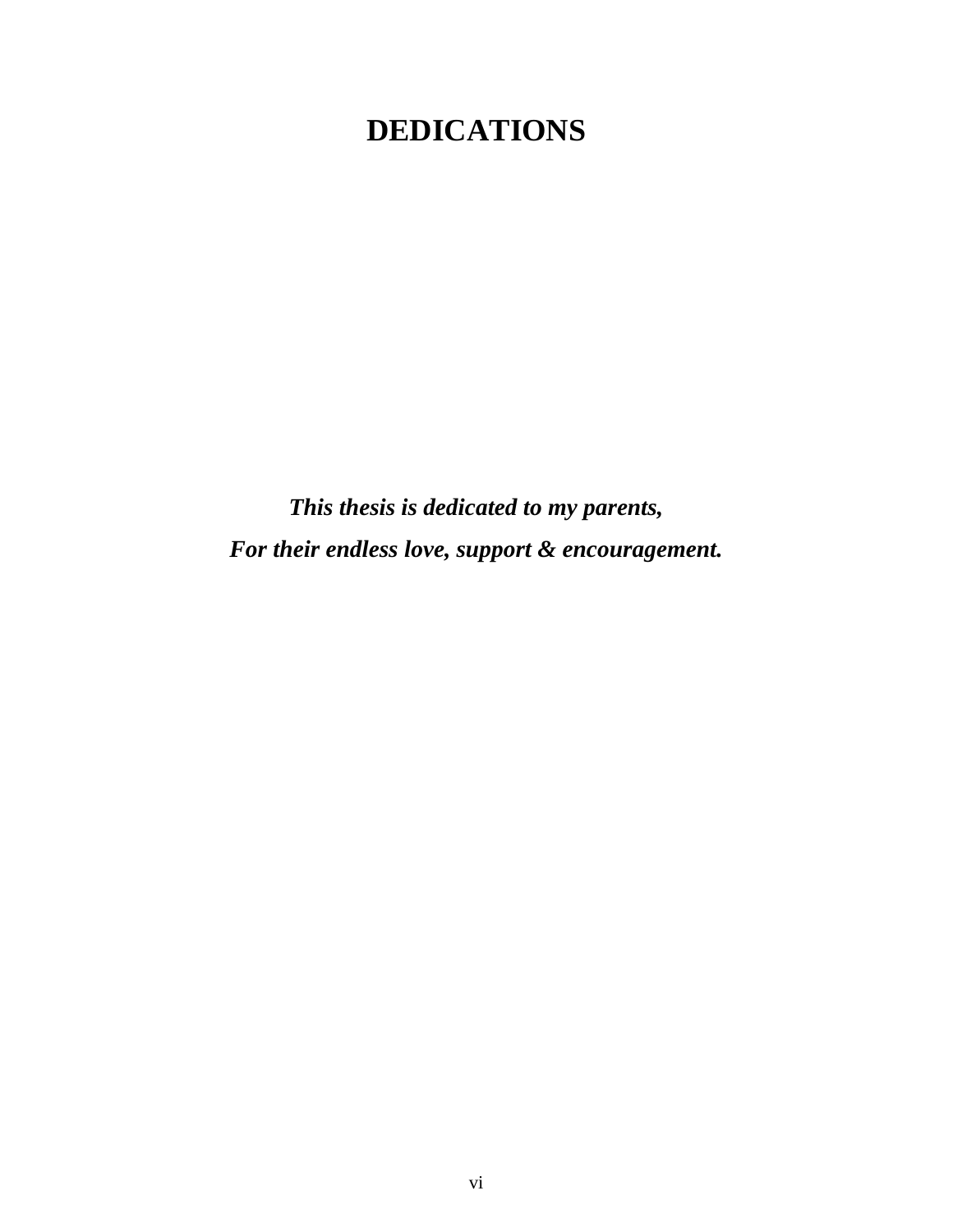## **TABLE OF CONTENTS**

| <b>Abstract</b>                                               | iii          |
|---------------------------------------------------------------|--------------|
| Acknowledgement                                               | vi           |
| <b>List of Tables</b>                                         | ix           |
| <b>List of Figures</b>                                        | $\mathbf{x}$ |
| <b>Abbreviations</b>                                          |              |
| <b>Chapter 1</b>                                              | 1            |
| <b>Introduction</b>                                           | 1            |
|                                                               |              |
|                                                               |              |
|                                                               |              |
|                                                               |              |
|                                                               |              |
|                                                               |              |
| <b>Chapter 2</b>                                              | 12           |
| <b>Literature Review</b>                                      | 12           |
|                                                               |              |
| <b>Chapter 3</b>                                              | 20           |
| <b>Materials and Methodology</b>                              | 20           |
|                                                               |              |
|                                                               |              |
|                                                               |              |
|                                                               |              |
|                                                               |              |
|                                                               |              |
|                                                               |              |
|                                                               |              |
| 3.2.5 Coordinate Descent algorithm for L1/2 regularized Cox36 |              |
|                                                               |              |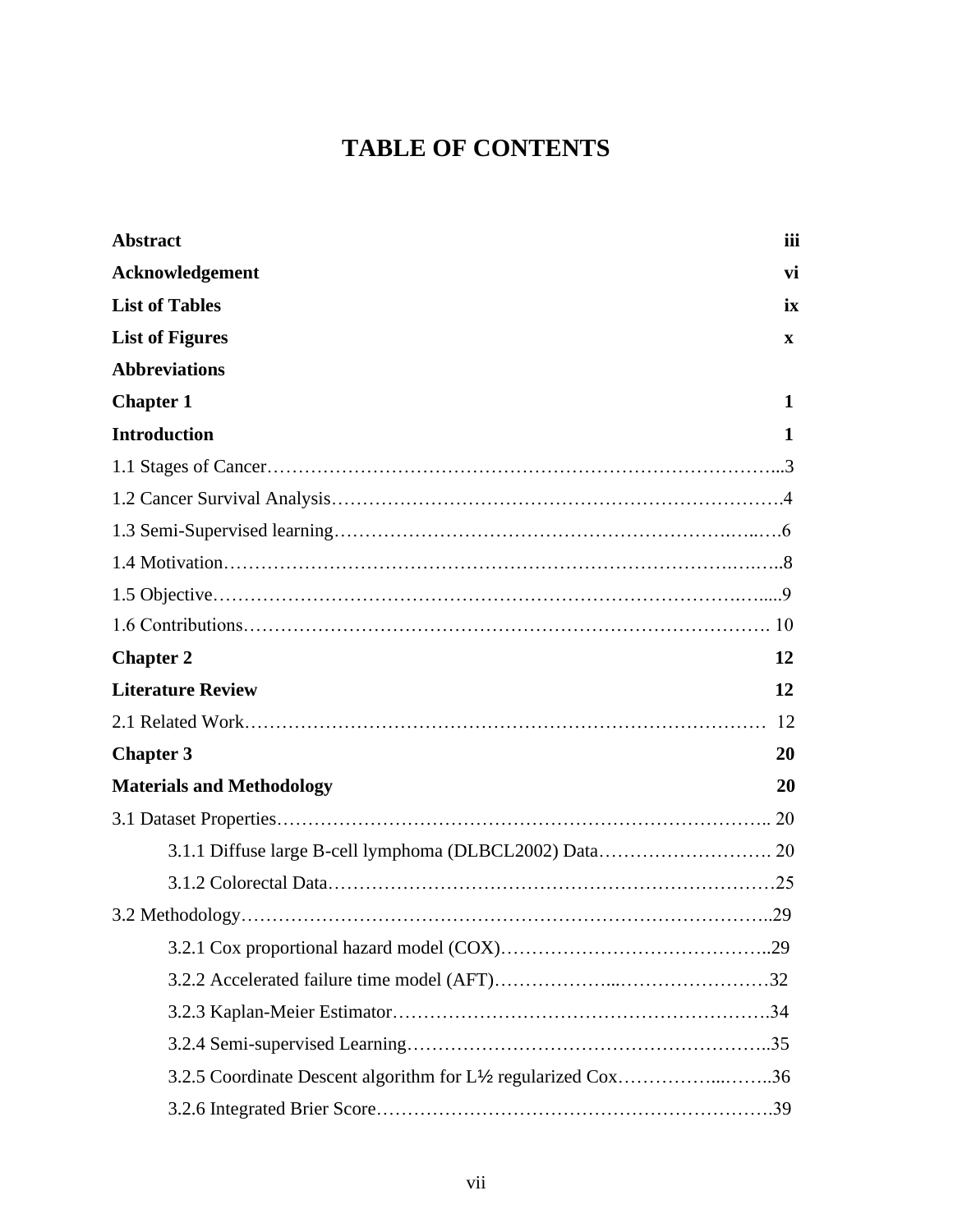| <b>Chapter 4</b>                  | 41 |
|-----------------------------------|----|
| <b>Results and Discussion</b>     | 41 |
|                                   |    |
|                                   |    |
|                                   |    |
|                                   |    |
|                                   |    |
|                                   |    |
|                                   |    |
|                                   |    |
|                                   |    |
| <b>Chapter 5</b>                  | 61 |
| <b>Conclusion and Future Work</b> | 61 |
|                                   |    |
|                                   |    |
|                                   |    |
|                                   |    |
|                                   |    |
| <b>References</b>                 | 64 |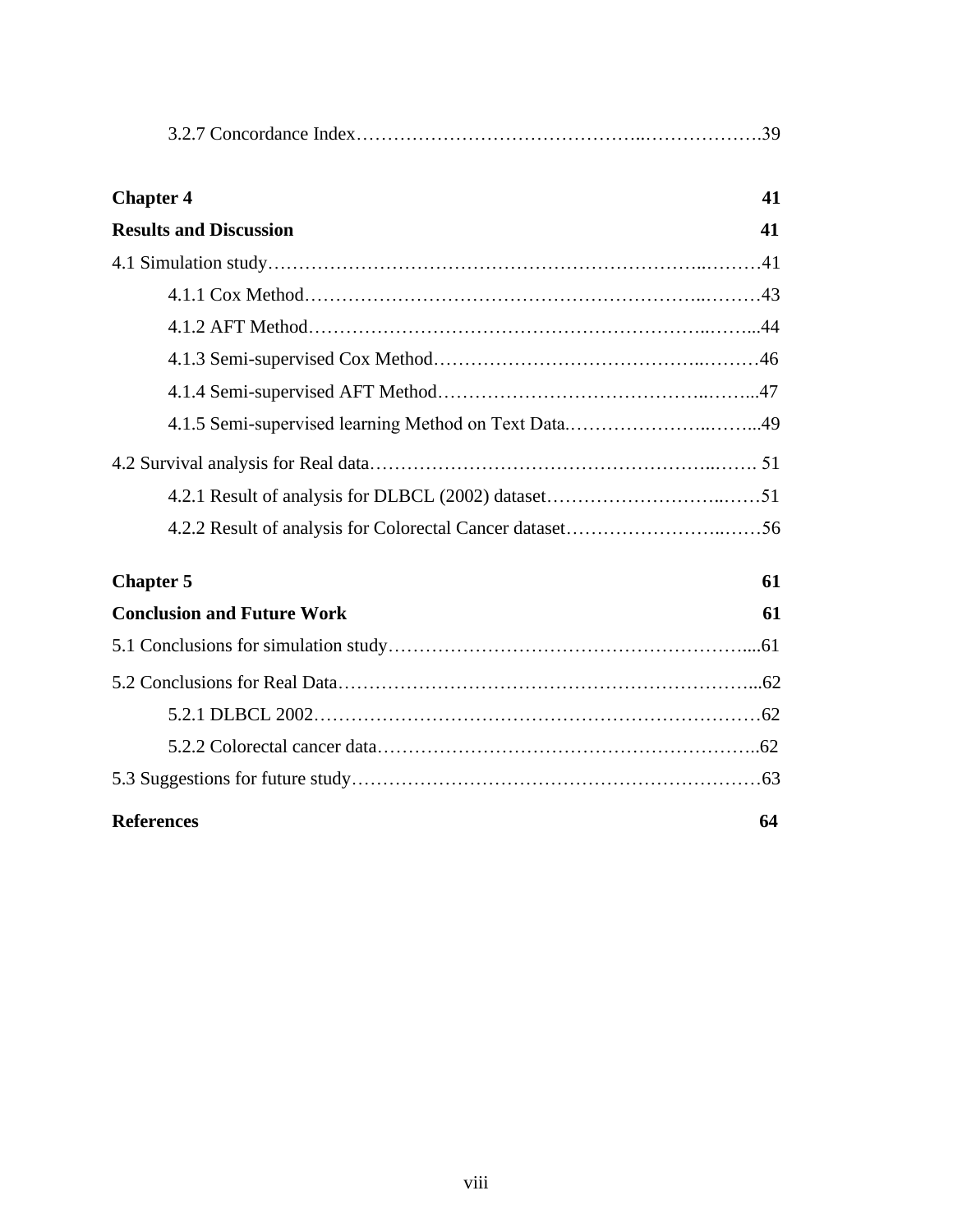# **LIST OF TABLES**

| Table $2.1$ : |                                                                                                |
|---------------|------------------------------------------------------------------------------------------------|
|               | Table 3.1: Head of Gene-expression of DLBCL2002 - 7399 gene expression x 240 cases21           |
|               |                                                                                                |
|               |                                                                                                |
|               |                                                                                                |
|               | Table 3.5: Cross tabulation of IPL_Group verses survival time categories23                     |
|               | Table 3.6: Cross tabulation of subgroup verses survival time categories24                      |
|               | Table 3.7: Heading of the gene expression data for colorectal cancer. 54675 x 17726            |
|               | Table 3.8: Heading of the survival data for colorectal cancer. 177 x 1326                      |
|               |                                                                                                |
|               | Table 3.10: Cross tabulation of Grade, Gender verses survival time categories28                |
|               | Table 4.1: Simulation results for cox proportional hazard model with $L_{1/2}$ penalty43       |
|               |                                                                                                |
|               | Table 4.3: Simulation results for semi-supervised cox model with $L_{1/2}$ penalty 45          |
| Table 4.4:    | Simulation results for semi-supervised cox model with $L_{1/2}$ penalty46                      |
|               | Table 4.5: Cross tabulation of censored and uncensored observations verse grades of Colorectal |
|               |                                                                                                |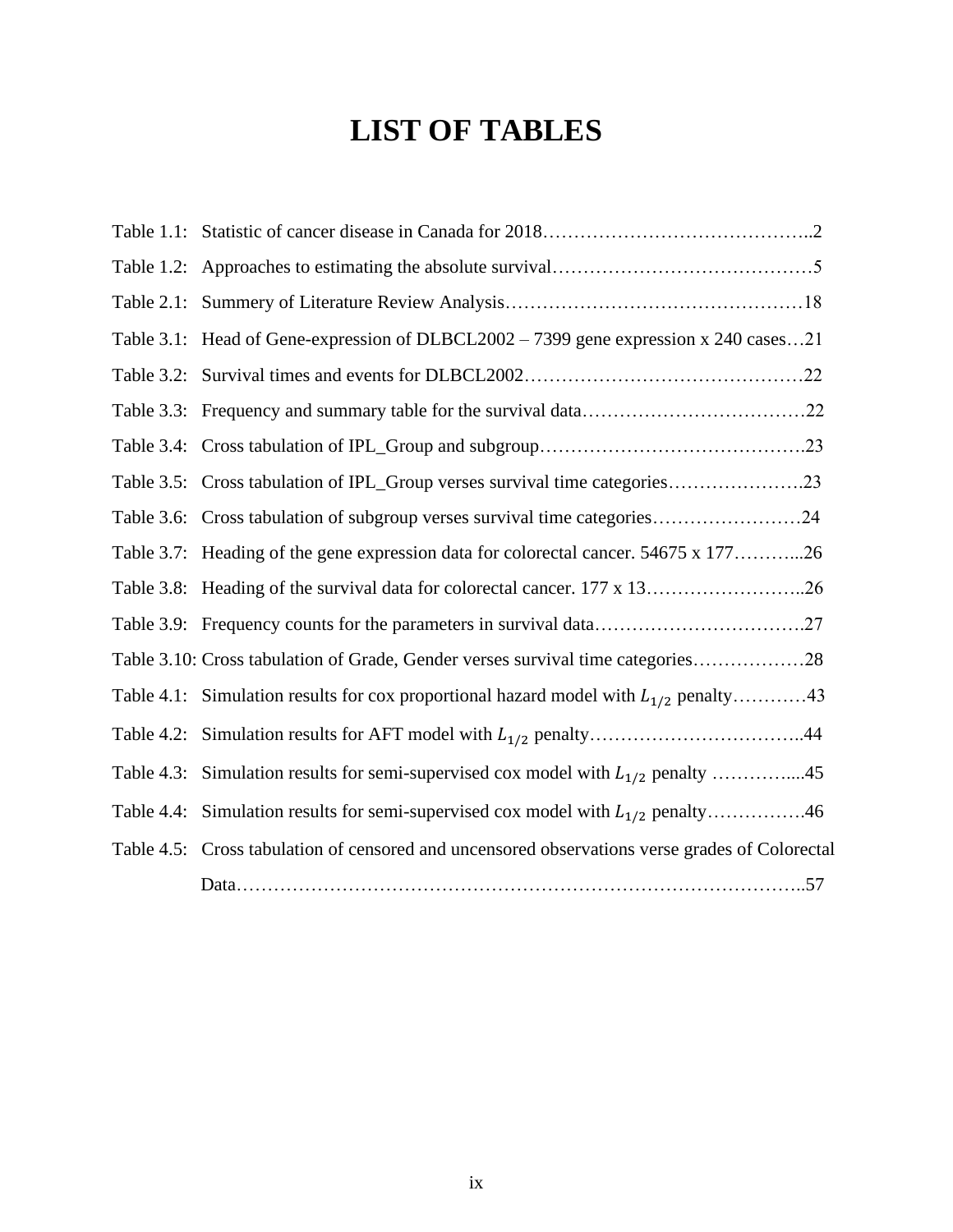# **LIST OF FIGURES**

| Figure 3.1: Mean imputation shown for Kaplan-Meier survival function33                            |
|---------------------------------------------------------------------------------------------------|
|                                                                                                   |
| Figure 4.1: Proportion of high-risk, low-risk and censored data after semi-supervised learning.48 |
| Figure 4.2: Percentage of error and correct classification obtained using semi-supervised         |
|                                                                                                   |
| Figure 4.3: Number of selected parameters in single model and semi-supervised learning methods51  |
| Figure 4.4: Percentage of low-risk, high-risk and censored observations before and after semi-    |
|                                                                                                   |
| Figure 4.5: Concordance Index (CI) for single cox, AFT and semi-supervised learning cox and       |
|                                                                                                   |
| Figure 4.6: Integrated Brier Score (IBS) for DLBCL 2002 data using four methods54                 |
| Figure 4.7: Number of selected parameters in colorectal data using four methods55                 |
| Figure 4.8: Proportion of high-risk, low risk and censoring before and after semi-supervised      |
|                                                                                                   |
| Figure 4.9: Concordance Index (CI) for single cox, single AFT, semi-cox and semi-AFT models       |
|                                                                                                   |
| Figure 4.10: Integrated Brier Score (IBS) for four methods in colorectal dataset59                |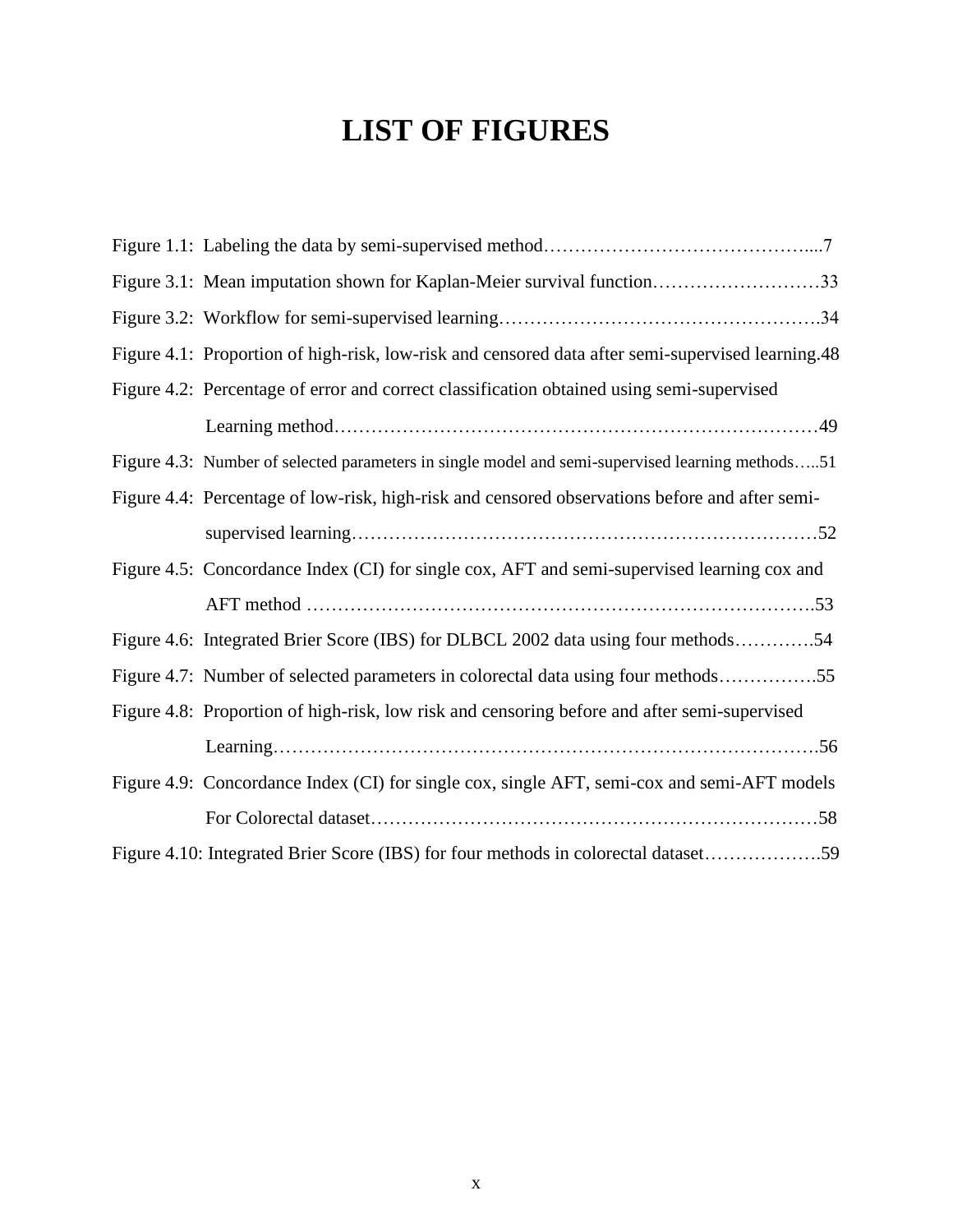# **ABBREVIATIONS**

| <b>WHO</b>  | World health Organization                 |
|-------------|-------------------------------------------|
| <b>MRI</b>  | <b>Magnetic Resonance Imaging</b>         |
| <b>CT</b>   | Computerized Tomography                   |
| <b>COX</b>  | <b>Cox Proportional Hazard</b>            |
| <b>AFT</b>  | <b>Accelerated Failure Time</b>           |
| <b>LDA</b>  | <b>Latent Dirichlet Allocation</b>        |
| <b>EDA</b>  | <b>Exploratory Data Analysis</b>          |
| <b>SVM</b>  | <b>Support Vector Machine</b>             |
| <b>ROC</b>  | <b>Receiver Operating Characteristics</b> |
| <b>GDC</b>  | <b>Genomic Data Commons</b>               |
| <b>MLP</b>  | <b>Multi-layer Perception</b>             |
| <b>DASA</b> | Deep Active Survival Analysis             |
| <b>EHR</b>  | <b>Electronic Health Records</b>          |
| PPI         | Palliative Prognostic Index               |
| <b>IBS</b>  | <b>Integrated Brier Score</b>             |
| <b>CI</b>   | Concordance Index                         |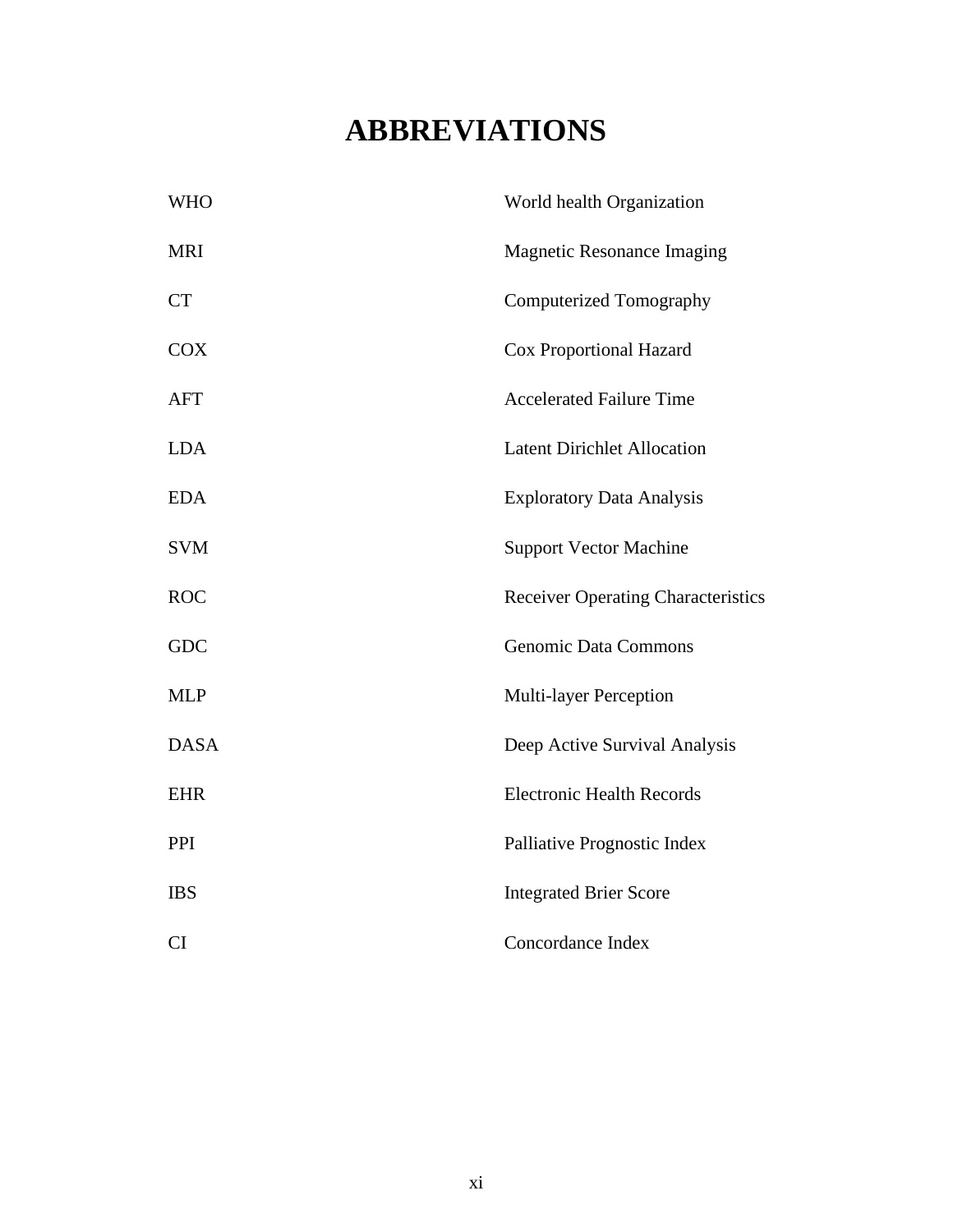## **Chapter 1**

## **Introduction**

As per the statistics from World health Organization (WHO) cancer is second leading cause of death world wild and is responsible for an estimated 9.6 million deaths in 2018 [1]. World-wide, about 1 out of 6 deaths is because of the cancer. Approximately 70% of deaths from cancer occur in low- and middle-income countries [1]. In Canada approximately 1 in 4 will die because of cancer and 1 from 2 will be suffering or develop cancer in their life, so cancer is the leading cause of death in Canada.

In Canada, an estimated new cancer cases and cancer deaths are 2,25,800 and 83,300 respectively expected in 2020 [2]. The most diagnosed cancers are expected to be lung cancer (29,800), breast cancer in females (27,400) and prostate cancer in males (23,300). The expected leading cause of cancer deaths is lung cancer, accounting for all cancer deaths 25.5% by the lung cancer, followed by colorectal, pancreatic and breast cancers are respectively 11.6%, 6.4% and 6.1% [2]. In 2019, an estimated 2,20,400 Canadians were diagnosed with cancer and 82,100 died from cancer. Lung, colorectal, breast and prostate cancers are expected to remain the most diagnosed cancers and accounted for 48% of all diagnoses in 2019 [3]. Table 1.1 shows the summary statistics of the cancer for 2020.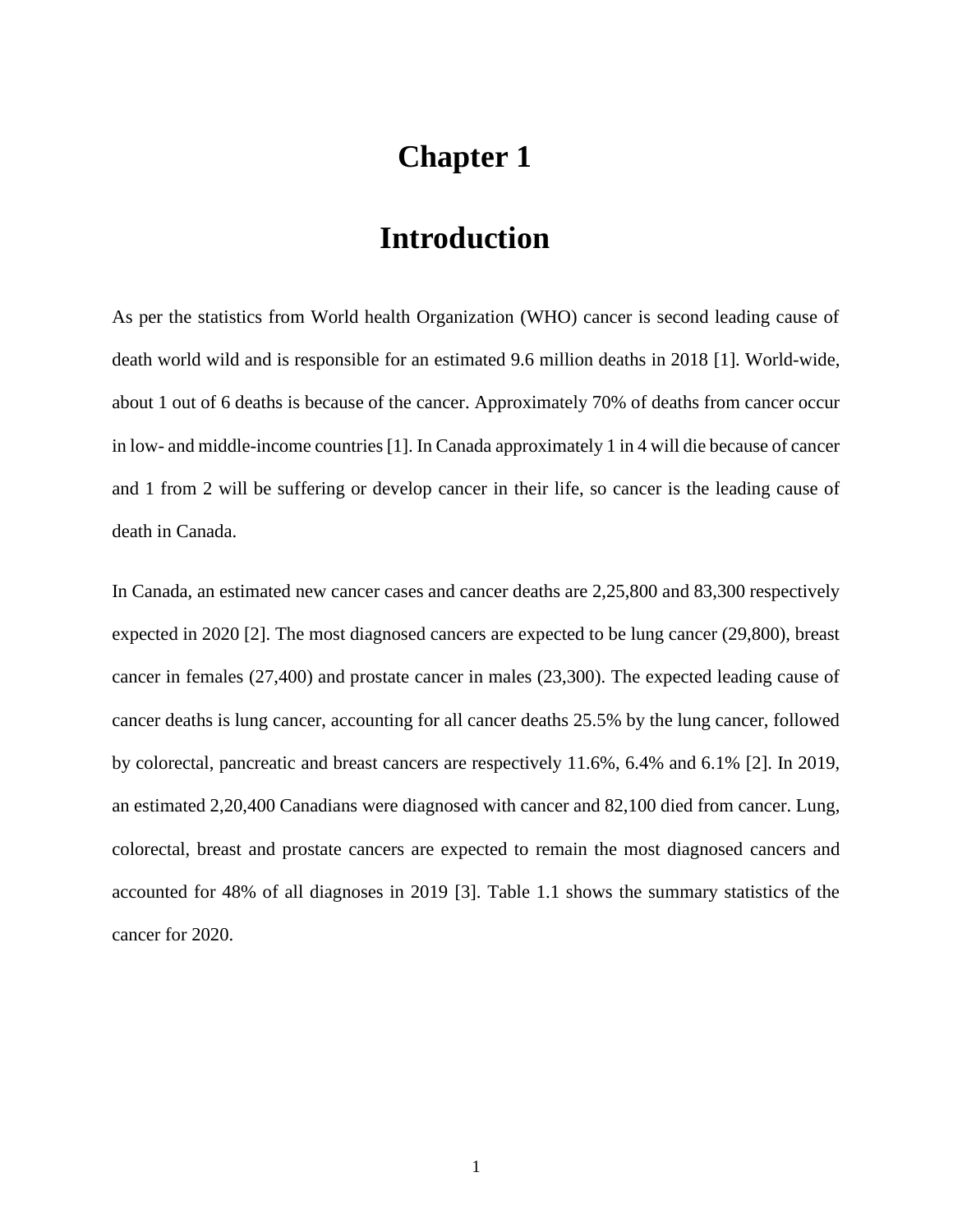| Summary statistic 2020                                                              |                                                            |                                                                |                                                                   |  |  |  |
|-------------------------------------------------------------------------------------|------------------------------------------------------------|----------------------------------------------------------------|-------------------------------------------------------------------|--|--|--|
|                                                                                     | Males                                                      | Females                                                        | <b>Both sexes</b>                                                 |  |  |  |
| Population                                                                          | 18,732,178                                                 | 19,009,979                                                     | 37, 742, 157                                                      |  |  |  |
| Number of new cancer cases                                                          | 145,006<br>129,358                                         |                                                                | 274,364                                                           |  |  |  |
| Age-standardized incidence rate (World)                                             | 373.7                                                      | 327.6                                                          | 348.0                                                             |  |  |  |
| Risk of developing cancer before the age of 75 years (%)                            | 35.3                                                       | 30.4                                                           | 32.8                                                              |  |  |  |
| Number of cancer deaths                                                             | 45,721                                                     | 40,963                                                         | 86,684                                                            |  |  |  |
| Age-standardized mortality rate (World)                                             | 104.9                                                      | 84.5                                                           | 93.5                                                              |  |  |  |
| Risk of dying cancer before the age of 75 years (%)                                 | 10.4                                                       | 8.8                                                            | 9.6                                                               |  |  |  |
| 5-year prevalent cases                                                              | 527,888                                                    | 495,373                                                        | 1,023,261                                                         |  |  |  |
| Top 5 most frequent cancers excluding non-melanoma<br>skin cancer (ranked by cases) | Prostate<br>Colorectum<br>Lung<br><b>Bladder</b><br>Kidney | <b>Breast</b><br>Lung<br>Colorectum<br>Corpus uteri<br>Thyroid | Prostate<br><b>Breast</b><br>Lung<br><b>Bladder</b><br>Colorectum |  |  |  |

**Table 1.1.** Statistic of cancer disease in Canada for 2020 [4]

Statistics in Table 1.1 were taken from Globocan 2020, which show that from the total population 37,742,157 around 2,74,364 Canadians suffered from cancer in 2020 from which 86,684 died. Analysis shows that male patients mainly suffer from prostate and colorectal cancer whereas female patients generally have breast and lung cancers. Risk factor of dying associated with cancer before the age of 75 is 9.6%. Based on Canadian cancer society report of estimation of 2020, the most diagnosed types of cancer in Canada are lung, breast, colorectal and prostate cancer (excluding non-melanoma skin cancer) [5]. In Canada almost 20% men have prostate cancer, as per the estimation of new cases for lung cancer and breast cancer, they are 14% and 25% respectively [6].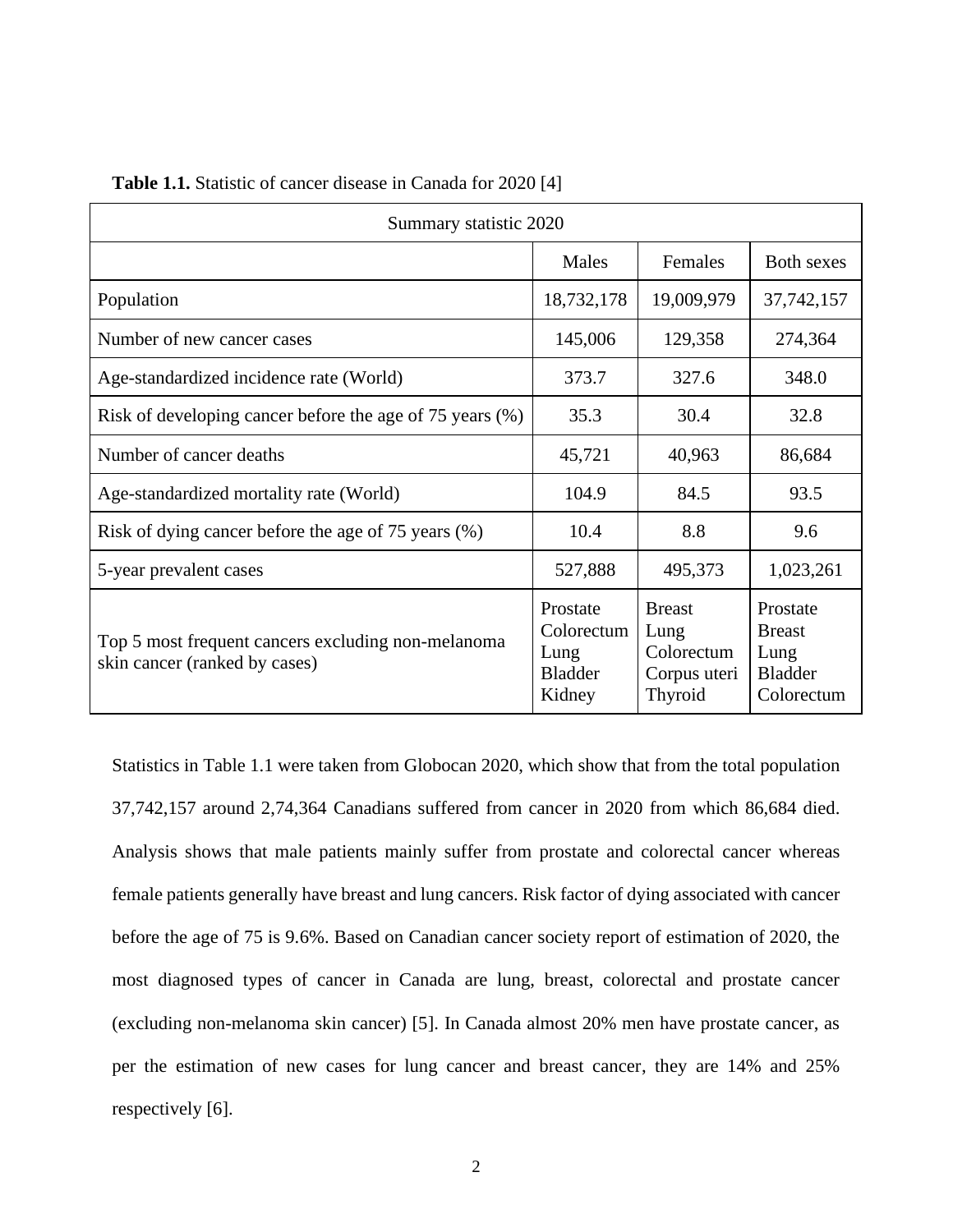#### **1.1 Stages of cancer**

Once a person is diagnosed with cancer, a doctor or an oncologist diagnose the stage of the cancer. Cancer stage is determined based on the size of the cancer tumor, how far it has spread and whether it has affected other parts of the body. Generally, cancer is labeled in stages I to IV, where IV is the last and serious stage of cancer [7]. Determining the stage of cancer is very important because on that bases doctor plans the treatment which may include surgery chemotherapy or radiation therapy and also predicts the chances of recovery. Clinical tests for cancer include physical exam, blood test, Magnetic Resonance Imaging (MRI), Computerized Tomography (CT) scan, ultrasound, and many other imaging scans. Doctors also suggest having a biopsy, where a small piece of tissue is observed under a microscope.

- Cancer stage 0 means there is no disease, only abnormal cells with the possibility to become cancer. This is also called carcinoma in situ [7].
- Cancer stage 1 means the malignant growth is small and only in single region. Tumor is contained inside the organ it started in. This is also called biggening-stage cancer [7].
- Cancer stage 2 means the hazard risk is greater than stage 1, but it has not started to spread into the surrounding tissues [7].
- Cancer stage 3 means the cancer is larger and has grown into nearby tissues or lymph nodes [7].
- Cancer stage 4 means the malignancy has spread to different parts of the body. For example, different organs and bones. It is also called advanced or metastatic cancer [7].

Cancer stage does not change unless and until it comes back after treatment. If cancer comes back the doctors sometimes again diagnose with some tests (such as physical exams, imaging tests,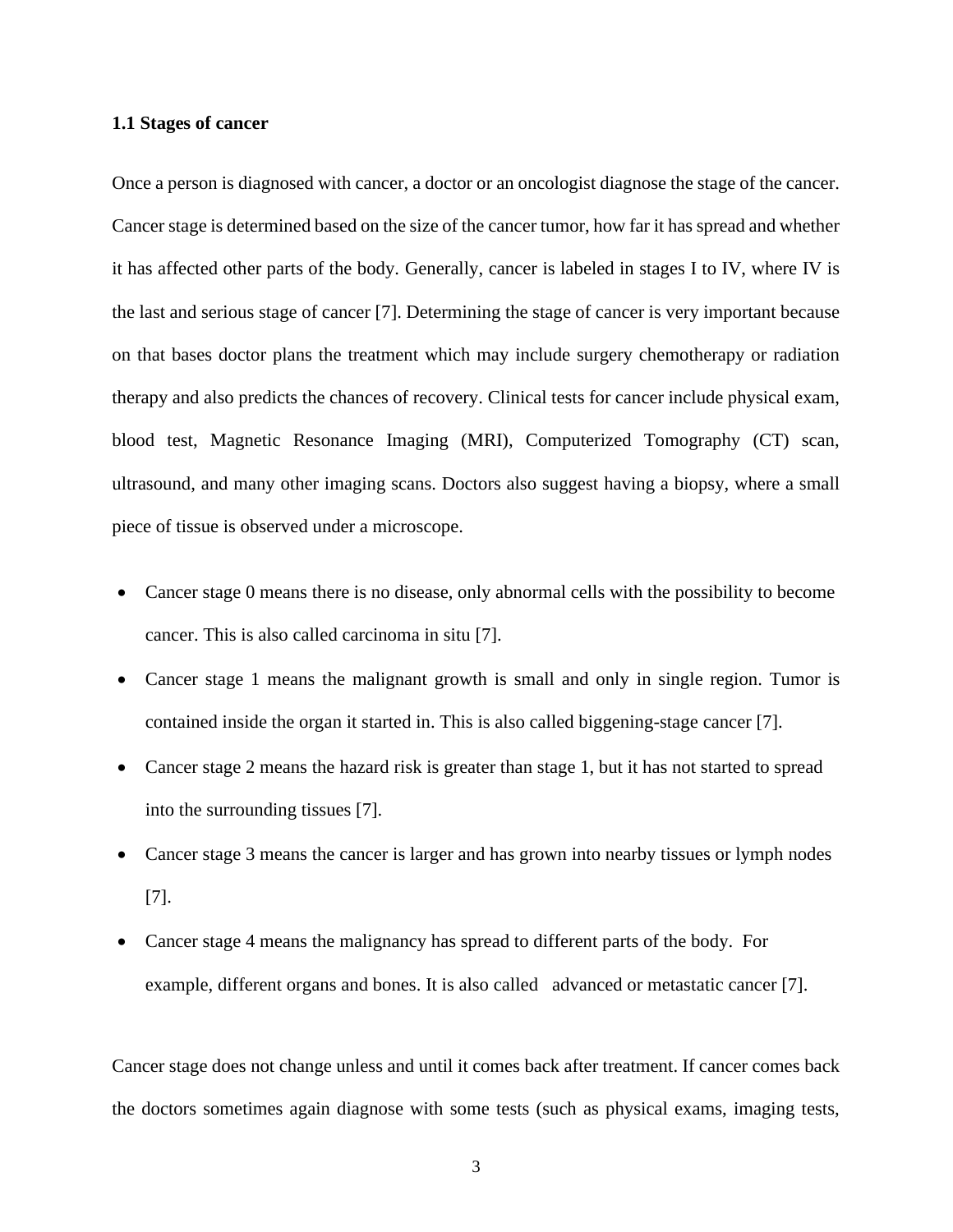endoscopy exams, biopsies, and maybe surgery) and follow some process to find out the amount or spread of cancer and stage again after initial stage that is called 'cancer restaging'. Sometimes doctors conduct restaging to find out how cancer is responding to the treatment.

#### **1.2 Cancer survival analysis**

Survival analysis also known as time-to-event analysis, refers to a set of methods used to analyze the duration of time till specific event or end point occurred. Survival analysis is a subfield of statistics which is also used for modeling or structuring data is also analyzed for the information where results come in time. In context of statistics, censoring is a stage where some value of a measurement or observation is only partially available but in context of survival analysis, censoring occurs when there is some information about the subject or the patient, but we cannot assume exact event time for the patient. This is called as censored when information on time to event is not present due to failure in follow-up and absence of outcome event before the trial ends [8].

Censoring is one of the features of survival analysis data which not every cancer patient faces by the end of cancer survival time. Censoring is a form of missing value or partially known data. Censoring plays a role in the models same as in the non-parametric hazard and the condition of independent censoring. If the cancer patient failed to follow-up during the survival time or patient drops cancer observation then the patients time to live or time to survival cannot be observed or identified, that is called as censoring. When censoring occurs, due to the death of a patient then it is called non-random or informative censoring [9].

Currently, the main goal of health medicine area is to improve cancer prognosis. Many health professionals are working in the area of cancer survival analysis. Two conventional statistical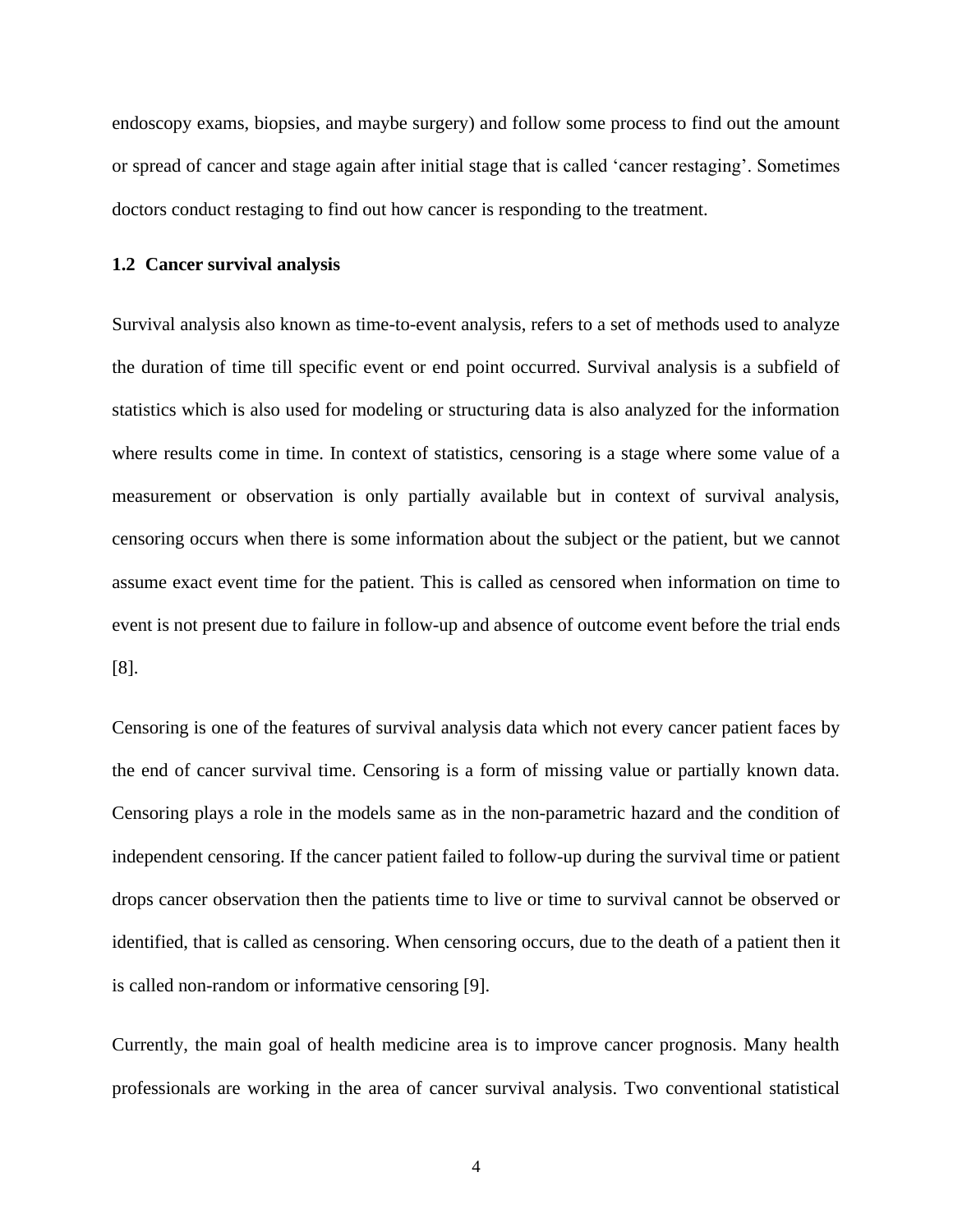methods are used by many researchers for cancer survival analysis, parametric and is semiparametric where parametric method is used when distribution of survival time is known, and semi-parametric method is used when distribution is unknown. There are many ways or methods to estimating the absolute survival at a given time by varying the registration and follow-up periods of time. Table 1.2 shows the methods for estimating the absolute survival at a given time [10].

**Table 1.2.** Approaches to estimating the absolute survival

| Approaches/methods                               | <b>Description</b>                                                                                                                                                                                                                                              |
|--------------------------------------------------|-----------------------------------------------------------------------------------------------------------------------------------------------------------------------------------------------------------------------------------------------------------------|
| Cohort analysis                                  | The simplest way of computing survival probability is<br>to compute the ratio or percentage of the number of<br>subjects alive at the end of from the index date by the<br>total number of subjects in the study at the beginning of<br>the study.              |
| Semi or partially<br>complete analysis<br>cancer | This approach is widely practiced in the estimation of<br>survival by registries. In this not all patients diagnosed<br>until the closing date of follow-up are included.                                                                                       |
| Complete analysis                                | In this approach to be used when there is no restriction<br>on the potential follow-up time to equal. Rather, all<br>subjects who are diagnosed as incident cancers until the<br>closing date of the follow-up period qualify for<br>inclusion in the analysis. |
| Period analysis                                  | In this approach to deriving more up-to-date estimates<br>of cancer patient survival by exclusively utilizing the<br>survival information pertaining to the most recent<br>incidence and follow-up periods.                                                     |

The Cox proportional hazard regression model is the most widely used semi-parametric survival model in the medical science because it relies on fewer assumptions compared to parametric models [11]. The fundamental use of this model is the proportionality of the hazard function and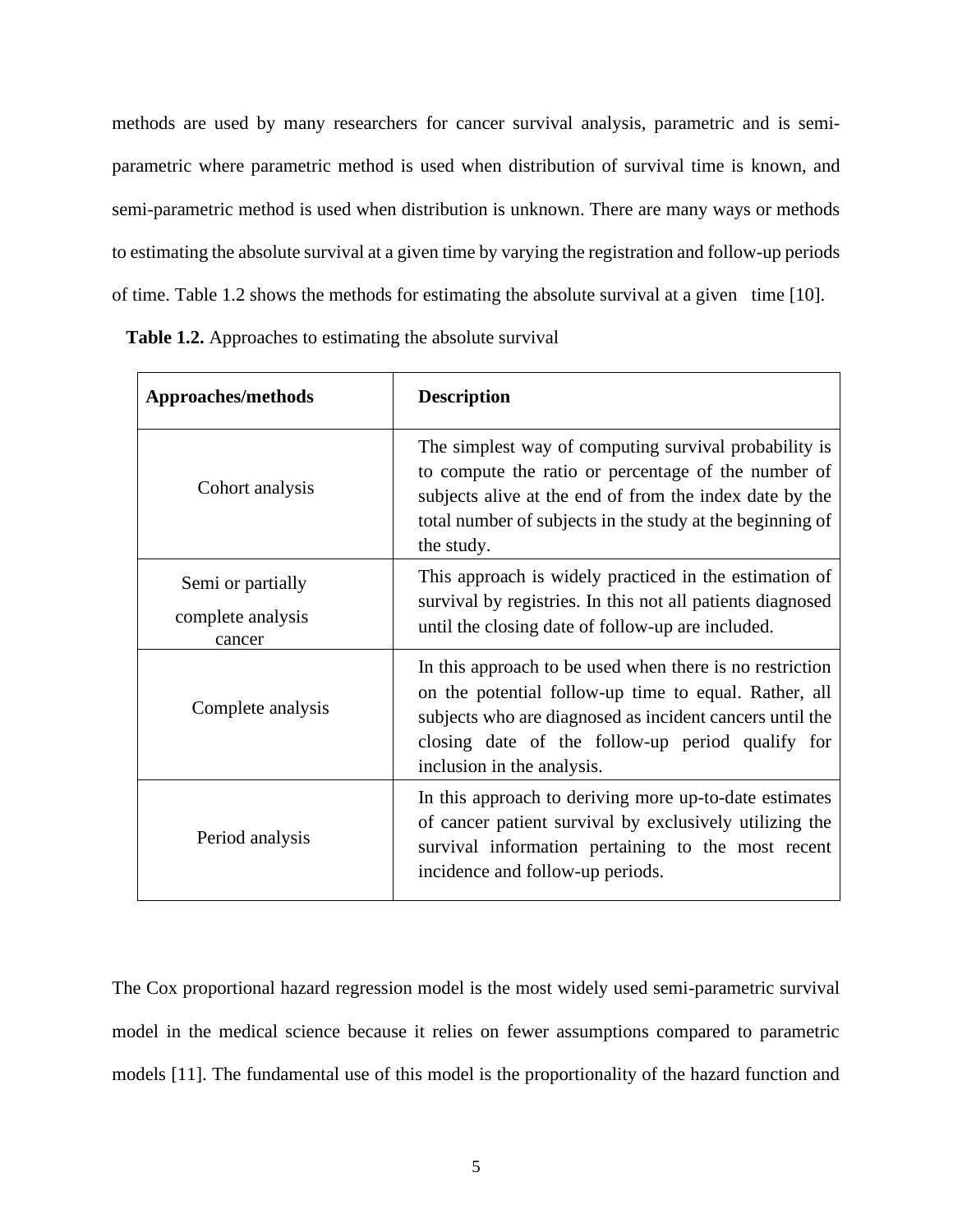to determine the risk factors. The hazard ratio of two people is independent of time presumed by proportional hazards (PH) models. It is inappropriate to use standard Cox PH model where PH assumption is not met as it may entail serious bias and loss of power when estimating or making inference about the effect of a given prognostic factor on mortality [11].

#### **1.3 Semi-supervised learning**

Machine learning algorithms are classified into three categories, first is supervised learning, second is unsupervised learning and third one is reinforcement learning. For training data for prediction in supervised learning we need labeled data whereas unsupervised algorithms do not need labeled data for training the machine for prediction as it can learn from unlabeled data. Unsupervised learning generally used to find new patterns in a dataset and to cluster the data into several categories based on several features [12]. Popular examples of algorithms are K-Means and Latent Dirichlet Allocation (LDA). In Reinforcement learning machine is trained to take sequence of decisions.

Semi-supervised learning is also called inductive learning or transductive learning. Semisupervised learning is a learning paradigm concerned with the study of how computers and natural systems such as humans learn in the presence of both labeled and unlabeled data. In machine learning, a small amount of labeled data combines with a large amount of unlabeled data during training, is one approach of semi-supervised learning. The algorithm is trained upon a combination of labeled and unlabeled data. Typically, we can use semi-supervised learning when the labeled data are scarce, expensive, or small size. In semi-supervised learning, unlabeled data is used to improve supervised learning tasks. The basic procedure involved is that first, the programmer will cluster similar data using an unsupervised learning algorithm and then use the existing labeled data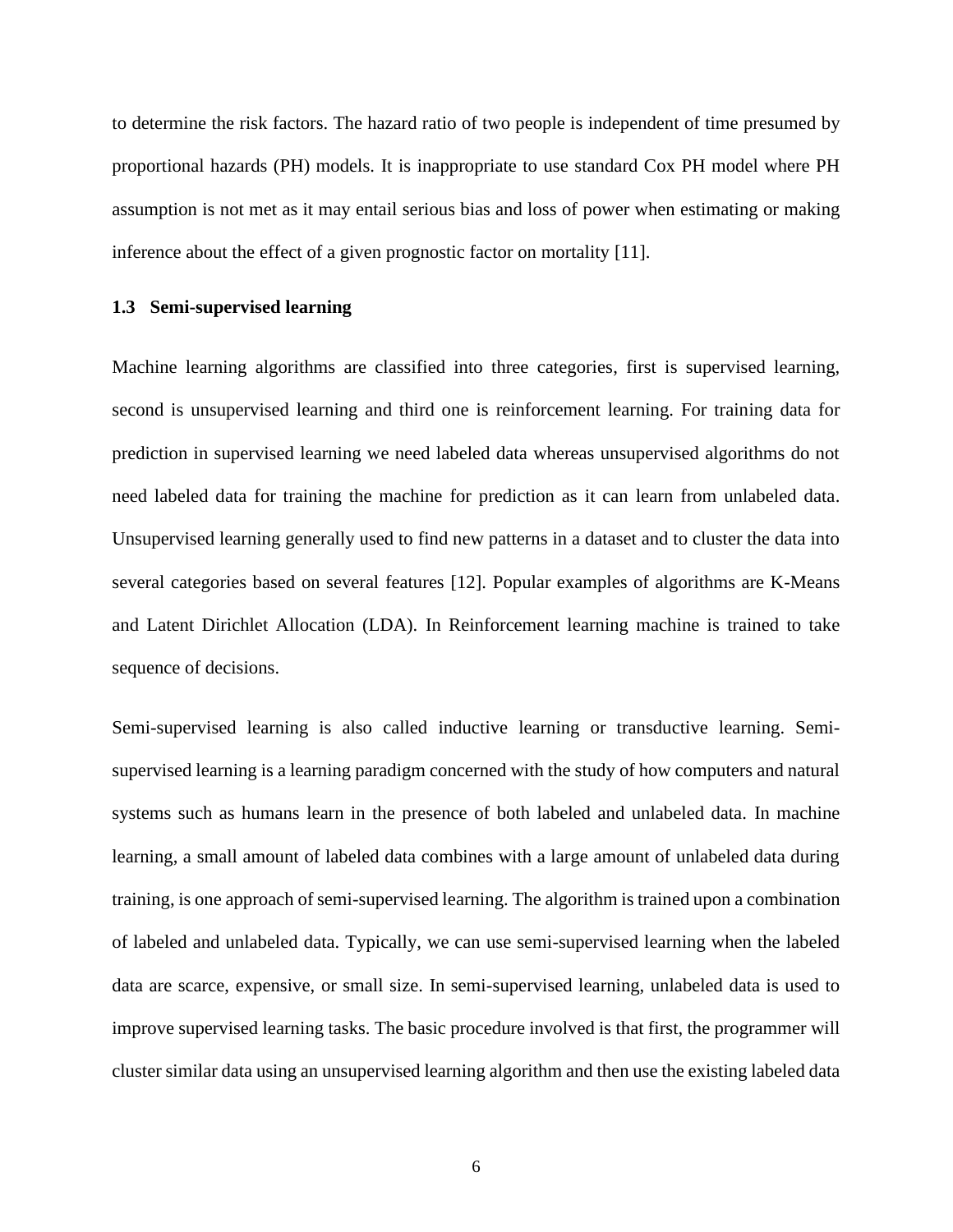to label the rest of the unlabeled data. The typical use cases of such type of algorithm have a common property among them – The acquisition of unlabeled data is relatively cheap while labeling the said data is very expensive. Semi-supervised learning method uses less amount of labeled training data to train the model as compared to the supervised learning model. Also supervised learning uses labeled data and it can combine many neural network models and training methods [13]. Figure 1.1 shows the labeling of the data by semi-supervised learning [14].



**Figure 1.1.** Labeling the data by semi-supervised method [14]

Semi-supervised learning classifiers are typically based on two main assumptions on data and joint data/ labels distributions:

- 1) Manifold assumption: it assumes that data classes span low dimensional manifold in the feature space.
- 2) Cluster assumption: it assumes that decision boundaries lie on low density regions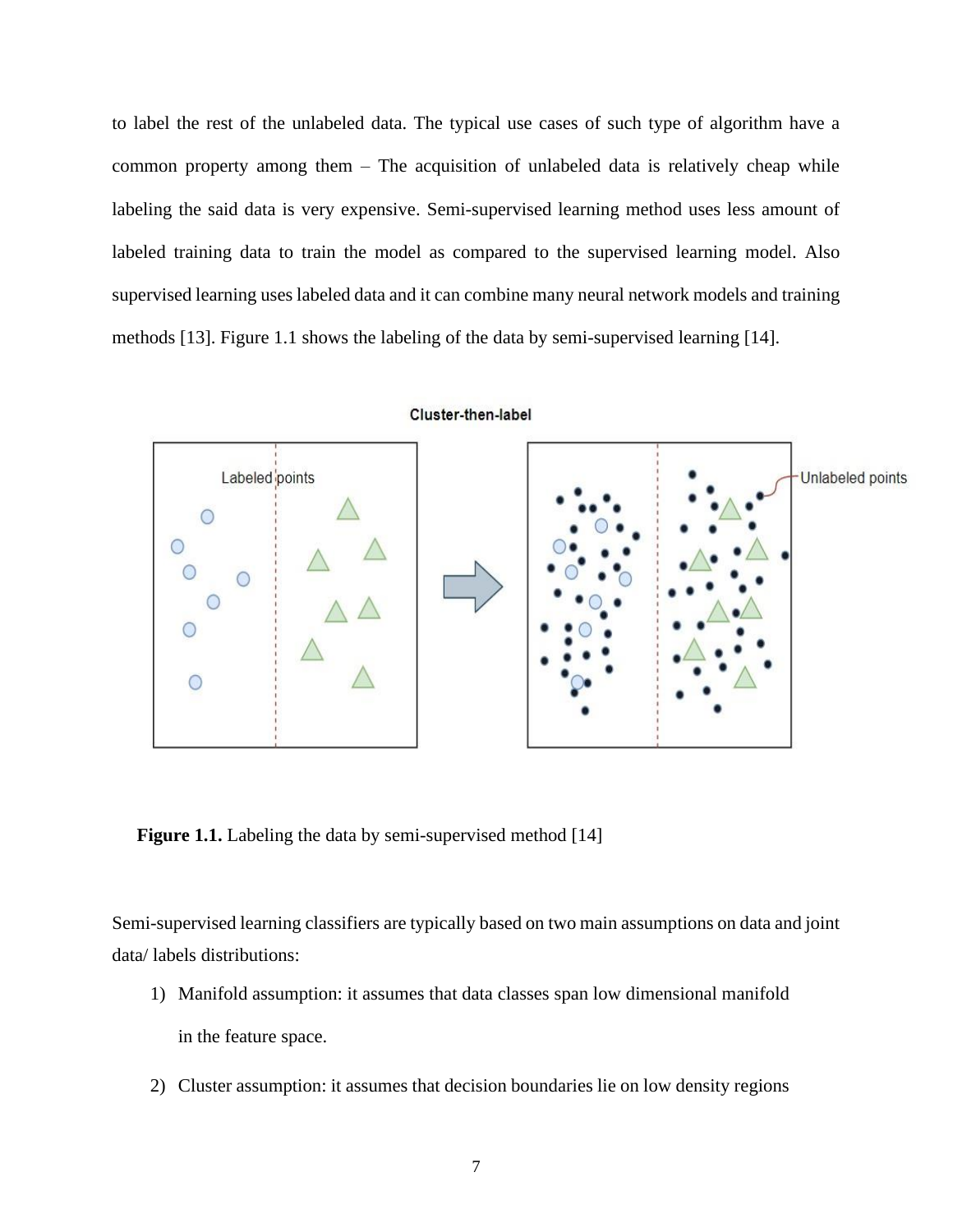in data distribution. Furthermore, it is declared as 'labeling being smooth on data'.

Consequently, similar data must have similar labels.

In case of one or both these assumptions apply, we can expect that the use of unlabeled samples may be beneficial for the overall performance with respect to a supervised learner. However, in general those assumptions may not be verified, and even if they were, the use of improper semisupervised learner model may cause unlabeled data not leading to any improvement or even to performance worsening.

#### **1.4 Motivation**

Currently the main objective of some medical studies is to identify prognostic factors of patients' survival time based on clinical classification [15]. Our motivation for doing research in area of cancer survival analysis is that cancer is second leading cause of death in the world. A group of diseases that cause abnormal cells divide without control and overpass other tissues, called cancer. In addition, if they expand without any control, patient can die of cancer.

The reason behind measuring survival time of cancer patient is to estimate the time and days a patient or a group to patients to experience an event of interest. This time estimate is the duration between cancer identification and death event, so it is called as a 'time to event analysis'. For providing direct care to patients, and patients understandably wish to be given some estimate prognosis to clinician's survival statistics are become more popular. However, most survival data are just an evaluation of projected survival at the time of diagnosis. In reality, a patient's relative probability of survival for another 5 years changes—and generally improves—around the cancer experience. Recently published Canadian conditional survival data for a wide range of cancer diagnoses show that the prognosis did, in fact, except chronic lymphocytic leukemia all other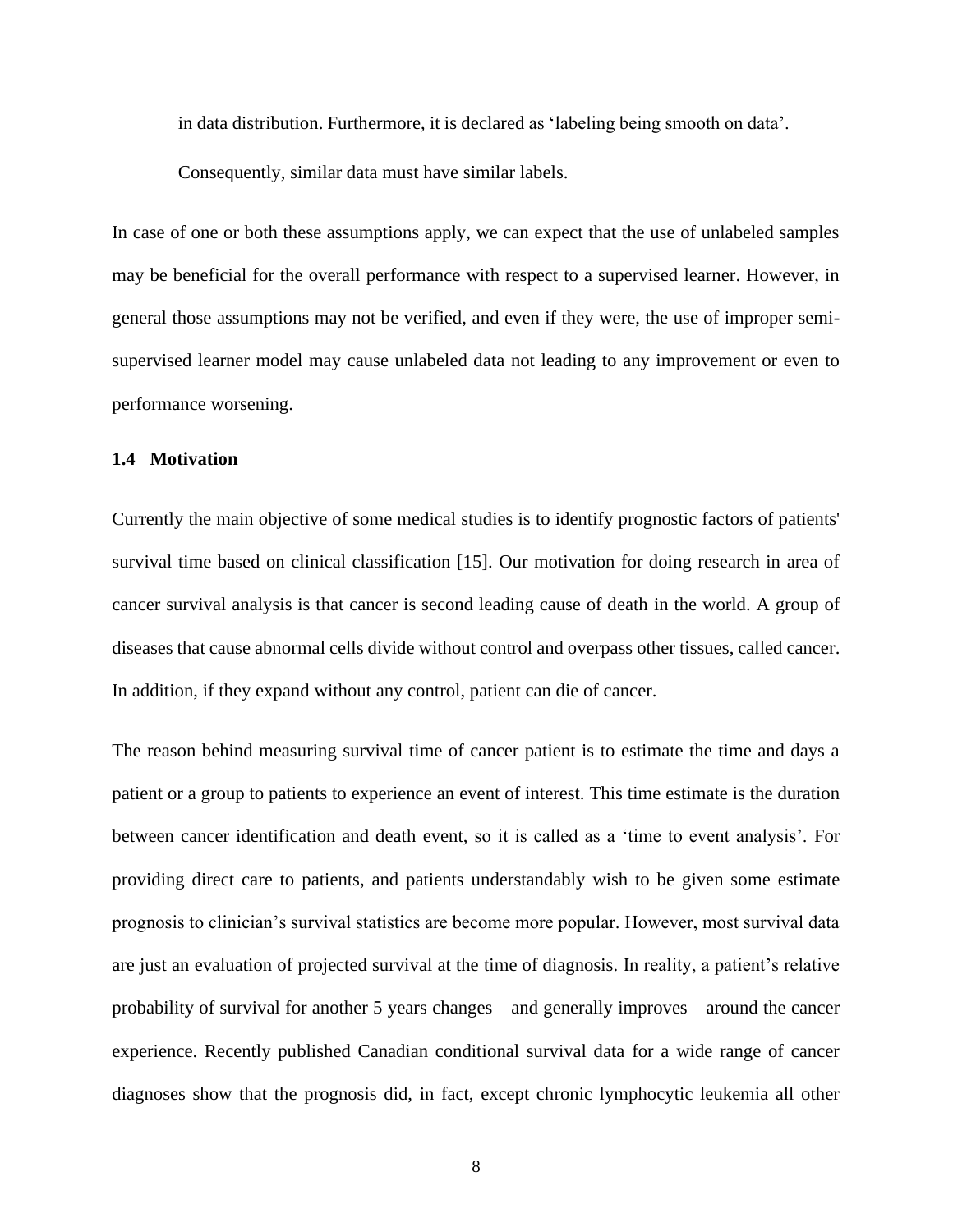cancers improve over time from cancer diagnosis [16].

Looking at the colorectal cancer data of Canada, the data show that except for esophageal cancer and ovarian cancer Canada is among the world leaders in survival for most of the seven cancers observed. While Canada's overall average survival generally compares well, there is often more variation among the provinces than across the countries in this study [16].

The 2019-2029 Canadian Strategy for Cancer Control and its action plans acknowledge this variation in survival rates across Canada and strive to promote equity of access to cancer care and quality cancer care for all Canadians [16]. The above analysis was the main motivation to conduct research on cancer survival analysis with new semi-supervised learning model by combining the Cox and SP-AFT models using cancer data of high dimension and limited sample size.

#### **1.5 Objectives**

Following are some reasons and objectives for doing clinical cancer research in area of cancer survival analysis as well as using semi-supervised learning method with less labeled data of cancer patient.

#### **1) Accurate prediction of survival time**

Perfect predication of survival time is most important to determine in case of cancer patient. It is indices for mortality or recurrence of a disease, and to study the outcome of treatment. It is used to evaluate the impact of medicines or medical treatment on time until death. In this research biological analyses are performed or the selected genes using the semi-supervised method based on Cox and AFT models with L½ regularization to achieve accurate prediction and risk analysis.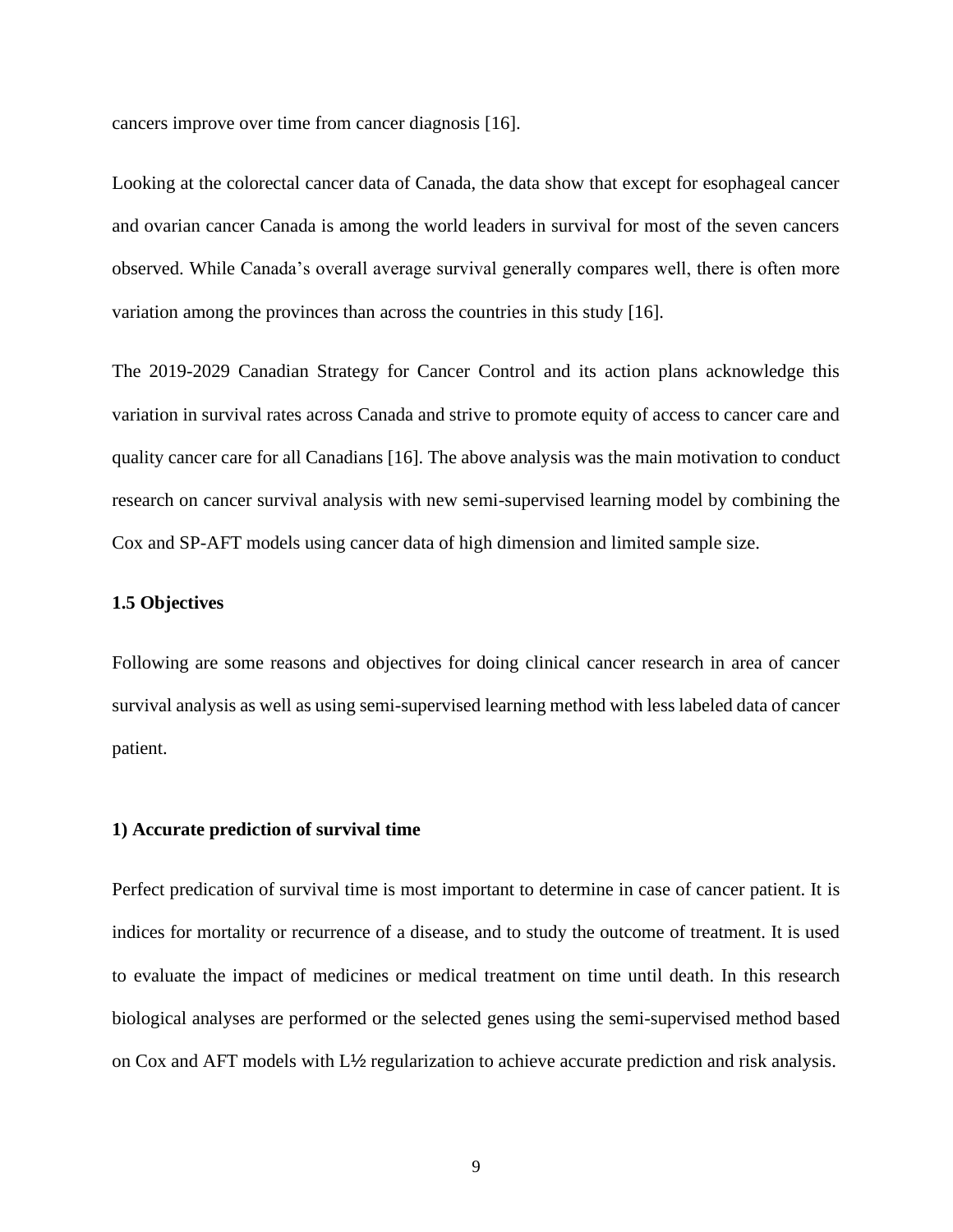#### **2) Small size of labeled data**

Semi-supervised learning methods were used in this research, which combines supervised and unsupervised learning methods using both limited amount of labeled data with a huge amount of unlabeled data during training. In this research small size labeled GENE data of cancer patient is used to train the model to generate large number of sample data based on learning algorithm.

#### **3) To improve predictive performance**

The most valuable part of this research is predictive modeling for patient survival time. For classification of patients in high-risk and low-risk and survival time prediction for the patients' medical cure, the Cox proportional hazards model (Cox) and accelerated failure time model (AFT) were used. The prediction performance can be improved by keeping the censored data in the same risk classes.

#### **4) Risk Analysis**

Cancer risk analysis can be split into two major types first is evolution of familial or genetic risk and assessment of environmental factors that may be causally related to cancer. A Hereditary Cancer Risk Assessment can help us and the doctors to take the significant decisions about the health of a patient. The risk analysis was done by classifying "low-risk" or "high-risk" using Cox model which depends on traditional supervised learning techniques.

#### **1.6 Contributions**

In this study, we have implemented the semi-supervised learning analysis proposed by Liang et al. (2016) [34] on simulated survival data and on two real datasets. The study includes the following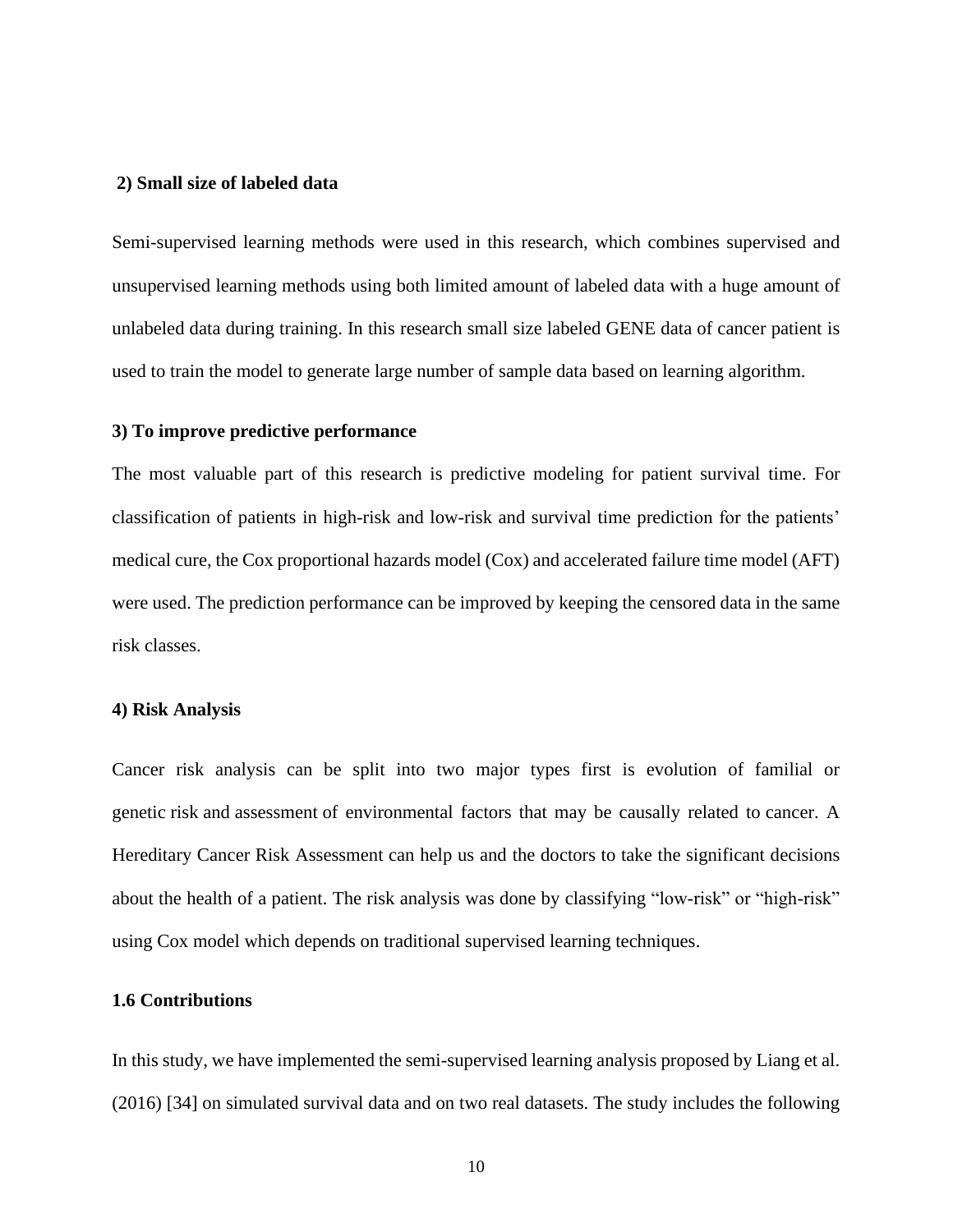steps:

- Cox proportional hazard model is explained and has been used for analyzing survival data.
- Accelerated failure time (AFT) model with lognormal distribution has been used to model survival data.
- Kaplan-Meier estimator has been explained and used for estimating the empirical distribution of the survival function.
- Mean imputation method has been used for imputing the censored survival times by using the survival function calculated by Kaplan-Meier estimator.
- Semi-supervised learning method has been explained and used to model survival data.
- Four methods of single cox, single AFT, semi-cox and semi-AFT have been used and compared by simulating survival data using different correlation values.
- Four methods of single cox, single AFT, semi-cox and semi-aft have been used for modeling DLBCL2002 data which also was modelled by Liang et al. (2016) [34] and the results were compared with each other.
- The four methods have been used on new real data (Colorectal cancer data). The results are presented and compared for the four methods in term of number of selected parameters, fraction of censoring before and after implementing semi-supervised learning method, Concordance index (CI) and integrated brier score (IBS).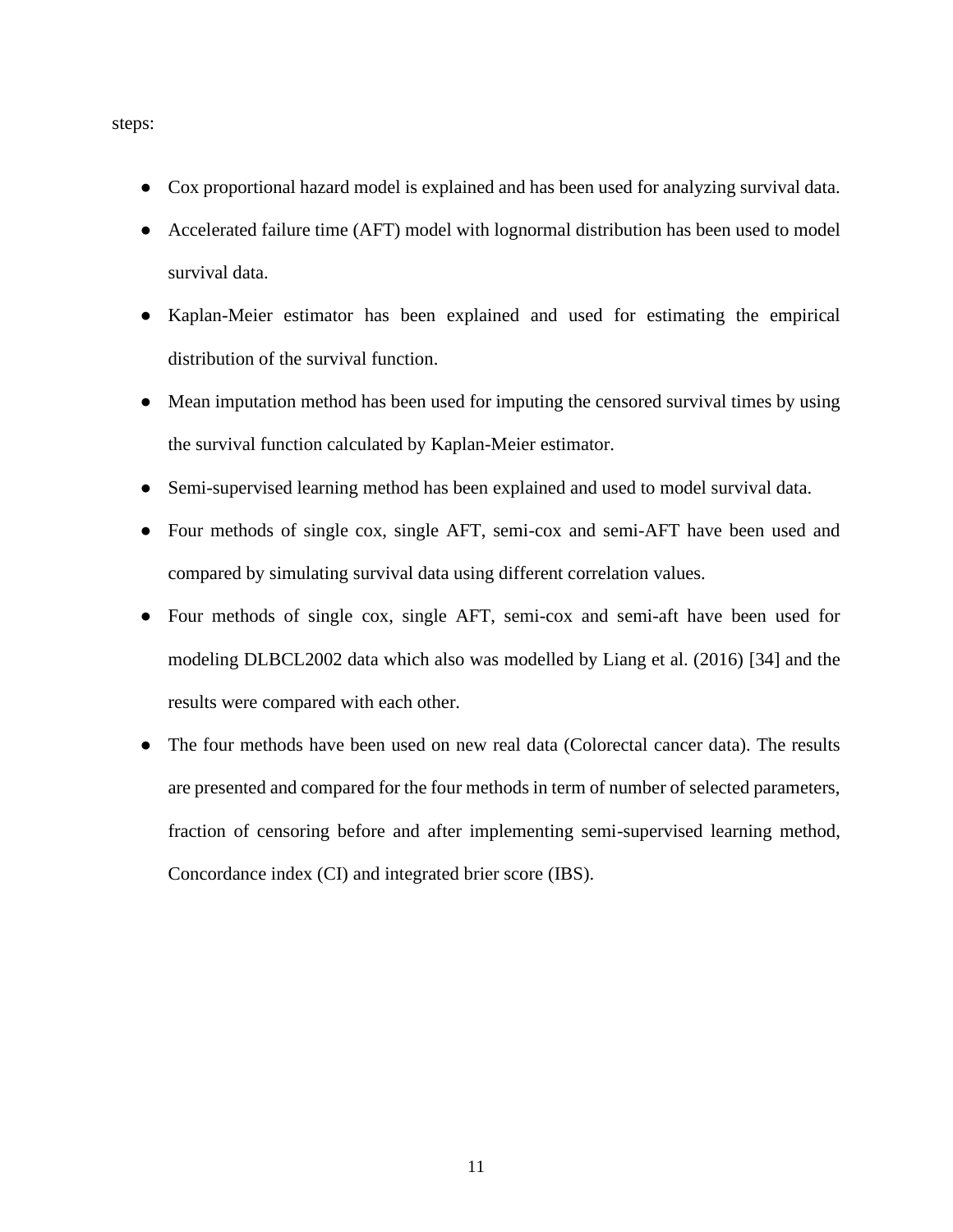## **Chapter 2**

### **Literature Review**

#### **2.1 Related Work**

Selection of model in Cancer Survival Analysis is one of the most important tasks. Many researchers are working in this area to identify a sub-type of cancer to increase patient survival rate. In Bioinformatics and Biomedical field semi-supervised learning method is used to analyze the gene expression data and map in training Dataset. This covers the work done previously in this area of Cancer Survival Analysis using Semi-Supervised learning method and cancer analysis using COX and AFT models.

Nattawut Thongpim et al. (2020); In this research they do analysis and predict survival of prostate cancer patient which is used by doctor to improve medical decision making in medical treatment process [17]. They used patient features age, family history, prostate specific antigen (PSA), Gleason group, Gleason score and pathology report for predicting. They have collected 78 prostate cancer patient data aged between 40-89 years old. Exploratory Data Analysis (EDA) is used to summarize the details of data availability and understanding of data. They used Prostate-Specific Antigen which is a type of protein produced by the cells of the prostate gland which indicates prostatedisorder for predicting survival time using Cox regression. The conclusion of this research is that metastasis factors, PSA factors, Gleason score factors and age factors are the most effective factors in prediction.

Chai et al. (2017); In their study they combined a semi-supervised learning framework with Cox proportional hazard (COX) and accelerated failure time (AFT) for cancer research [18]. They also used self-paced learning method for effectively employing the information in the training data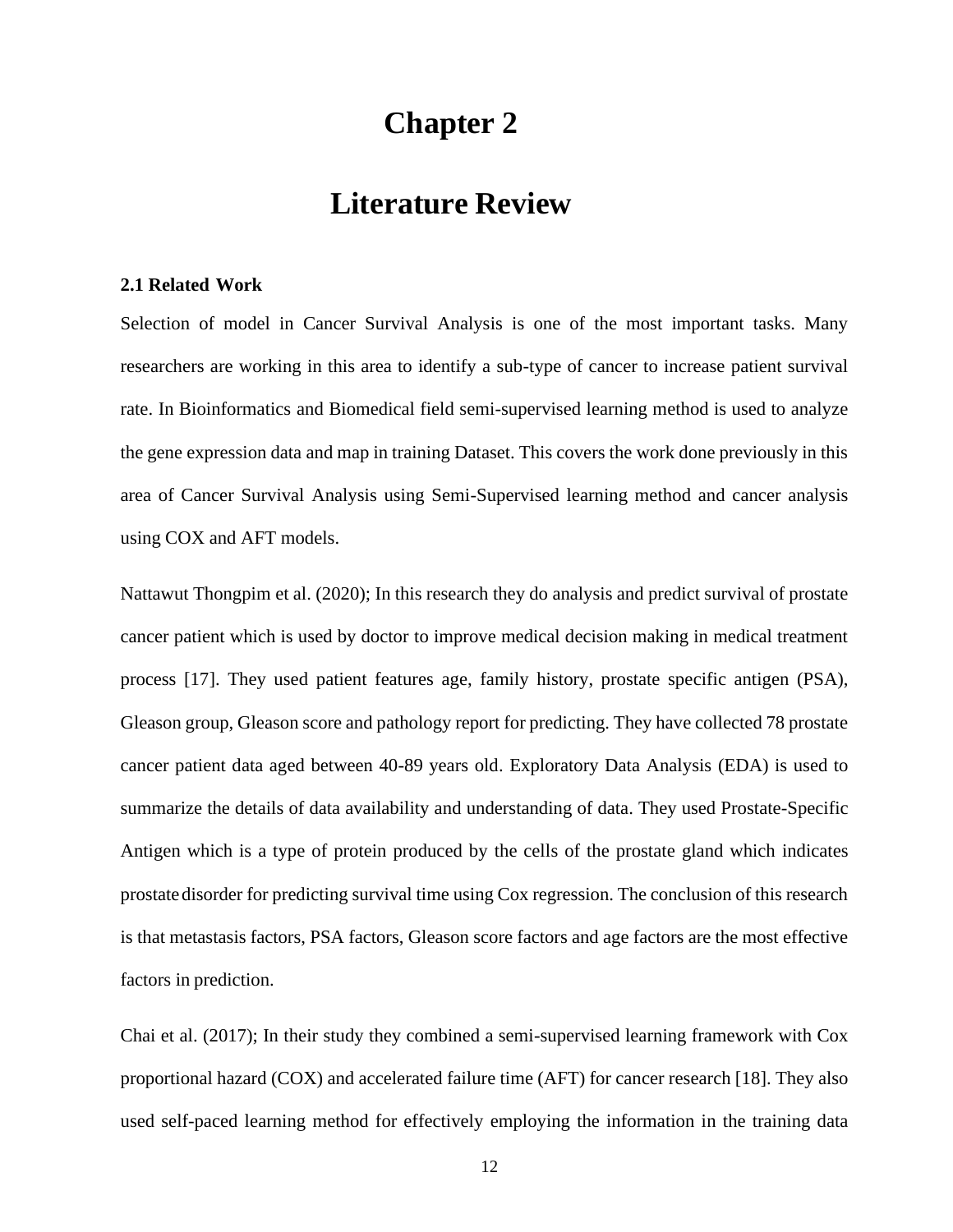which helps AFT model to identify and include samples automatically into training and also helps to minimize interference of high noise. They used Cox model for classification and self-paced accelerated failure time (SP-AFT) model for prediction. They determine from their proposed system that COX-SP-AFT model can utilize more samples and estimate their survival time with more accuracy.

Wang et al. (2018); work in self-training of cancer sample data with assembling with semisupervised learning for cancer classification [19]. They used semi-supervised learning as a selftraining by utilizing unlabeled samples of biological data to improve the model performance. In their study they proposed self-training learning (ESTL) method for selecting unlabeled samples effectively with high-quality to reduce the noise. They used 102 samples among which 52 prostate cancer samples, trained highly accurate data using self-training learning and compared the results with traditional classification algorithms. The proposed classification approach improved 5% performance as compared to other traditional classifiers such as logistics regression and support vector machine (SVM) by using ROC (receiver operating characteristic) method.

Qiu et al. (2019); automated annotation of pathology reports and they investigated semi-supervised deep learning system to improve performance of information extraction system [20]. In this research they used 3,74,000 pathology reports from the Louisiana Tumor Registry and a novel conventional attention-based auto- encoder. From each report they extract information of six key features cancer primary site, sub-site, liberality, histology, behavior and grade and from total samples they used 80% sample reports for training information extraction system and rest of 20% is used for validation. After data preprocessing, they used a conventional attention network encoder with weight factor for feature mapping. They feed encoded document into task-specific classification layer simultaneously for join prediction in context of multitask supervised learning.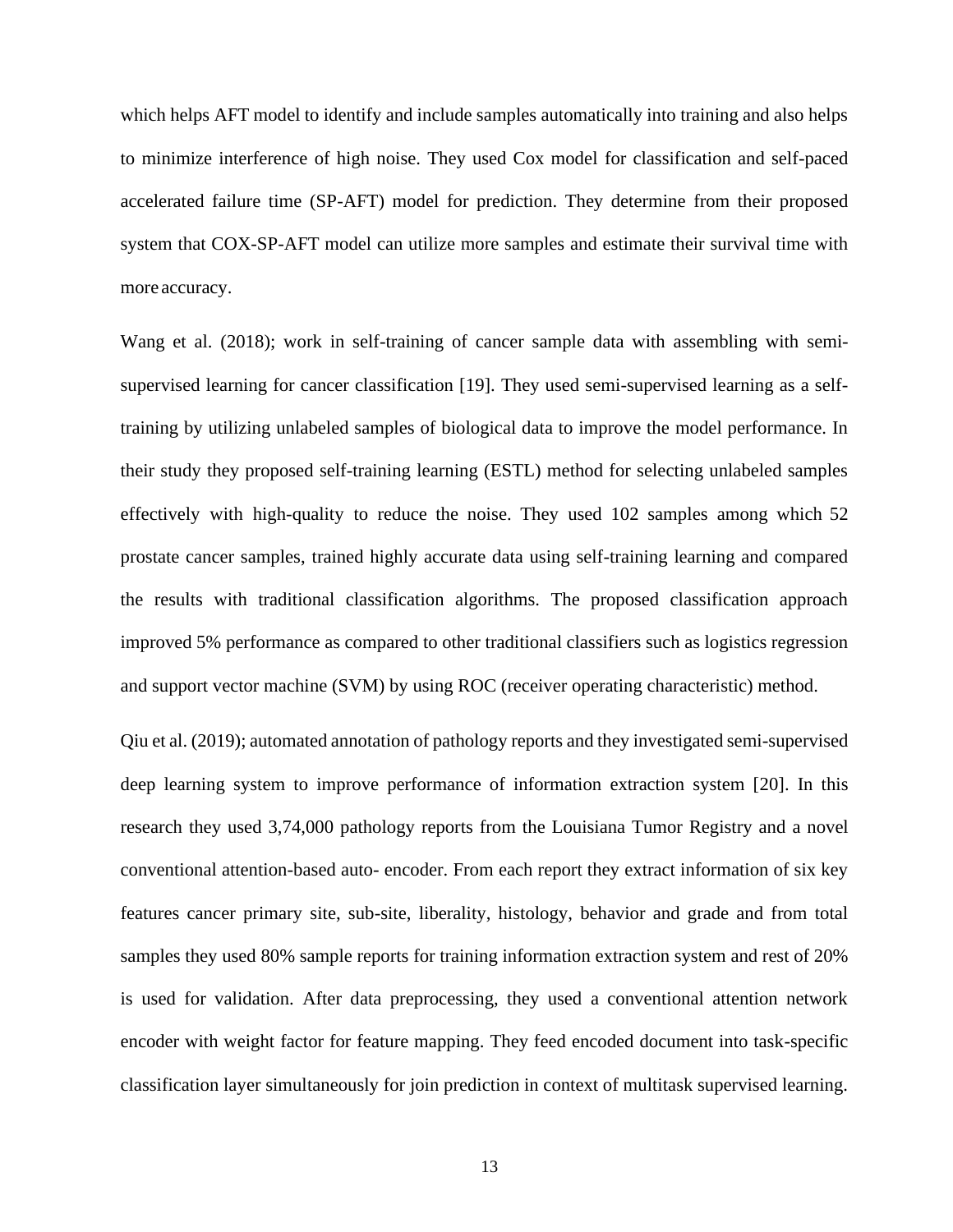They conclude by indicating that the performance gains from the auto- encoders improved representation learning by utilizing unlabeled data.

Kabir et al. (2019); have proposed classification model and survival analysis of prostate cancer patients by doing RNA sequencing of clinical data [21]. For detection of cancer and non- cancer they used machine learning and data mining approaches. Using cancer-sensitive genes they build regression tree with clinical attribute Gleason score as predictor and overall survival variable as the target variable. Decision tree is used for classification between cancer and non- cancer patients. Their assessment is to find gene-gene interactions and gene-environment interactions of prostate cancer. They used 550 patient instances among which 4978 were cancer patient samples and other are non-cancer patients from RNA-seq and clinical variable available in national cancer institute Genomic data commons (GDC). For research they used 36 parameters of patient instances which are associated with cancer from which Gleason score were used as a predictors and sample type were used in regression. For classification they used decision tree, random forest and multi-layered neural network whereas for investigation they used decision tree regression. They concluded the research by comparing classification and performance of all methods and found that multi-layer perceptron (MLP) performs betters than all other mentioned methods.

Huang et al. (2019); proposed highly accurate prediction model, a novel cox proportional hazards model for high dimensional genomics data in cancer prognosis [22]. In this study they proposed new strategy for using cox model for cancer survival duration prediction and gene selection. They combined self-paced learning (SPL) and smoothly clipped absolute deviation (SCAD) networkbased regularization from which SPL allows learning from the low-level noise samples first to high-level samples by enhancing knowledge structure and SCAD network is used to make flatness between the coefficients of neighboring genes in biological network. They have taken 1000 patient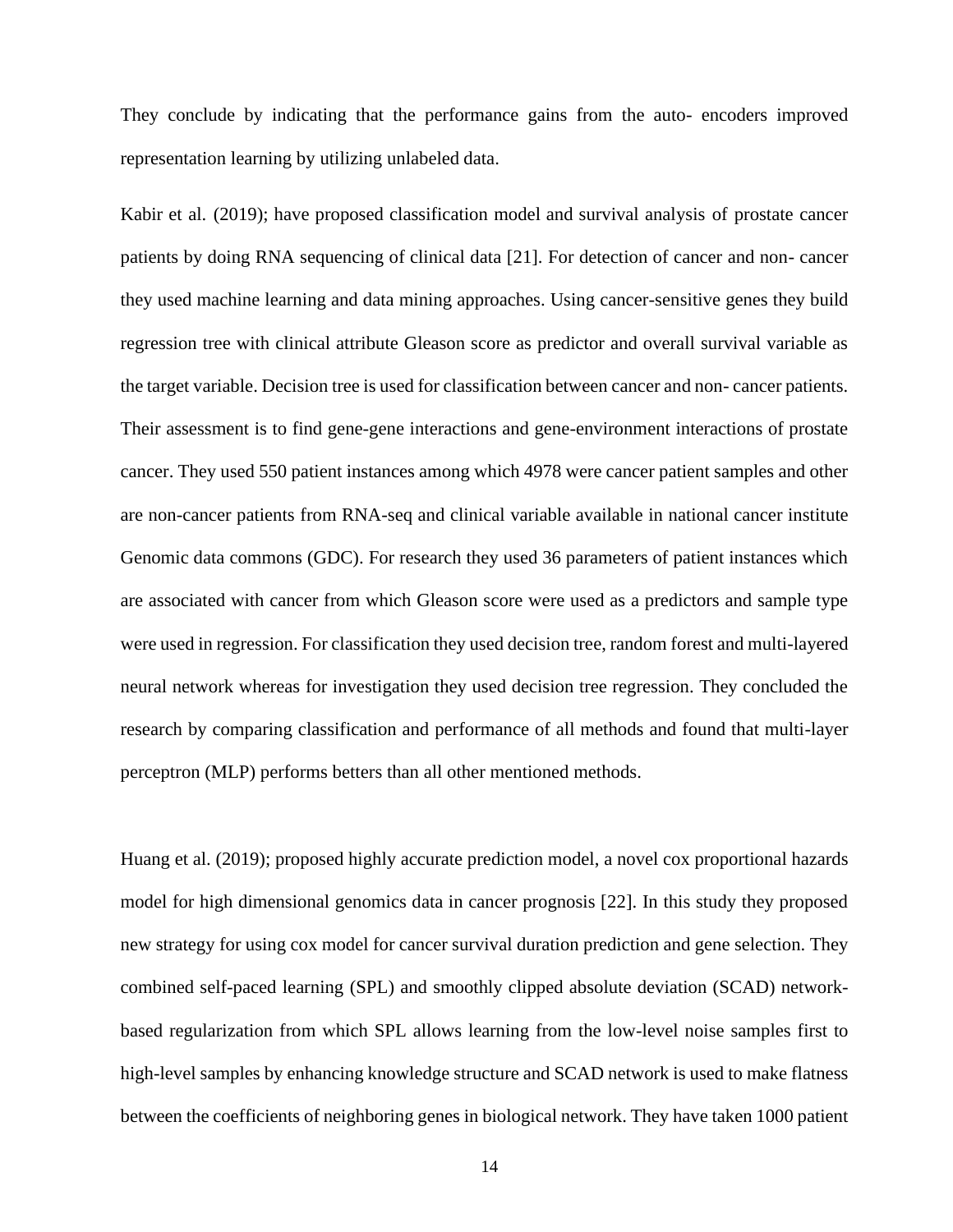instances from which 921 patients have invasive breast carcinoma After data collection the proposed model SPL with SCAD-Net penalty is applied to train the cox model and perform simulation analysis which expresses that SPL with the SCAD-Net penalty to the Cox model (SSNC) method is better than the other competitive methods in context of prediction and gene selection.

Nezhad et al (2019); proposed a solution for survival analysis framework for prostate cancer patients using deep learning and active learning, named as Deep Active Survival Analysis (DASA) [23]. In their study first they train survival model by labeling the examined data which are clinical features of patient instance. The feature representation was performed using deep learning to produce robust features from high- dimensional, sparse and complex Electronic Health Records (EHR). For that they set all instances in a pool of time-to-event instances and apply deep feature learning on both trained pools set. For experiments in this research, they used dataset from Surveillance, Epidemiology and end results (SEER) program. The proposed solution gives more accurate survival analysis for risk prediction, survival time estimation and treatment recommendation. The only limitation with this method is quality of result is bounded where labeled instances are limited, and data is high dimensional.

Katzman et al. (2018); In their study they proposed DeepSurv model which is a cox proportional Hazards deep multi-layer perceptron for prediction of risk occurrence for patients during survival and also give recommendation for personalized treatment [24]. Mainly Deepsurv model is used for prediction of patient risk and for recommendation which was tested on real medical studies and provide treatment recommendations. The research concluded that DeepSurv can compute both complex and nonlinear features without any prior selection and domain knowledge and compared to random survival forest method. DeepSurv method gives accurate results and better performance.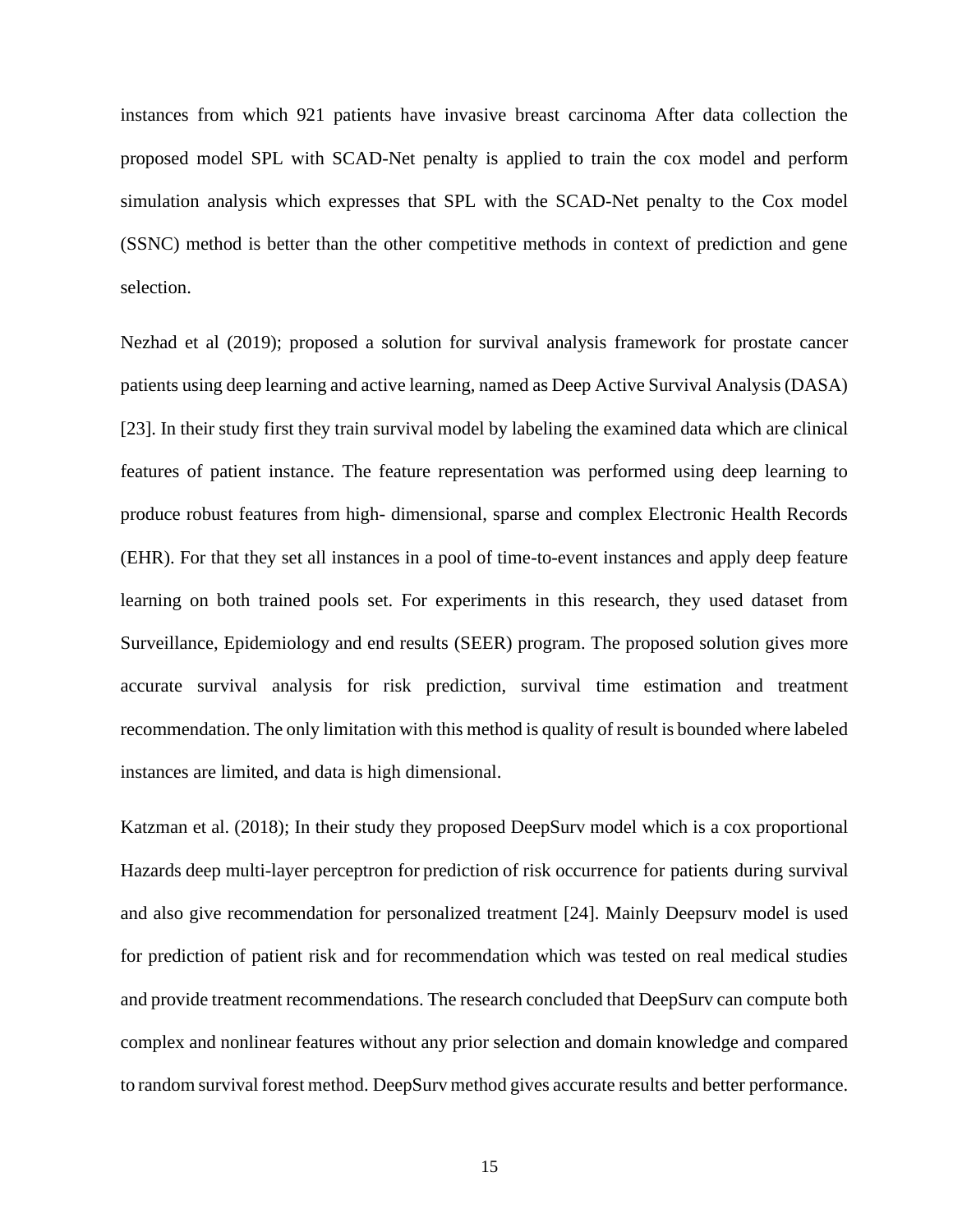Hirozawa et al. (2018); In this research they proposed new survival prediction system based on extracted prognostic factors using machine learning and random forest regression [25]. For this study they used 2363 patient records and considered 55 prognostic factors of patients from which main factors are patient background, symptom, physical status, physical exam, medical activity, activity of daily living and blood exam. First, they applied random forest regression to rank and extract the prognostic factors. Then they applied regression trees to discretize the factors. At the end they replaced the two factors of Dyspnea at rest and Delirium with extracted factors. They compared proposed system with Palliative Prognostic Index (PPI) and concluded that proposed system of predicting survival is more accurate.

Yang et al. (2019); they introduced DeepCoxPH model which is a risk score estimation strategy based on deep learning and CoxPH [26]. The model is used to improve the risk stratification where abstracted weight from Deep learning (DL) and the hazard ratios from the CoxPH were transformed into risk score estimation for complete survival analysis. The model is divided into three parts, first deep learning (DL) was used for training network and toobtain weights, second coxPH was used to calculate hazard ratio (HR) and third by combining HR and DL weight risk degrees can be combined through matrix mortification or matrix addition to find high and low risk stratification. They have taken 1646 breast cancer patient records as a dataset. DeepCoxPH model used hazard rate to determine the effect of individual clinic pathological variables. This research determined that, combination of both risk weights in the CoxPH and DL models together can possible by the DeepCoxPH method and give more accurate risk stratification results.

Barsainya et al. (2018); the research carries the prediction survival duration after colorectal chemotherapy [27]. Looking for dataset side and parameters side they have used 14 factors from each patient records which are id, study, prior treatment, age, gender, obstruction, adherence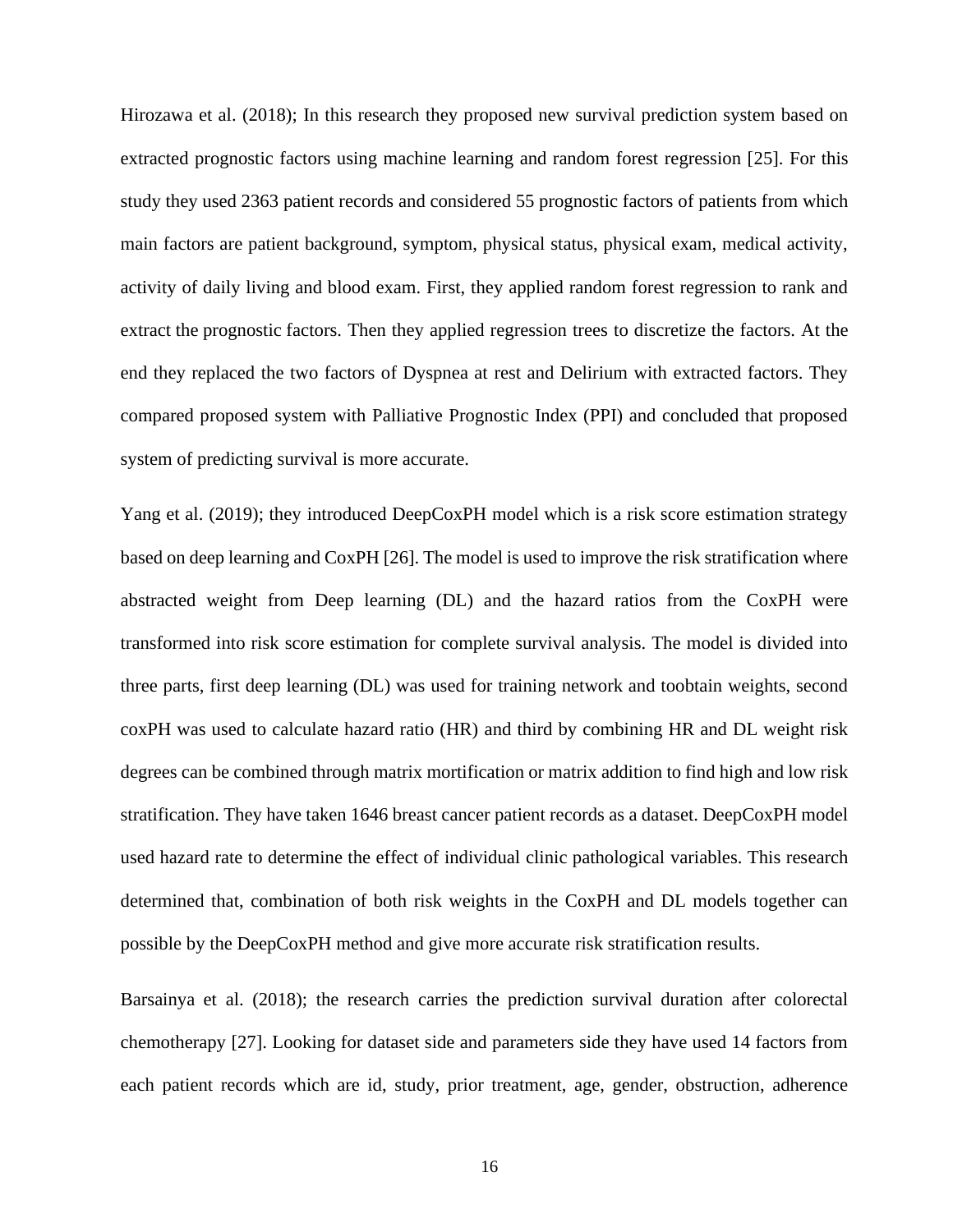factor, perforation factor, number of lymph nodes attacked, differentiation of tumor, censoring period, time period, extent of local spread, event type. They have tested training model on decision trees, KNN, regression, Bayesian classifier, neural networks for prediction task. They split total dataset into 80-20 ratio for training and testing purpose. They conclude that this model is specifically on post cancer results and statistics to assist patients in knowing if they need more treatment.

Cai et al. (2018); In this research they proposed the model which is used for prognosis prediction of early-stage lung cancer using support vector machine [28]. For this study they have used 174 data of early-stage lung cancer patients and 11 features from each patient instance for analysis. Borderline synthetic minority over-sampling technique algorithm is used for increasing sample based on SMOTE. They compare prognosis model labeling based on SVM and COX by dividing into 2 parts, first sample set contains data without preprocessing and other set contains data with preprocessing. They concluded that by using Borderline-SMOTE algorithm with SVM make insignificant allowance to the performance of this model and also this model provides effective and reliable prognosis for early-stage lung cancer.

Liang et al. (2016); In this research they implemented semi-supervised learning method using Cox and AFT model with L1/2 regularization for Lung, Diffuse Large B-cell Lymphoma (2002), DLBCL 2003 and AML cancer patients [34]. Model was developed with the limited patient's clinical parameters and high-dimensional microarray gene expression profiles including censored data. For this research they have used 240 number of patients and 7399 number of genes from National cancer Institute, center of cancer research which has 12 attributes like, patient's accession id, status of patient, subgroup, follow-up time, various signature types. For imputation of censored data, they have tested different approaches like Buckley James approach, Rank-based and mean imputation approach. In this research they have concluded that the semi-supervised learning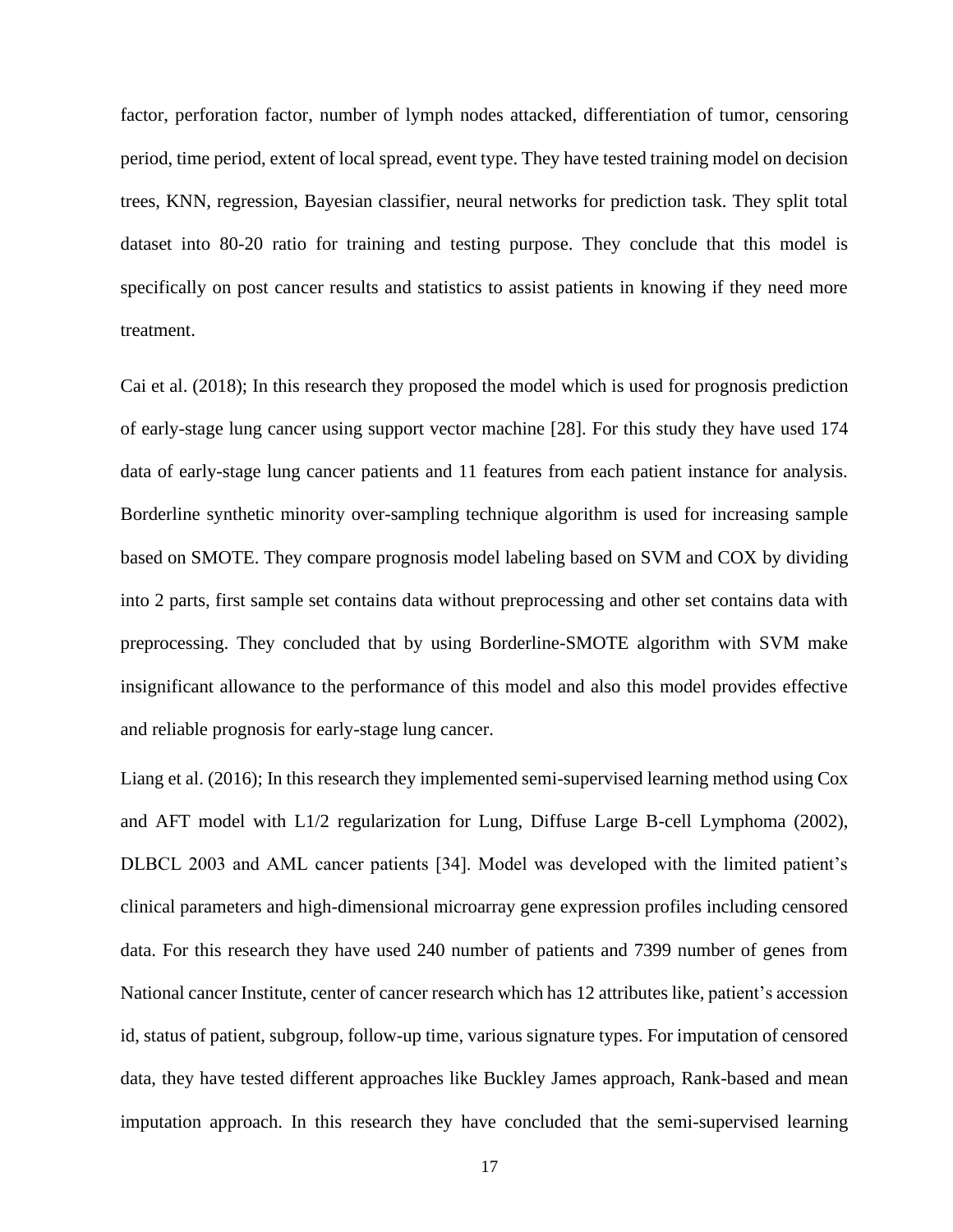approach with COX and AFT model is powerful tool to predict the survival time of the patients and gives accurate classification of patients. Also, L1/2 regularization approach helps to get proper biomarker selection.

Imani et al. (2019); In this paper they proposed survival analysis of cancer recurrence using random forest model for breast cancer patients [29]. Model was constructed using sampling and bootstrapping into big data and taking surveillance, epidemiology, and end result data of year 1973 to 2015 as input. For this research they have used 1,631,572 patient entries from SEER database and from each patient instance 14 attributes were taken for analysis which are Id, age, year, month, sex, race, marital status, grade stage, surgery, primary site, histology, sequence number, laterality, behavior and diagnostic. The patterns of event occurrence to reveal is key properties of breast cancer so the main outcome they focus is time-to-event. The result is based on age, surgery history, stage and histological grade four important attributes which impact the most in recurrence of breast cancer. The proposed method estimates and predicts the survival function by sampling and bootstrapping. The result of this methods shows that recurrences of breast cancer lies between 2% to 6%. Milad Zafar Nezhad et al (2019) [23] is also used same dataset of SEER Medicare data in their research active learning-based survival analysis using a novel sampling strategy where as Farhad [29] uses random survival forest to study the impact of each patient attribute on recurrence of cancer. They both apply deep learning for feature reduction and extraction, when data is high-dimensional, complex, and sparse. Table 2.1 shows a summary of the literature review.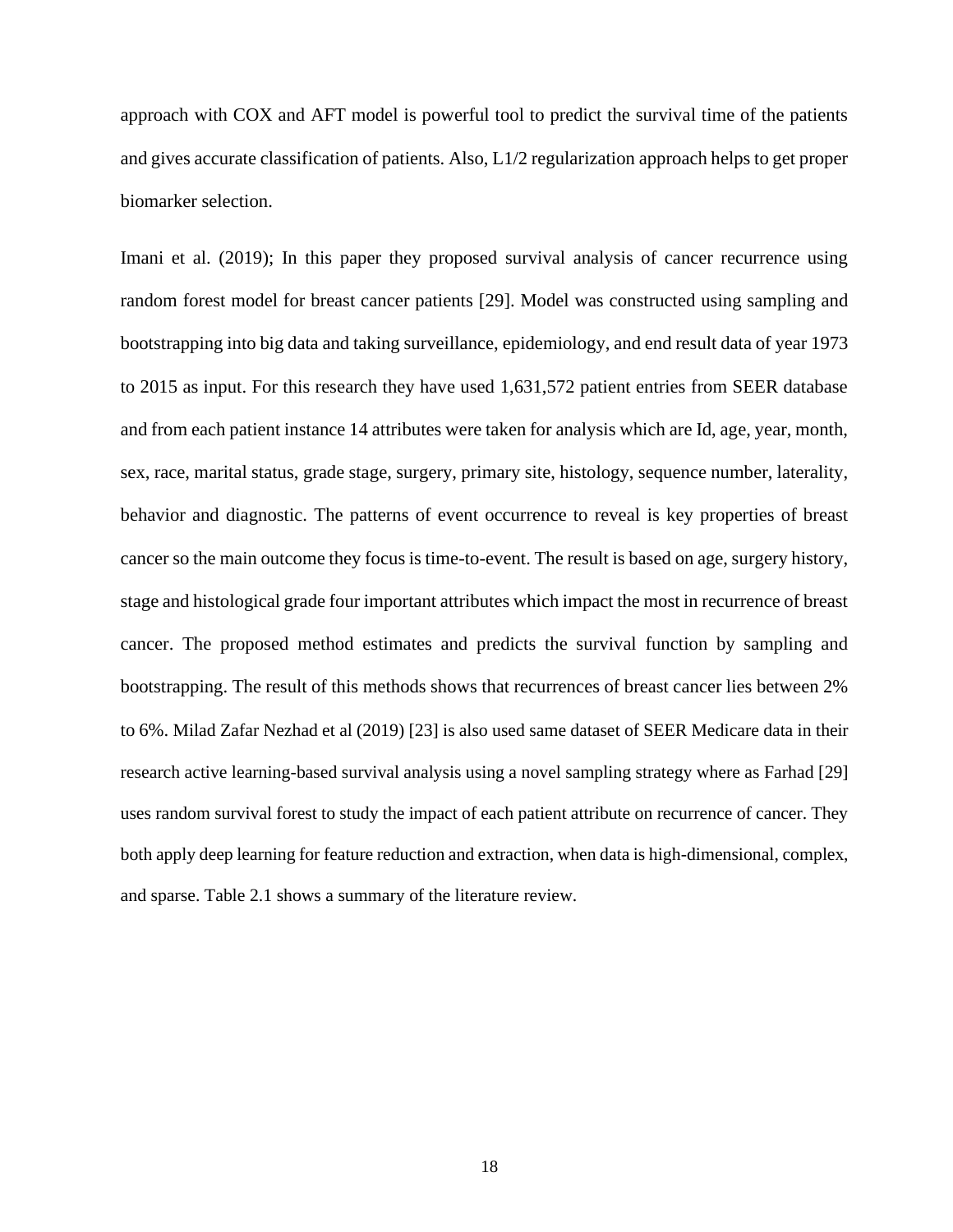| Ref No | Title                                                                                                                                                | Dataset               | Methodology                                                                  |
|--------|------------------------------------------------------------------------------------------------------------------------------------------------------|-----------------------|------------------------------------------------------------------------------|
| 18     | A new semi-supervised learning model<br>combined with cox and sp-aft models in<br>cancer survival analysis                                           | 78                    | Cox regression                                                               |
| 17     | On Predicting Survival Opportunities<br>for Prostate Cancer by<br><b>COX</b><br>Regression in PSU Patients Data                                      | 2000                  | Cox proportional hazard<br>accelerated failure time                          |
| 19     | Semi-supervised<br>with<br>learning<br>ensemble<br>self-training<br>for<br>cancer<br>classification                                                  | 102                   | Self-training learning (ESTL)<br>method                                      |
| 20     | Semi-Supervised Information Extraction<br>for Cancer Pathology Reports                                                                               | 3,74,000              | Semi-supervised deep learning                                                |
| 21     | Classification Models and Survival<br>Analysis for Prostate Cancer Using<br>RNA Sequencing and Clinical Data                                         | 550                   | Multi-layer perceptron,<br>decision tree                                     |
| 22     | A novel Cox proportional hazards<br>high-<br>dimensional<br>model<br>for<br>genomic data in cancer prognosis                                         | 1000                  | Cox model                                                                    |
| 23     | active<br>survival<br>deep<br>analysis<br>A<br>for<br>approach<br>precision<br>treatment<br>Application<br>recommendations:<br>of<br>prostate cancer | <b>Not</b><br>mention | Deep Active Survival Analysis<br>(DASA)                                      |
| 24     | personalized treatment<br>DeepSurv:<br>recommender system using a Cox<br>proportional<br>hazards<br>deep<br>neural<br>network                        | <b>Not</b><br>mention | Cox proportional Hazards deep<br>multi-layer perceptron                      |
| 25     | New survival prediction system for<br>terminal patients based on machine<br>learning                                                                 | 2363                  | Machine learning, random<br>forest regression                                |
| 26     | Risk<br>Stratification<br>Identifying<br>Associated with a Cancer for Overall<br>Survival by Deep Learning-Based<br><b>CoxPH</b>                     | 1646                  | Risk score estimation strategy<br>based on deep learning and<br><b>CoxPH</b> |
| 27     | Analysis and Prediction of Survival<br>after Colorectal Chemotherapy using<br>Machine Learning Models                                                | <b>Not</b><br>mention | <b>Decision Tree Classifier</b>                                              |

**Table 2.1.** Summery of Literature Review Analysis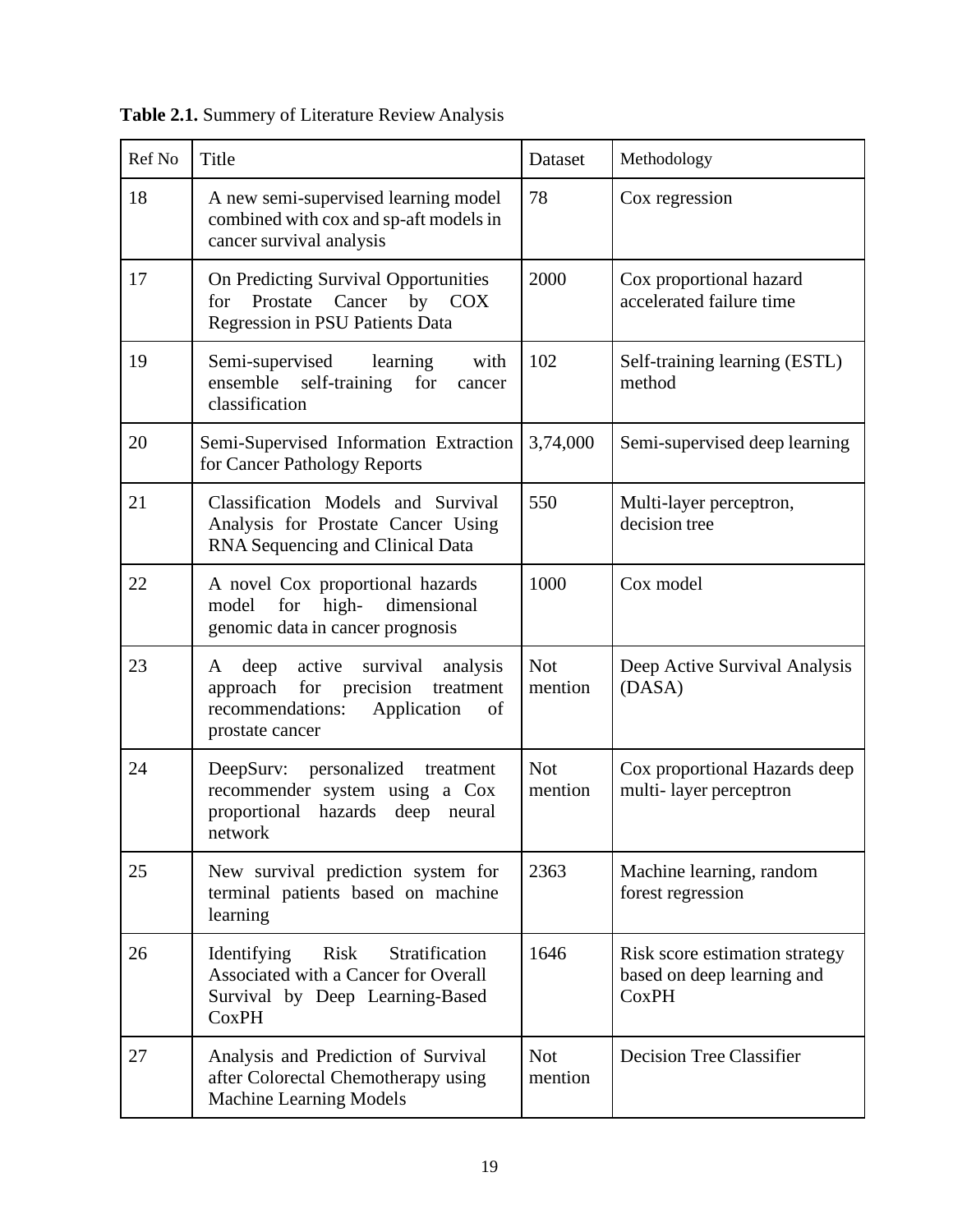| 28 | The earlystage lung<br>cancer<br>prognosis prediction model based<br>on support vector machine | 174            | Support vector machine                                           |
|----|------------------------------------------------------------------------------------------------|----------------|------------------------------------------------------------------|
| 29 | Random Forest Modeling for<br>Survival Analysis of Cancer<br>Recurrences                       |                | 1,631,572   Random forest model                                  |
| 34 | Semi-supervised learning method<br>using COX and AFT model with<br>$L1/2$ regularization       | $\overline{4}$ | COX and AFT model with and<br>without semi-supervised<br>learing |

In this thesis, semi supervised learning has been used with COX and AFT models for predicting risk and survival time for the cancer patients. Logistic regression or logistic model has been used in epidemiological studies to predict a discrete outcome (say, yes/no) from a set of independent variables whereas cox proportional hazard model is a semi-parametric regression method, which used for estimating the hazard function to analyzing the risk factors for multivariate prognostic factors. The cox model is used when the result is in numerical value such as the "time to live" and logistic regression is used for a binary event such as "dead" or "alive". Another difference is that in Logistic Regression Odds is being modeled which is in unit-less whereas in Cox Regression Hazard rate is being modeled which is in time<sup>-1</sup> units. Cox model is semi parametric, so it was used as semi supervised learning with labeled and unlabeled data both and it evaluates hazard ratio. Semi-supervised learning takes both small amount of labeled data as well as a larger set of unlabeled data where Reinforcement learning is a training algorithm with a reward system, providing feedback when an artificial intelligence agent performs the best action in a particular situation and is also used as a tool for training AI models. Reinforcement learning uses the estimated errors as rewards and is about taking suitable action to maximize reward in a particular situation. Semi-supervised learning is a combination of the supervised and unsupervised learning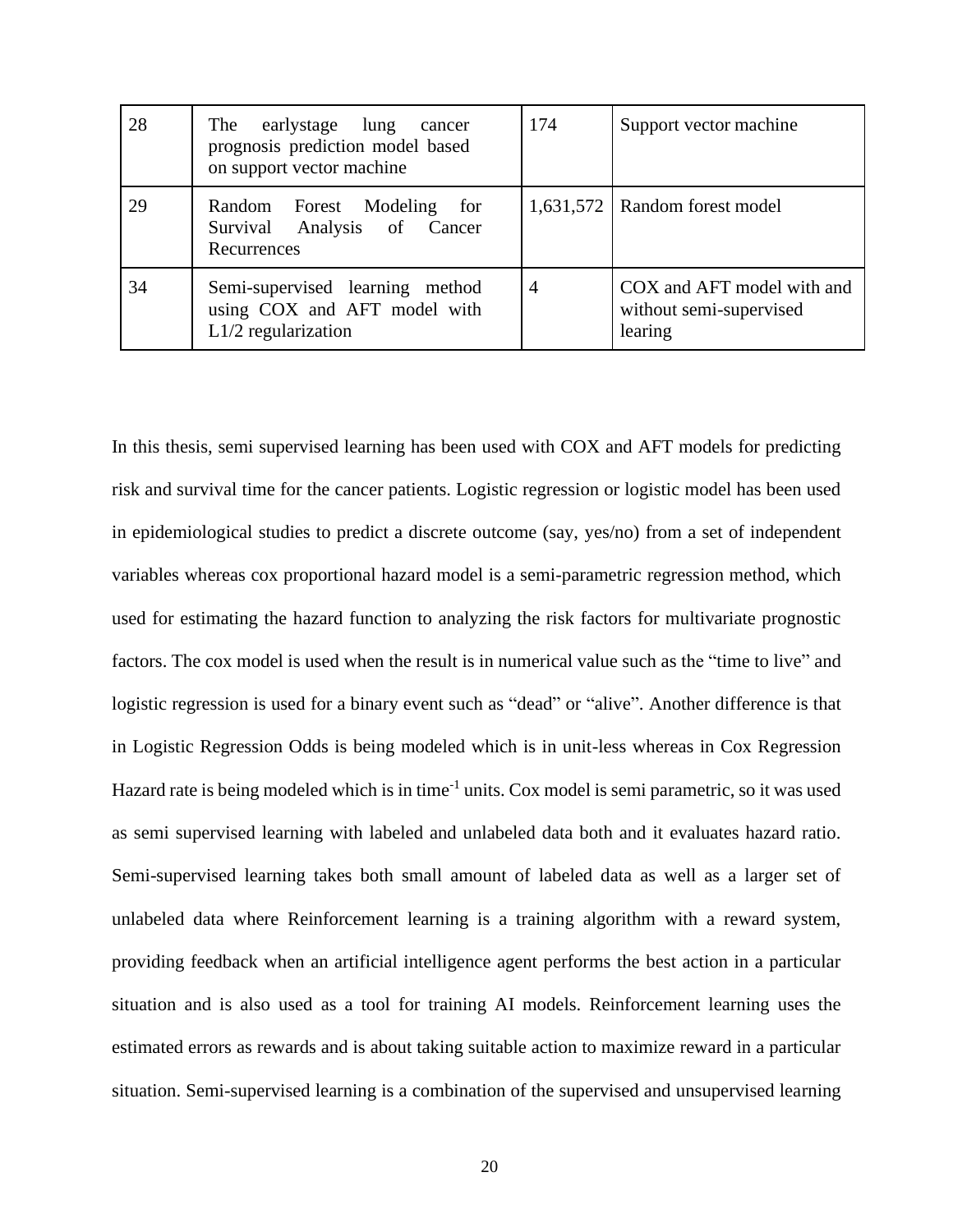families. This group of models consists of algorithms that use the assessed errors as rewards or sentences. When separating significant features from the data is difficult and labeling examples is a time-intensive task for experts, semi-supervised learning method is useful. So, for predicting risk and survival time for the cancer patients, semi-supervised learning method was used with COX and AFT model in this research.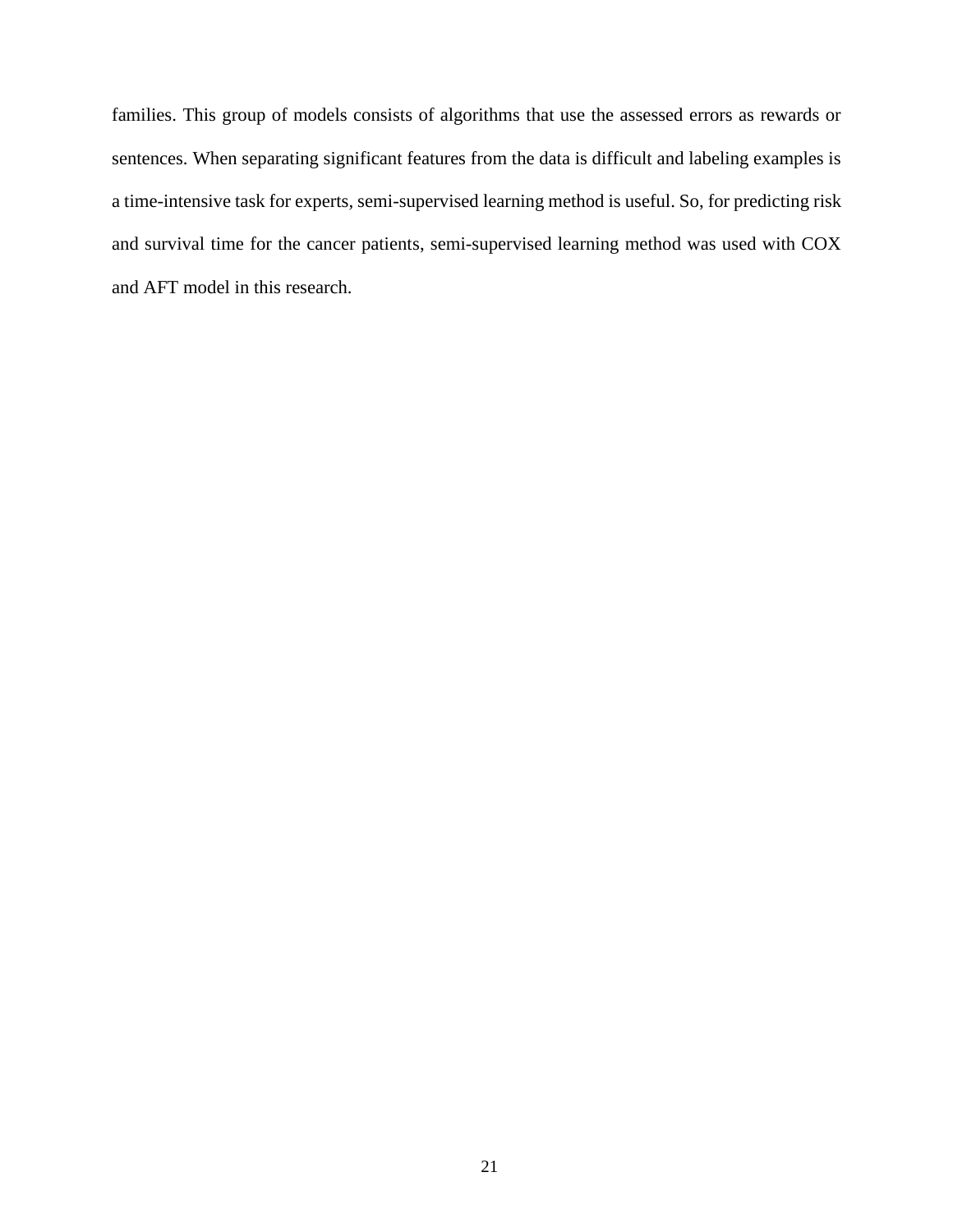## **Chapter 3**

### **Materials and Methodology**

#### **3.1 Dataset properties**

In this study two real datasets were used for the survival analysis. The first dataset was collected by Rosenwald et al, (2002) [30] and the Colorectal cancer dataset (Smith et al, 2010) has patients' gene expression profiles and artificial evaluation are available on NCBI (Gene expression Omnibus) [31]. In this research, the Diffuse large B-cell lymphoma (DLBCL 2002) dataset was used for the implementation of four methodologies to verify the previous research which is done by Liang et al. 2016 [34]. If the latest dataset is used the results would be different based on the survival times because the survival time will be different with the different patients. Another dataset of colorectal cancer was used which was the latest available dataset on NCBI and the results may vary for new datasets because the survival time will be different with the different patients.

#### **3.1.1 Diffuse large B-cell lymphoma** (**DLBCL2002) Data**

The dataset is examination samples of 240 patients' gene expression with analyzes of DNA microarrays. The dataset was taken after chemotherapy from specimens of tumor (diffuse large Bcell lymphoma) biopsy. In this study it will be shown as DLBCL (2002) [30]. It includes 7399 gene expression variables. There were 240 patients in this data where 102 of them (42.5%) were alive at the time of data collection and 138 of them were dead (57.5%). It means the survival time of 102 (42.5%) of the patients is right-censored and for the rest of the patients the survival time is known.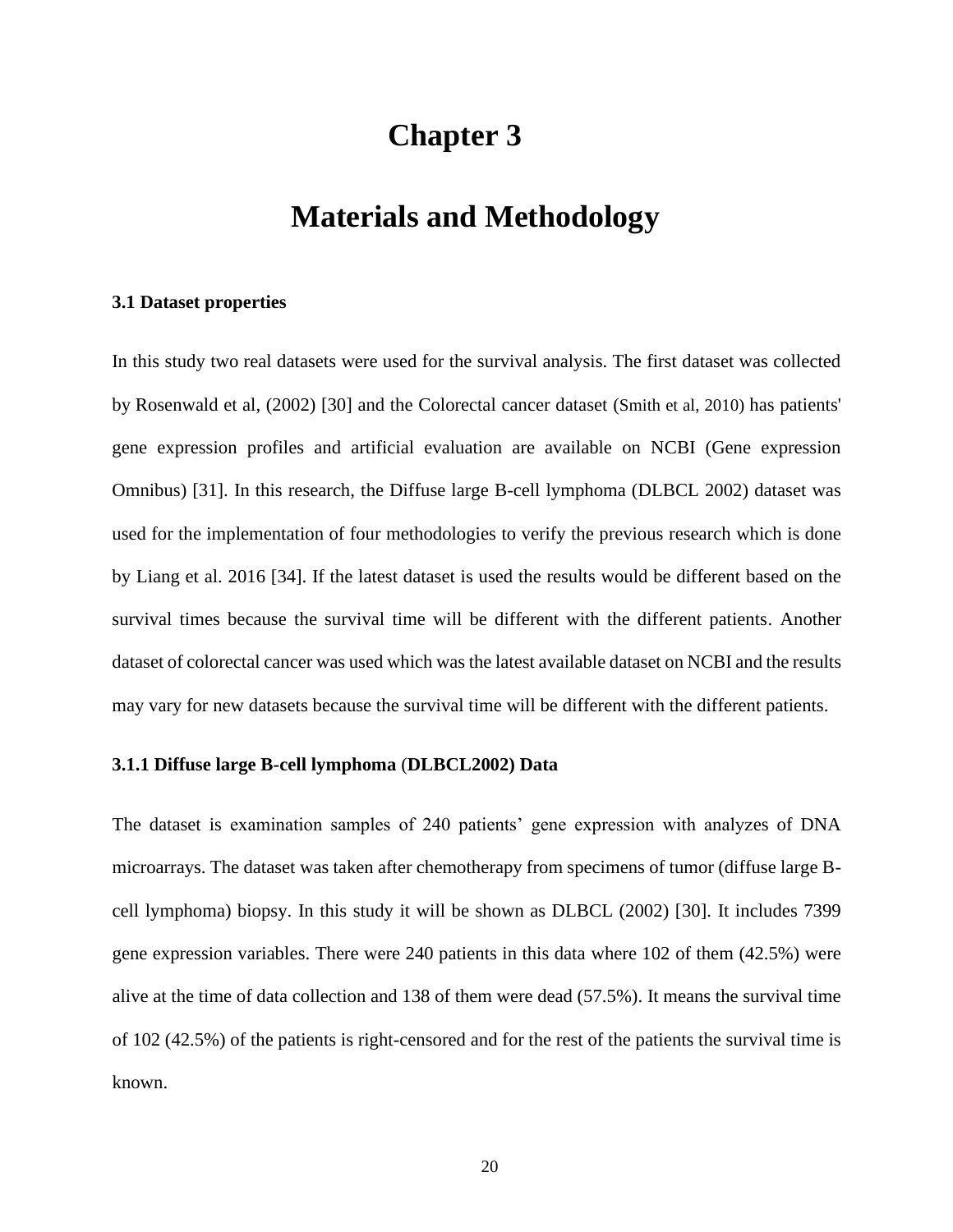All the patients were diagnosed to have diffuse large B-cell lymphoma. The patients which had tumor biopsy specimens available were selected. They received chemotherapy and the monitoring was continued for up to 7 years. 57% of the patients were dead at the end of monitoring. 56% of the patients were male and 44% of them were female. The median age for the patients was 63 years. More information about the data collection can be found in Rosenwald et al, (2002) [30].

The heading of the collected gene expression for DLBCL 2002 dataset shown in Table 3.1. The current data for gene expression include 7399 genes for 294 patients. Each of the unique IDs in Table 3.1 are referred to as gene expression. There are 7399 uniqueIDs. The names of patients are shown as MCL94\_46 and there are 294 patient names. while the survival data is recorded for 240 patients, matching between these two datasets is required before starting the analysis

| <b>UNIQID</b> | MLC94_46            | MLC96_45 | MLC91_27 | MLC96_84 | MLC96_43 | MLC91_28 |  |
|---------------|---------------------|----------|----------|----------|----------|----------|--|
| 27481         | 2212                | 2893     | 3517     | 2890     | 1224     | 5736     |  |
| 17013         | 3436                | 2009     | 3216     | 2888     | 3833     | 4647     |  |
| 24751         | 1839                | 1938     | 2817     | 2050     | 2600     | 3865     |  |
| 27498         | 4664                | 2518     | 4446     | 3795     | 3521     | 6550     |  |
| 27486         | 3029                | 1842     | 4458     | 2364     | 3242     | 4601     |  |
| 30984         | $\mathbf{1}$        | 333      | 43       | 364      | 37       | 65       |  |
|               | summary statistics: |          |          |          |          |          |  |
| <b>UNIQID</b> | Min                 | 1st Qu.  | median   | mean     | 3rd Qu.  | Max      |  |
| 27481         | 720                 | 2013     | 2740     | 2996     | 3630     | 8273     |  |
| 17013         | 541                 | 1707     | 2425     | 2696     | 3428     | 8040     |  |
| 24751         | 210                 | 1462     | 1946     | 2153     | 2749     | 7150     |  |

**Table 3.1.** Head of Gene-expression of DLBCL2002 - 7399 gene expression x 240 cases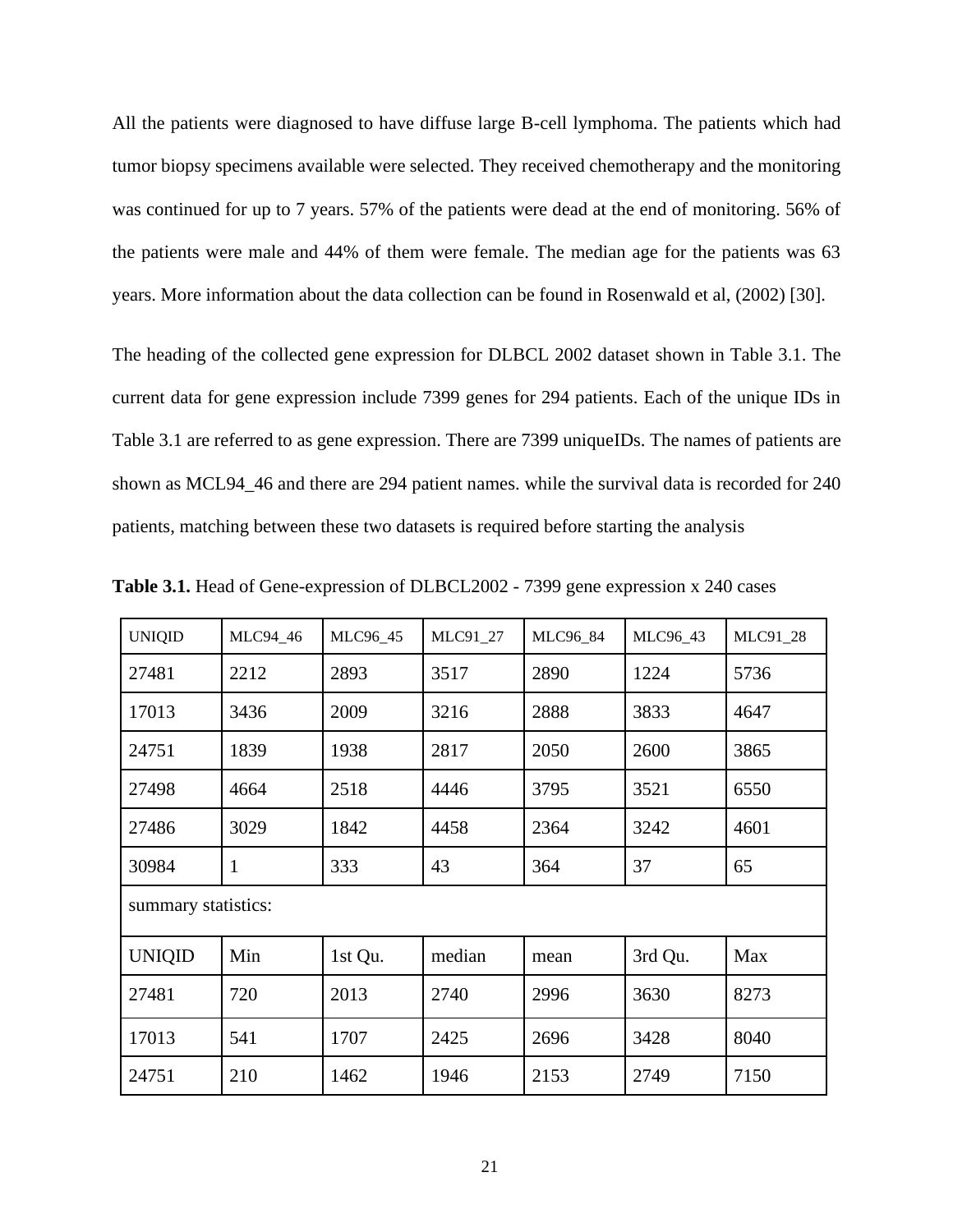| 27498 | 483 | 1813 | 2690  | 3017  | 3815  | 12009 |
|-------|-----|------|-------|-------|-------|-------|
| 27486 | 352 | 1617 | 2226  | 2608  | 3209  | 13034 |
| 30984 |     | 151  | 310.5 | 354.4 | 474.8 | 1551  |

The samples survival time, status of the patient or censoring (binary variable represents whether the patient is alive  $= 0$  (censored) or dead  $= 1$ ), International Prognostic Index group or IPI-group and gene expression subgroups are the major columns of this data set. The head of dataset for survival is presented in Table 3.2.

DLBCL\_sample Analysis\_Set Time(years) status Subgroup IPI\_Group 2 Training 4 Alive GCB Low 4 Training 4.9 Alive GCB Medium 6 Training 5.6 Alive GCB Low 7 | Training | 12.1 | Alive | GCB | Medium 8 | Training | 0.6 | Dead | ABC | Medium 11 Training 0.3 Dead GCB High

**Table 3.2.** Survival times and events for DLBCL2002

In Table 3.2, survival time for those with status Alive are considered as censored data. The analysis set column includes 160 training and 80 validation cases. Out of 240 patients, 138 patients are dead (status = 1) and 102 of them are alive (status = 0). In the subgroup columns there are 73 cases as ABC, 115 cases as GCB and 52 of them are as Type III. The IPI-group includes 32 cases as high, 82 of them as low and 108 of them as medium, the rest of the cases (18) IPI-group are missing. The frequency table for these parameters is presented in the Table 3.3.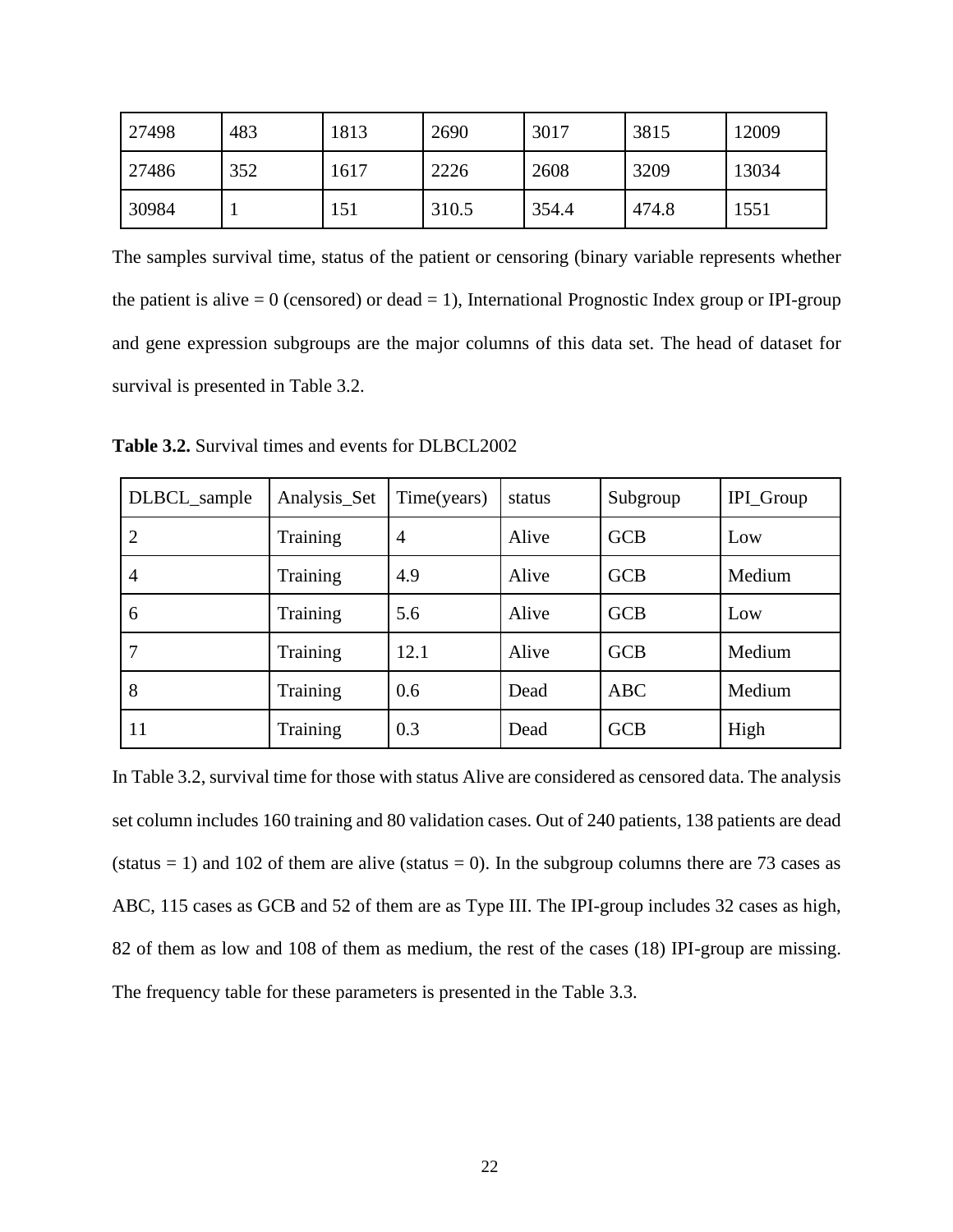| Analysis_Set           |           | Time (years)                             |                                  | status        |            | Subgroup                             |                 | IPI_Group                               |                       |
|------------------------|-----------|------------------------------------------|----------------------------------|---------------|------------|--------------------------------------|-----------------|-----------------------------------------|-----------------------|
| Training<br>Validation | 160<br>80 | min<br>1st Qu<br>Median<br>3rd Qu<br>Max | 0.0<br>0.9<br>2.8<br>7.1<br>21.8 | Alive<br>Dead | 102<br>138 | <b>ABC</b><br><b>GCB</b><br>Type III | 73<br>115<br>52 | High<br>Low<br>Medium<br>N <sub>a</sub> | 32<br>82<br>108<br>18 |

**Table 3.3.** Frequency and summary table for the survival data

Two-way cross tabulation for the Subgroup versus IPI\_Group is shown in Table 3.4. The chisquared  $(\chi^2)$  tests of independence do not show a significant dependence between IPI\_Group and  $\text{Subgroup.} \left(\chi^2\right) = 3.772, df = 4, p-value = 0.4377$ 

**Table 3.4.** Cross tabulation of IPI\_Group and Subgroup

| SubGroup   | IPI_Group |     |        |  |  |  |
|------------|-----------|-----|--------|--|--|--|
|            | High      | Low | Medium |  |  |  |
| <b>ABC</b> | 13        | 20  | 35     |  |  |  |
| <b>GCB</b> | 12        | 43  | 53     |  |  |  |
| Type III   | 7         | 19  | 20     |  |  |  |

Cross tabulation for IPI\_Group versus survival time divided in binary categories are presented in Table 3.5. There is a significant dependence between survival time categories and the IPI\_group for survival time > mean  $(\chi^2 = 17.531, df = 2, p - value = 0.000156)$ , survival time > median  $(\chi^2 = 33.11, df = 2, p-value = 6.461e - 08)$  and for log(survival time) > 0 ( $\chi^2 = 15.092, df =$  $2, p - value = 0.0005283$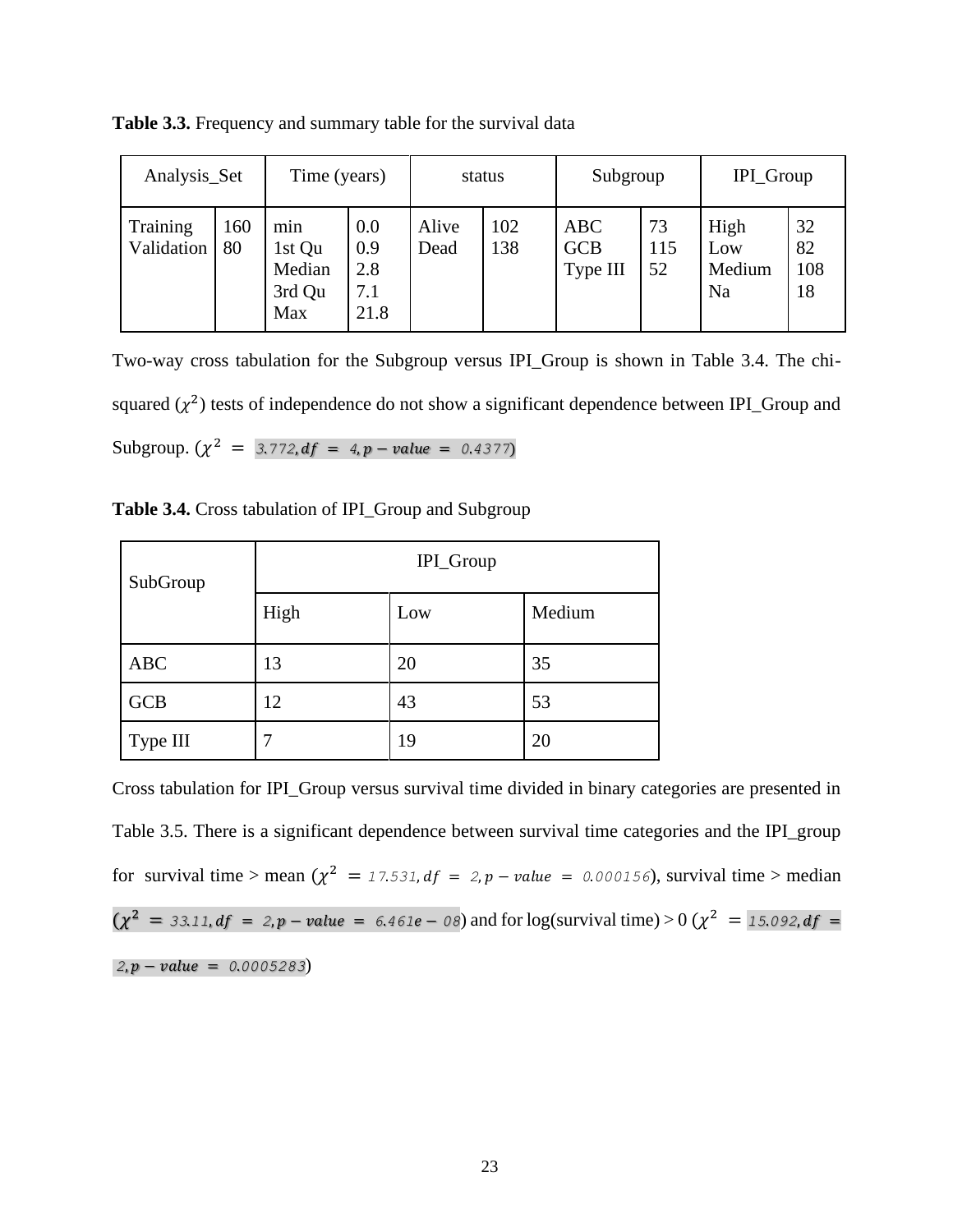| Survival time                                  | IPI_Group |     |        |  |  |  |
|------------------------------------------------|-----------|-----|--------|--|--|--|
|                                                | High      | Low | Medium |  |  |  |
| time < mean(time)                              | 26        | 36  | 73     |  |  |  |
| $time \geq mean$ (time)                        | 6         | 46  | 35     |  |  |  |
| $\chi^2$ = 17.531, df = 2, p-value = 0.000156  |           |     |        |  |  |  |
| time < median(time)                            | 26        | 22  | 63     |  |  |  |
| $time \geq -median(time)$                      | 6         | 60  | 45     |  |  |  |
| $\chi^2$ = 33.11, df = 2, p-value = 6.461e-08  |           |     |        |  |  |  |
| log(time) < 0                                  | 13        | 9   | 34     |  |  |  |
| $log(time) \ge 0$                              | 19        | 73  | 74     |  |  |  |
| $\chi^2$ = 15.092, df = 2, p-value = 0.0005283 |           |     |        |  |  |  |

**Table 3.5.** Cross tabulation of IPI\_Group versus survival time categories

It can be seen from Table 3.5. that for low and medium IPI-Group the frequency count for log(time)  $>= 0$  is much more than those of log(time)  $< 0$  and high category of IPI-Group. The count of Low IPI\_Group for time  $>=$  median(time) is 60 while for time  $<$  median(time) the maximum time (63) can be seen for the medium category of IPI\_group.

The Chi-squared test of independence for the survival time categories versus the subgroup column of the data shows significant dependence. For the survival time < mean (survival time) the test has p-value slightly less than 5% and it is more than 1%. so, it is not significant at 1% significance level. But for categories of survival time  $\langle$  median (survival time) and log(time)  $\langle$  0 there is a significant dependence. The GCB category has significantly more counts for  $log(time) \ge 0$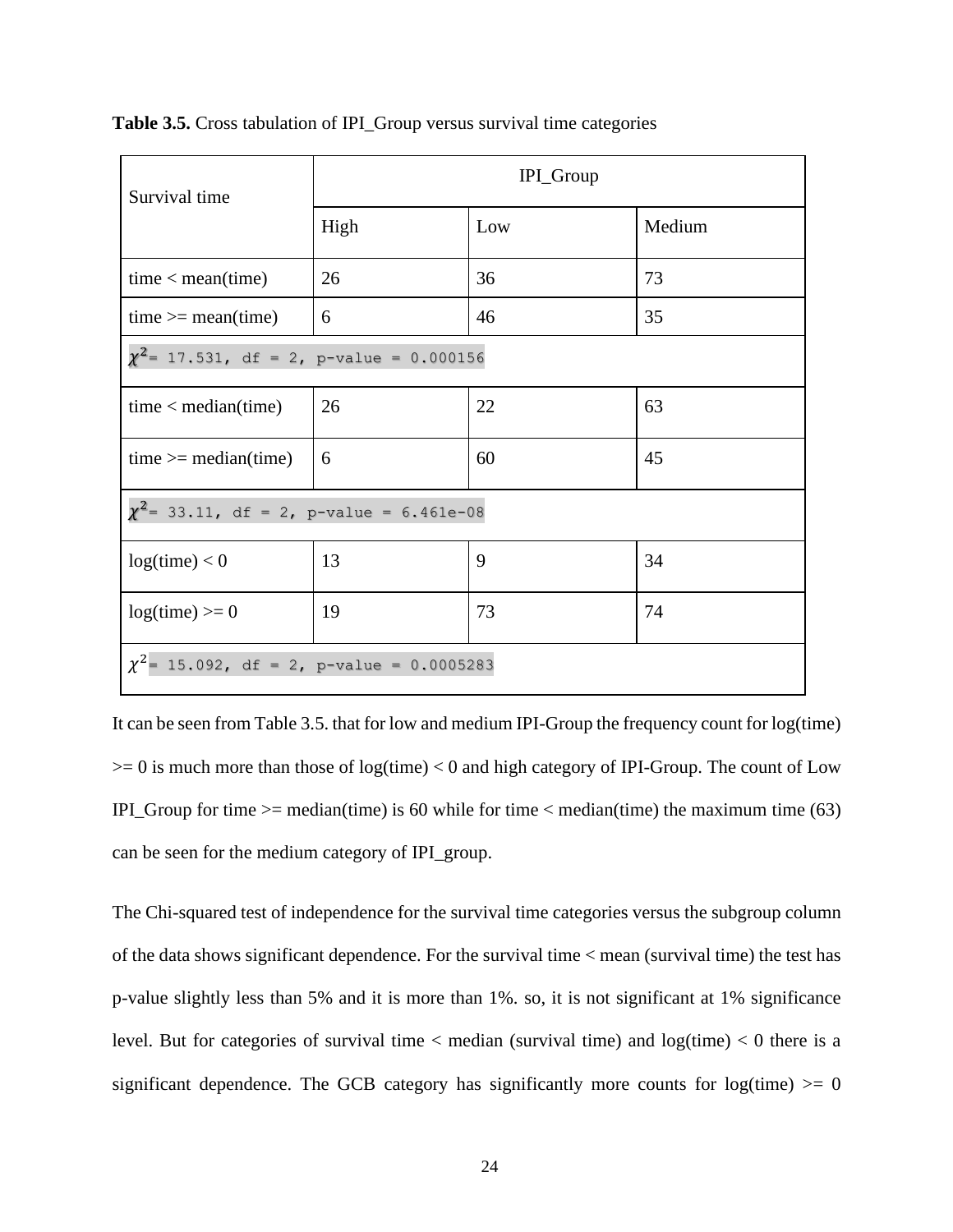compared with GCB of  $log(time) < 0$  and other categories. Figure 3.6 shows the cross-tabulation of the subgroup verses survival time categories.

| Survival time                                  | Subgroup   |            |          |  |  |  |
|------------------------------------------------|------------|------------|----------|--|--|--|
|                                                | <b>ABC</b> | <b>GCB</b> | Type III |  |  |  |
| time < mean(time)                              | 51         | 60         | 36       |  |  |  |
| $time \geq mean$ (time)                        | 22         | 55         | 16       |  |  |  |
| $\chi^2$ = 7.668, df = 2, p-value = 0.02162    |            |            |          |  |  |  |
| time < median(time)                            | 47         | 42         | 30       |  |  |  |
| $time \geq -median(time)$                      | 26         | 73         | 22       |  |  |  |
| $\chi^2$ = 15.613, df = 2, p-value = 0.0004071 |            |            |          |  |  |  |
| log(time) < 0                                  | 27         | 19         | 16       |  |  |  |
| $log(time) \ge 0$                              | 46         | 96         | 36       |  |  |  |
| $\chi^2$ = 10.605, df = 2, p-value = 0.00498   |            |            |          |  |  |  |

**Table 3.6.** Cross tabulation of subgroup versus survival time categories

The dimensions of first data which include gene expression was 294x7399 and the second data which include survival time has dimension of  $240x12$ . There are in total 240 patients which could be matched through these two datasets. Column for matching in the first data is the heading which include names like: "MLC94-46\_LYM009\_de novo untreated", "MLC96-45\_LYM186\_de novo untreated", "MLC91-27 LYM427 de novo untreated" and ... . for all these names after character LYM the sample ID could be seen for example in the mentioned names the sample ids are 9, 186 and 427, respectively. In the first column of the survival data (DBCL\_sample) these values could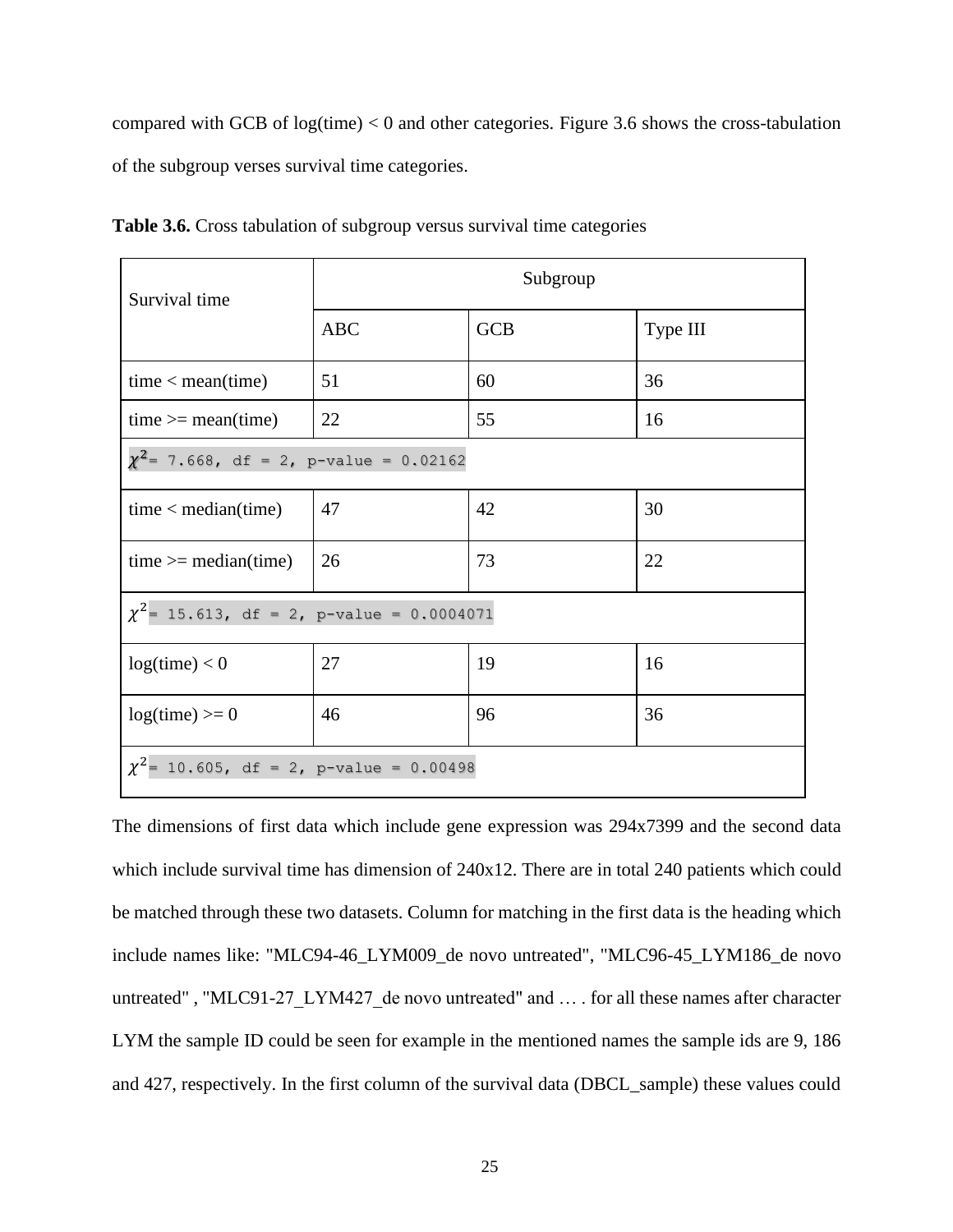be found. For each patient in gene expression data and survival data these sample ids were matched, and data was merged together.

# **3.1.2 Colorectal Data**

The colorectal data (Smith et al, 2010) [31] includes 177 patients from Moffitt Cancer Center. This data includes gene expression profiles derived from invasive mouse colon cancer cells. The data includes 54675 gene expressions for these 177 patients. The heading for the gene expression data is presented in Table 3.7.

| <b>ID_REF</b>       | GSM437093 | GSM437094 | GSM437095 | GSM437096 | GSM437097 | GSM437098 |
|---------------------|-----------|-----------|-----------|-----------|-----------|-----------|
| 1007                | 11.7      | 11.6      | 11.2      | 11.8      | 11.1      | 11.2      |
| 1053                | 8.85      | 8.63      | 8.23      | 8.73      | 8.52      | 8.81      |
| 117                 | 7.45      | 7.34      | 8.12      | 7.29      | 7.82      | 7.51      |
| 121                 | 9.91      | 9.96      | 9.89      | 9.59      | 9.55      | 9.68      |
| 1255                | 4.89      | 4.90      | 4.77      | 4.84      | 4.80      | 5.10      |
| 1294                | 8.45      | 7.98      | 7.77      | 8.39      | 8.16      | 7.95      |
| summary statistics: |           |           |           |           |           |           |
| <b>ID_REF</b>       | Min       | 1st Qu.   | median    | mean      | 3rd Qu.   | Max       |
| 1007                | 10.03     | 11.16     | 11.37     | 11.37     | 11.58     | 12.48     |
| 1053                | 7.598     | 8.536     | 8.765     | 8.764     | 9.036     | 9.811     |
| 117                 | 7.095     | 7.447     | 7.591     | 7.663     | 7.765     | 9.451     |
| 121                 | 9.495     | 9.731     | 9.838     | 9.844     | 9.950     | 10.364    |
| 1255                | 4.648     | 4.846     | 4.902     | 4.930     | 4.983     | 5.411     |
| 1294                | 7.444     | 7.911     | 8.111     | 8.139     | 8.364     | 9.093     |

**Table 3.7.** Heading of the gene expression data for colorectal cancer, 54675 x 177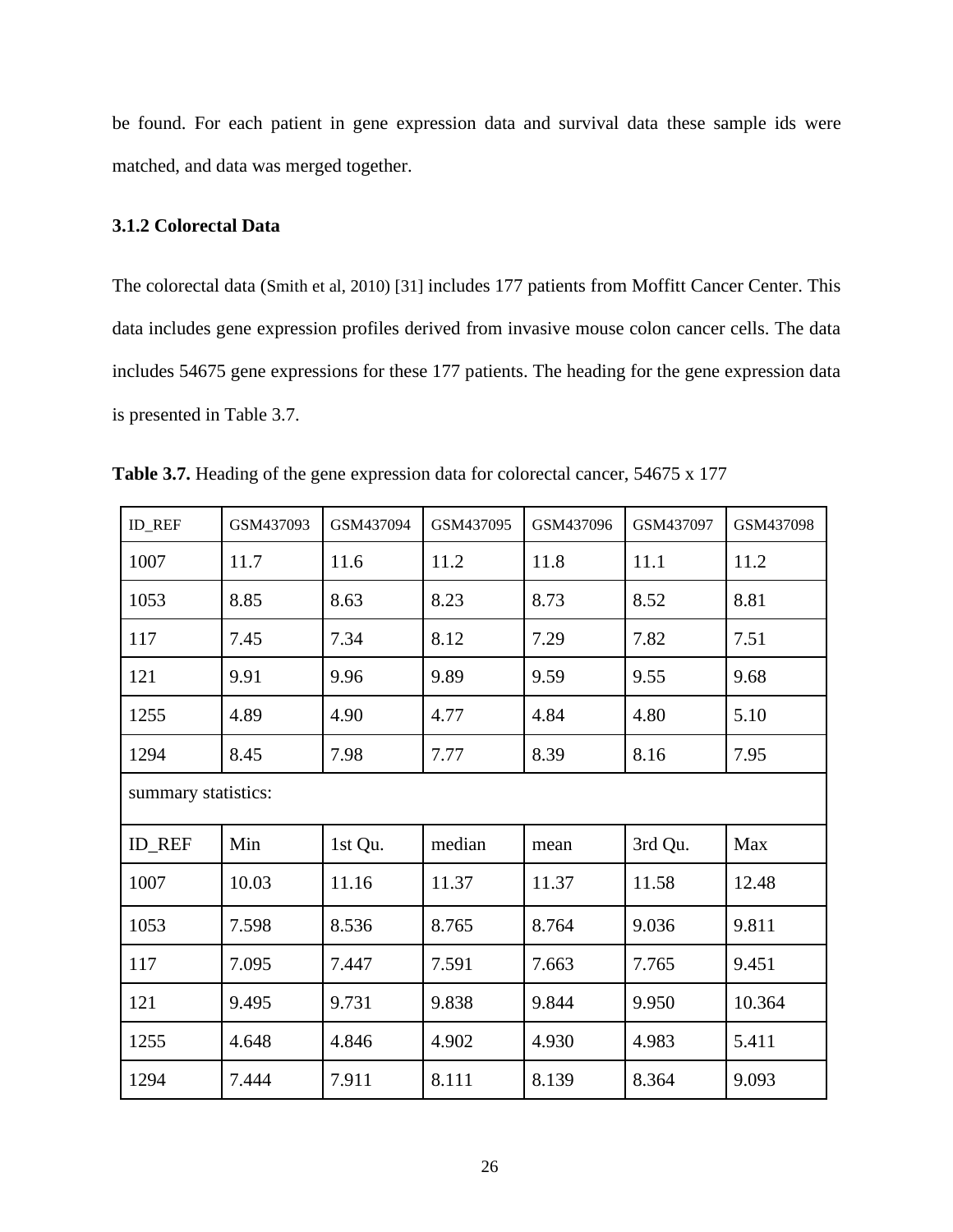The gene expression has a very low interquartile range for this data. The standard deviation of the genes is also low and ranges from 0.13 to 0.39 for these 6 columns. Figure 3.8 shows the heading of the survival data for colorectal cancer.

| Sample_Colorectal | Age | Gender | Ethnicity | Grade  | <b>Status</b> | Survival<br>time(month) |
|-------------------|-----|--------|-----------|--------|---------------|-------------------------|
| GSM437093         | 73  | male   | caucasian | Medium | Alive         | 143.0                   |
| GSM437094         | 63  | male   | caucasian | High   | Alive         | 123.0                   |
| GSM437095         | 51  | male   | other     | Medium | Dead          | 29.0                    |
| GSM437096         | 56  | female | caucasian | High   | Alive         | 119.0                   |
| GSM437097         | 50  | male   | caucasian | Medium | Alive         | 59.5                    |
| GSM437098         | 63  | female | other     | Medium | Dead          | 68.8                    |

**Table 3.8.** Heading of the survival data for colorectal cancer, 177 x 13

The survival time is set as months. The frequency count and the summary of the survival data is presented in Table 3.9.

**Table 3.9.** Frequency counts for the parameters in survival data

| Age                                                |                                     | Gender         |          | Ethnicity                               |                | Grade                 |                 | <b>Status</b> |           | Survival time<br>(month)                           |                                                    |
|----------------------------------------------------|-------------------------------------|----------------|----------|-----------------------------------------|----------------|-----------------------|-----------------|---------------|-----------|----------------------------------------------------|----------------------------------------------------|
| Min<br>1st Qu.<br>Median<br>Mean<br>3rd Qu.<br>Max | 26<br>57<br>66<br>65.48<br>75<br>92 | male<br>female | 96<br>81 | black<br>caucasian<br>hispanic<br>other | 9<br>151<br>16 | High<br>Low<br>Medium | 16<br>27<br>134 | Alive<br>Dead | 104<br>73 | Min<br>1st Qu.<br>Median<br>Mean<br>3rd Qu.<br>Max | 0.92<br>22.78<br>42.27<br>48.12<br>67.82<br>142.55 |

The survival time median is 42.2 months-, 54% of the patients are male and 46% are female. Regarding the censoring, there are 104 (58.8%) patients as Alive which are said to be right censored. Only 41.2% of the patients are not censored. As it could be seen in Table 3.10 The cross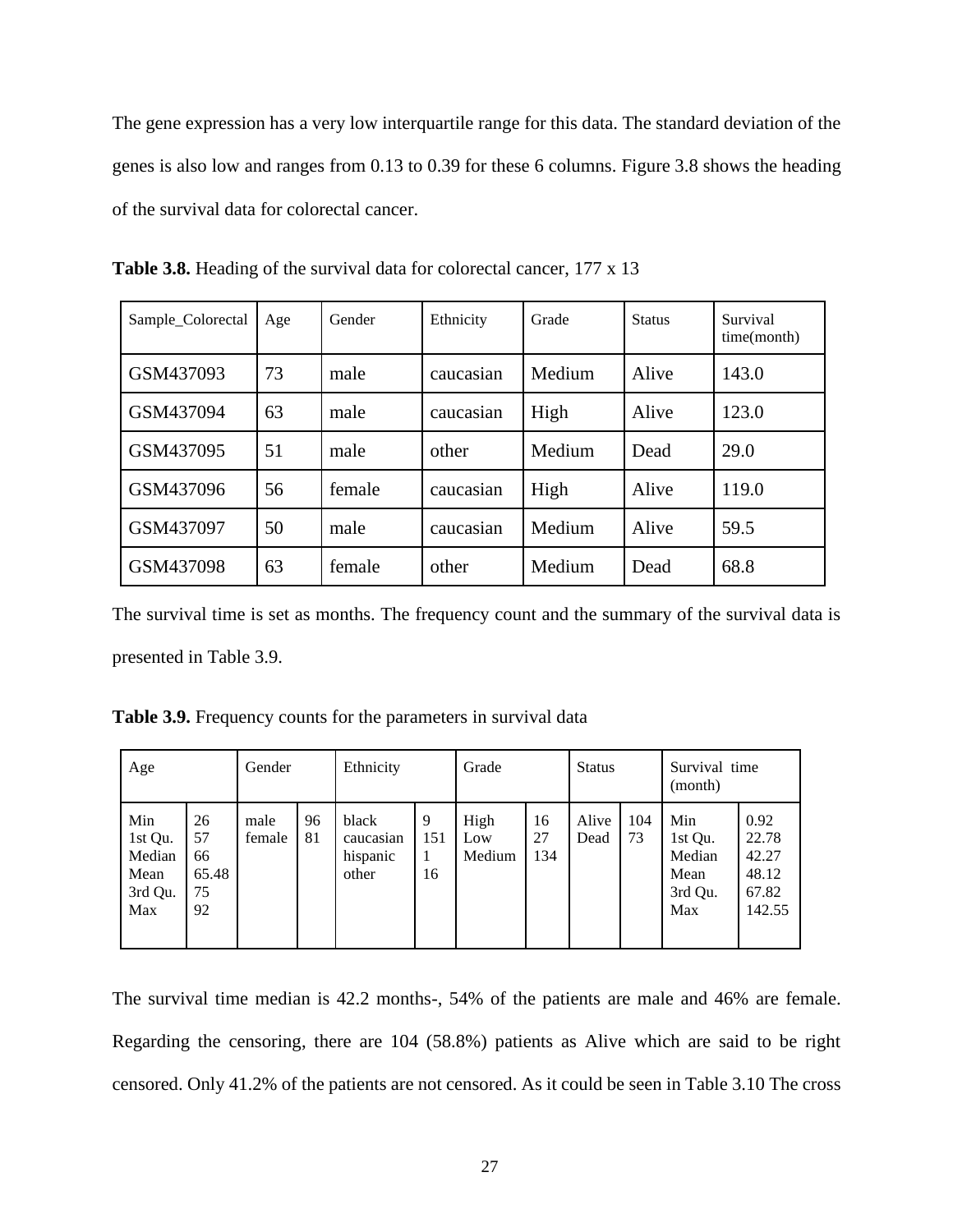tabulation for the parameters versus the survival time > median (survival time) is not significant in this data which holds the null hypothesis of independence. The Pearson correlation between Age and survival time is not significantly different from zero. which shows the correlation between Age and survival time is zero. ( $t = -1.75$ ,  $df = 175$ , p-value = 0.08)

| Survival time                                  | Grade       |              |        |        |  |  |
|------------------------------------------------|-------------|--------------|--------|--------|--|--|
|                                                | High        |              | Low    | Medium |  |  |
| time < median(time)                            | 7           | 18           |        | 63     |  |  |
| $time \ge = median(time)$                      | 9           | 9            |        | 71     |  |  |
| $\chi^2$ = 3.722, df = 2, p-value = 0.1555     |             |              |        |        |  |  |
| Survival time                                  |             |              | Gender |        |  |  |
|                                                | female      |              | male   |        |  |  |
| time < median(time)                            | 40          |              |        | 48     |  |  |
| $time \ge = median(time)$                      | 41          |              |        | 48     |  |  |
| $\chi^2$ = 0.006696, df = 1, p-value = 0.9348  |             |              |        |        |  |  |
| Survival time                                  | Ajcc_stage  |              |        |        |  |  |
|                                                | $\mathbf I$ | $\mathbf{I}$ | III    | IV     |  |  |
| time < median(time)                            | 6           | 29           | 20     | 33     |  |  |
| $time \ge = median(time)$                      | 18          | 29           | 36     | 6      |  |  |
| $\chi^2$ = 29.259, df = 3, p-value = 1.976e-06 |             |              |        |        |  |  |

**Table 3.10.** Cross tabulation of Grade, Gender versus survival time categories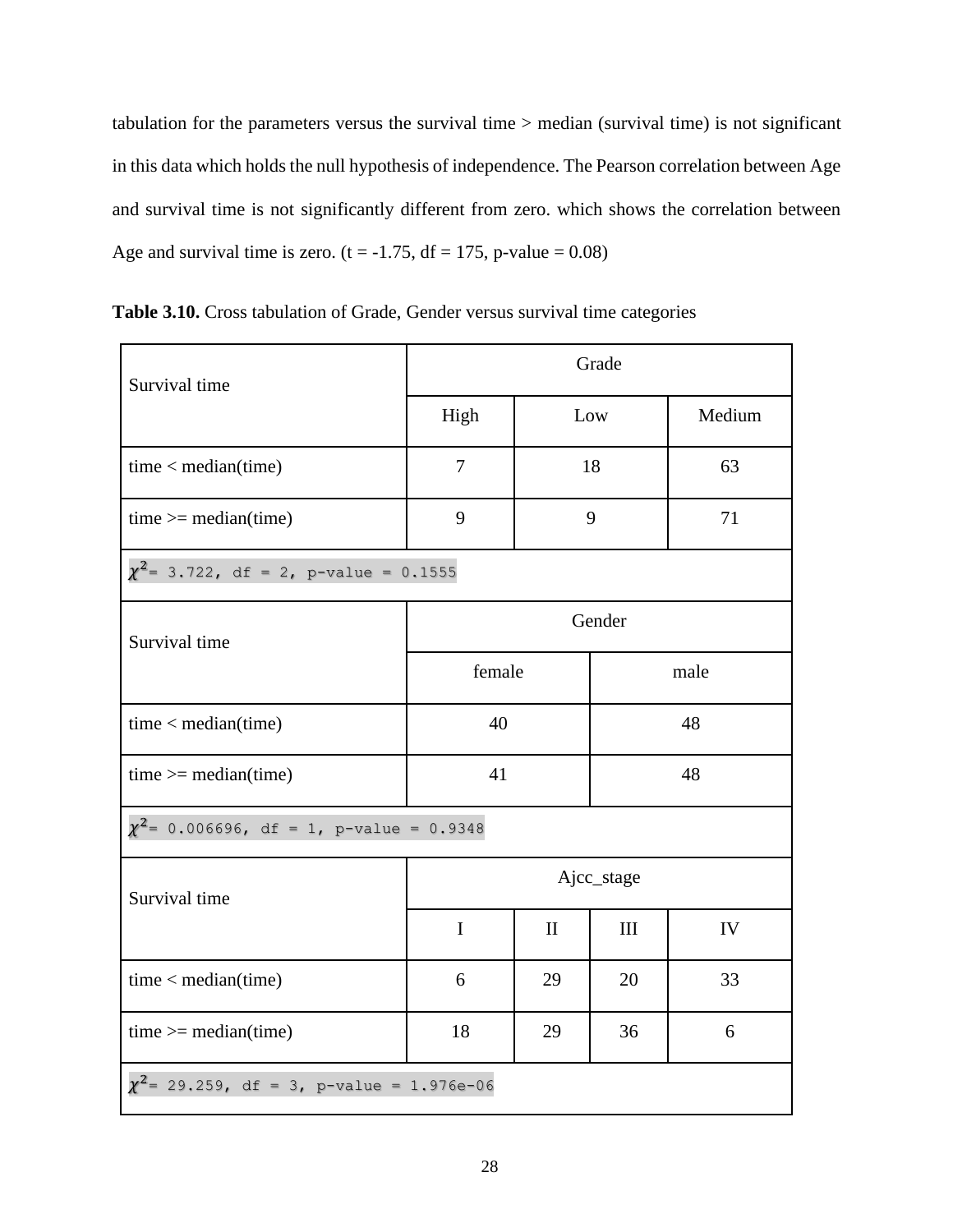In Table 3.10, the only chi-squared test that has p-value  $< 0.01$  is the Stage verse survival-, so classified stage and survival time are not independent from each other

## **3.2 Methodology**

For survival analysis Cox proportional hazard model (Cox, 1972) [32], Accelerated Failure Time (AFT) (Wei,1992) [33] and semi-supervised learning methods including semi-Cox and semi-AFT proposed by Liang et al. 2016 [34] have been used in this study. These methods were used and compared with the simulated data and real data DBCL2002 [30] and Colorectal data [31].

# **3.2.1 Cox proportional hazard model**

Cox proportional hazard model is a semiparametric regression model. The idea is that the log of hazard ratio is linearly dependent with the covariates. The hazard ratio is constant over time. using p covariates, the ith individual hazard ratio is given by the formula (1).

$$
log\ \{\frac{h_i(t)}{h_0(t)}\} = \beta_1 X_{1i} + \beta_2 X_{2i} + \dots + \beta_p X_{pi} \tag{1}
$$

where  $\beta_1, \ldots, \beta_p$  are the coefficients for p covariates and  $X_{1i}, \ldots, X_{Pi}$  are the covariates for i<sup>th</sup> individual.  $h_0(t)$  is the baseline hazard rate at time t and  $h_i(t)$  is the hazard rate of the i<sup>th</sup> individual at time t. The ratio of the hazard rate to baseline hazard is constant over time. The matrix notation for the Cox model is given by the formula (2).

$$
h(t \mid X) = h_0(t) e^{(\beta' X)} \tag{2}
$$

The hazard ratio is related to the covariate and only time dependent parameter is baseline hazard function. Cox (1972) [32] has used partial likelihood which is helpful in parameter estimation without requirement for calculating the baseline hazard. Considering  $T_i$  as the survival time of the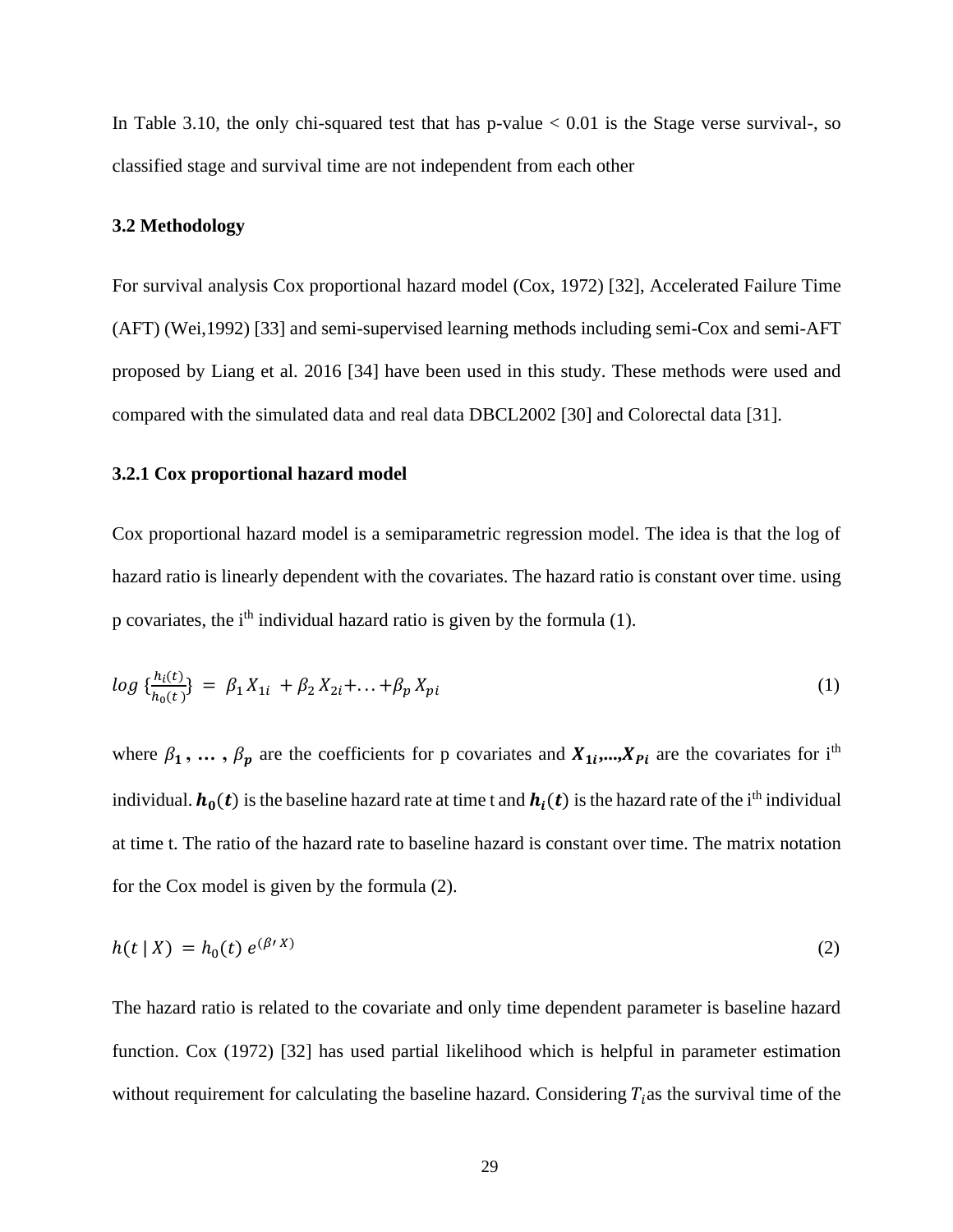ith individual,  $\delta_i$  as the censoring indicator and  $X_i$  as a px1 covariates vector with  $\beta'$  as a transpose of px1 coefficient vector, the partial likelihood of the i<sup>th</sup> individual can be written by formula (3).

$$
l_i(\beta) = \frac{h(T_i \mid X_i)}{\sum_{l \in R(T_i)} (T_i \mid X_l)} = \frac{h_0(t) e^{(\beta \mid X_i)}}{\sum_{l \in R(T_i)} h_0(t) e^{(\beta \mid X_l)}} = \frac{e^{(\beta \mid X_i)}}{\sum_{l \in R(T_i)} e^{(\beta \mid X_l)}} \tag{3}
$$

The partial likelihood could be estimated without baseline hazard rate. The  $R(T_i)$  are risk sets. All the individuals which are at risk at each time  $T_i$  will be summed together in the denominator of the partial likelihood. To derive the individuals which are at risk at time  $t = T_i$ . It is required to order all the individuals with their survival time in ascending order (from  $i = 1$  to n). After ordering them by the survival time, then at  $t = T_1$ , all the n observations are at risk. The summation of  $e^{(\beta \cdot X_l)}$ ( $l=1$  to n) for all individuals will be in denominator of the  $l_1(\beta)$ . Tied events are the observations with the exact same survival time, so that they get the same rank after sorting them. Neglecting the tied observations, for  $t = T_2$  only the observation T1 is passed away and it is no longer at risk. So, all the observations except the first one will be included in the risk set. It continues like that until at observation  $t = T_n$  only the nth observation is at risk and it will be considered in the risk set. The partial likelihood for all n observations could be written by formula (4).

$$
l(\beta) = \prod_{i=1}^{n} \left\{ \frac{e^{(\beta' X_i)}}{\sum_{l \in R(T_i)} e^{(\beta' X_l)}} \right\}^{\delta_i}
$$
 (4)

It is the multiplication of all  $l_i(\beta)$  from (i = 1 to n |  $\delta_i = 1$ ). If i<sup>th</sup> observation is not censored then  $\delta_i = 1$ otherwise  $\delta_i = 0$ . If  $\delta_i = 0$  then  $l_i(\beta) = 1$ .

For simplicity the log-partial likelihood is used in the formula for the estimation of the parameters. The equation for log-partial likelihood will be turned from the multiplication to summation since the natural logarithm of multiplication is equivalent with the summation of all logarithms. Log {a \* b} = log {a} + log{b} and for the division Log {a / b} = log {a} - log{b}. Hence after taking the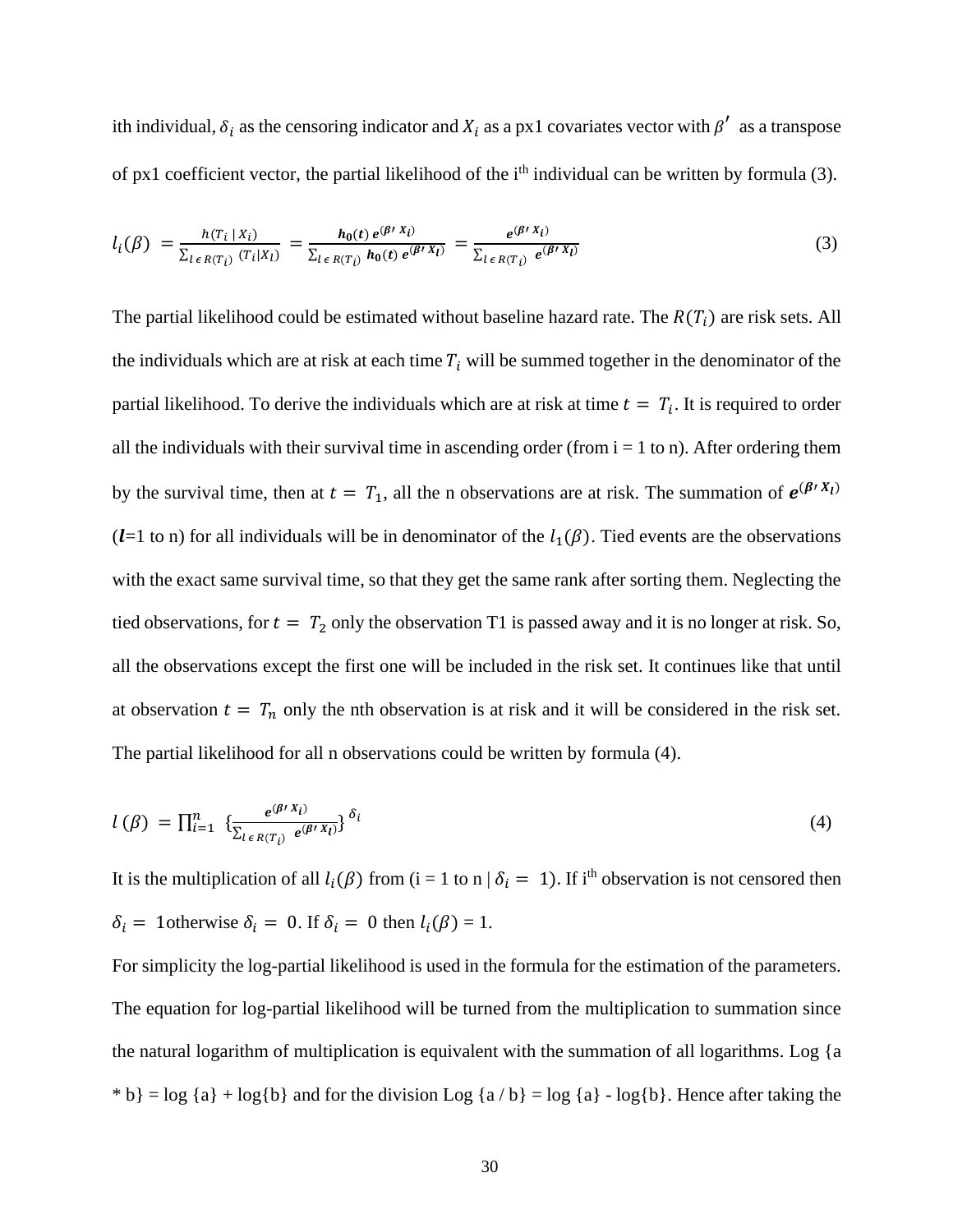logarithm from formula (4) it will be as (5) which is the log-partial likelihood.

$$
LL(\beta) = \sum_{i=1}^{n} \delta_i[\beta'X_i - log\{\sum_{l \in R(T_i)} e^{(\beta'X_l)}\}]
$$
\n
$$
(5)
$$

To find the maximum log-partial likelihood, derivative of the (5) is taken. Setting the equation (6) equal with zero the parameters could be estimated by finding the roots of the equation (6).

$$
\partial LL(\beta)/\partial \beta = \sum_{i=1}^n \delta_i [X_i - \frac{\sum_{l \in R(T_i)} X_l e^{(\beta X_l)}}{\sum_{l \in R(T_i)} e^{(\beta X_l)}}] = 0 \tag{6}
$$

Parameter estimation could be done by using Newton-Raphson algorithm for maximum likelihood estimation. However, González-González et al (2008) [35], have mentioned that Newton-Raphson algorithm will not converge in the solution of maximum partial likelihood estimation of cox model when there is collinearity (collinearity is when some of the covariates are highly correlated with each other) in the design parameter matrix. For high dimensional data like the data in this study which has a number of parameters much more than number of observations  $(p \gg n)$ , dimension reduction is required. To do parameter selection in such cases one way is to use Lasso regression (Tibshirani, 1996) [36]. Lasso regression uses the  $L_1$  norm penalty term. Xu et al, (2010) [37] claim that there is no obvious difference for selecting regularization penalty ( $0 < q < 1$ ), but  $L_{1/2}$  penalty is more efficient compared with  $L_0$ . Tibshirani, (1997) [39] has used lasso regression for cox model by minimization of the log partial-likelihood with subjecting the coefficients to specific constraints.  $\sum |\beta_j| \leq s$ . Hence using the penalized model, the coefficients could be estimated by the minimization of the partial log-likelihood. Estimation of the parameters in cox model with  $L_{1/2}$  penalty could be done by minimizing formula (7):

$$
\beta = argmin\{ LL(\beta) + \lambda \sum_{j=1}^{p} |\beta_j|^{1/2} \}
$$
\n(7)

where  $LL(\beta)$  is the log partial likelihood.  $\lambda$  is the tuning parameter and  $L_{1/2}$  norm is used for penalty term ( $penalty(\beta) = \sum_i^p$  $\int_{j=1}^{p} |\beta_j|^{1/2}$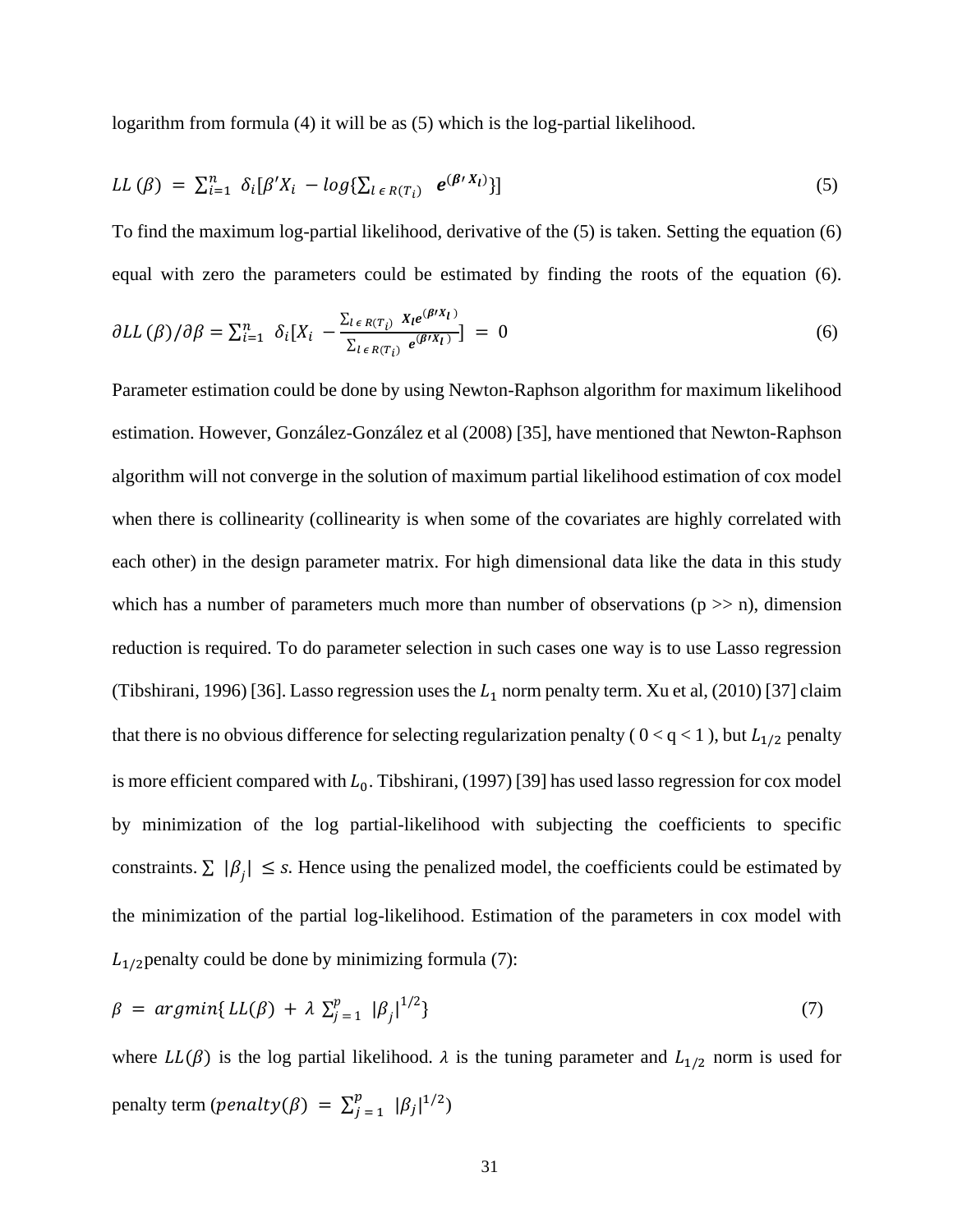Regularization parameter of  $L_{1/2}$  penalty with new half thresholding presented by Liang, *et al.* (2016) [34] will be used in this study. coordinate descent algorithm will be used. Gui and Li (2005) [38] have shown that with choosing appropriate tuning parameters and implementing cross validation the thresholding operator used in the  $L_{1/2}$  regularization will be converged.

## **3.2.2 Accelerated Failure Time (AFT)**

In the Accelerated Failure Time is a linear model for survival analysis. In this model the logarithm of the response variable (time) is linearly related with the covariates  $X_i$ . The formula for the AFT model is given in formula (8).

$$
h(t_i) = \beta_0 + \beta' X_i + \varepsilon_i \tag{8}
$$

here  $h(t_i)$  is not hazard function and instead it is the logarithm of the time (for log-normal AFT model). h here is transform function which transfers the time to log time. Since the dataset include censored observations, the ordinary least squares method is not applicable for the parameter estimation. To solve this issue the outcome (survival time) for the censored observation can be replaced (imputed) by an appropriate method. Liang, *et al.* (2016) [34] have used a mean imputation method to impute the censored data by appropriate survival times. The mean imputation method employs the Kaplan-Meier estimator to estimate the survival function (Kaplan and Meier, 1958) [40]. The idea is that for each observation i if the observation is not censored  $h(t_i)$  will not be imputed and if it was censored it will be imputed by the summation of  $h(t_r) * \Delta \hat{S}(t_r)$  for all  $t_r > t_i$  divided by  $\hat{S}(t_i)$  where  $\Delta \hat{S}(t_r)$  is one step of difference in the survival function of Kaplan-Meier estimator which is  $\Delta \hat{S}(t_r) = \hat{S}(t_r) \cdot \hat{S}(t_{r-1})$  and  $\hat{S}(t_i)$  is the Kaplan-Meier estimate for survival function at time  $t_i$ . The mean imputation could be seen in formula (9):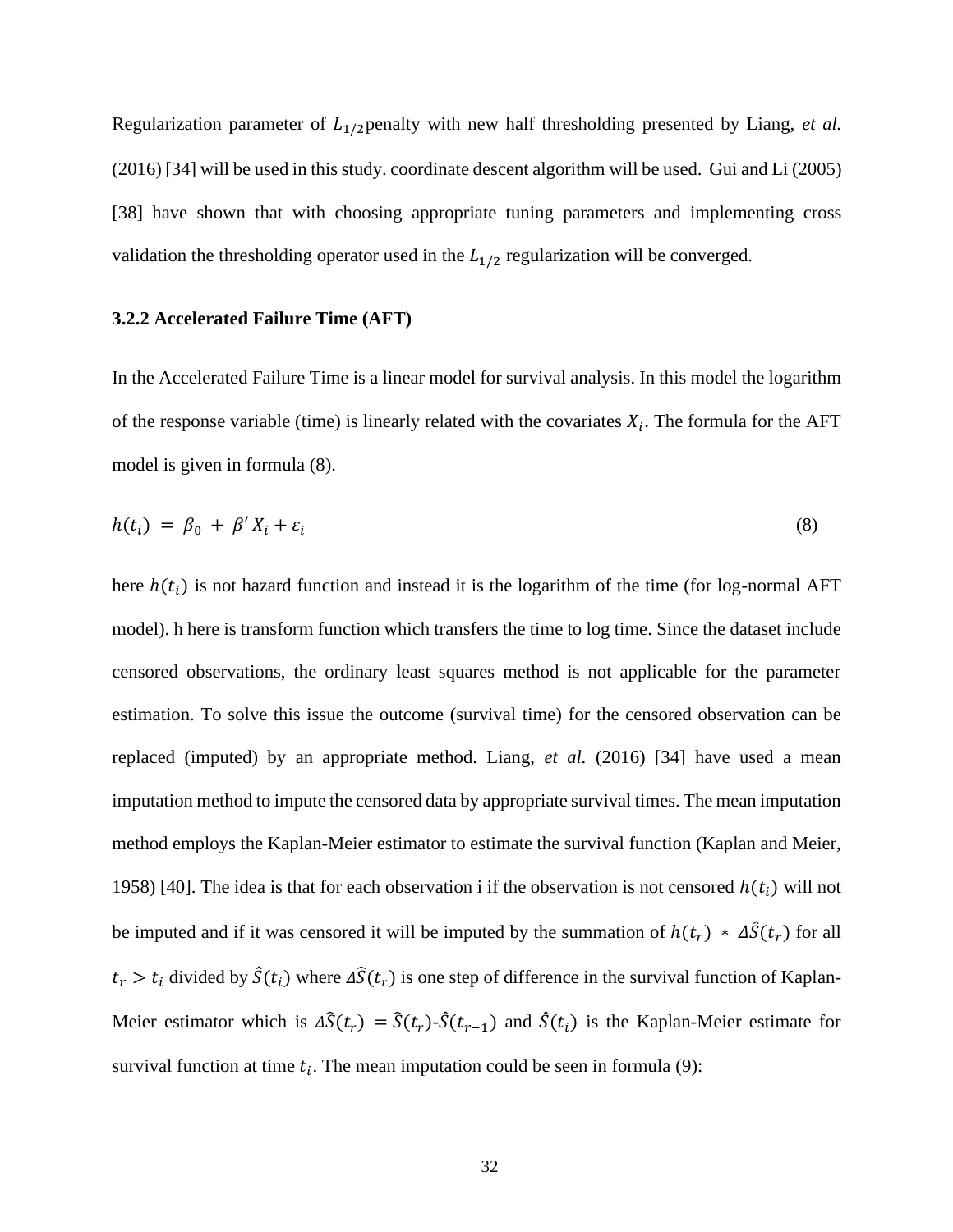$$
h(t^*) = \delta_i h(t_i) + (1 - \delta_i) \{\hat{S}_i\}^{-1} \sum_{t_{(r)} > t_i} h(t_{(r)}) \Delta \hat{S}(t_{(r)})
$$
\n(9)

in the formula (9)  $h(t^*_{i})$  is the imputed log survival time.  $\delta_i$  is binary equal to 0 for censoring observation and equal to 1. For non-censoring. for each  $h(t_i)$  if the log survival time is censored then it will be imputed by formula (9), by the summation of all survival difference multiplied with  $h(t_r)$  for all  $t_r > t_i$  and divided by the  $S(t_i)$ . This imputation formula process is shown in Figure 3.1 for asymptotic censored  $t_i$ .



**Figure 3.1.** mean imputation shown for Kaplan-Meier survival function [39]

# **3.2.3 Kaplan-Meier estimator**

Kaplan-Meier estimator is a non-parametric method for estimation of survival function. The estimator for S(t) is the probability that the survival time is more than t and it could be calculated by formula (10).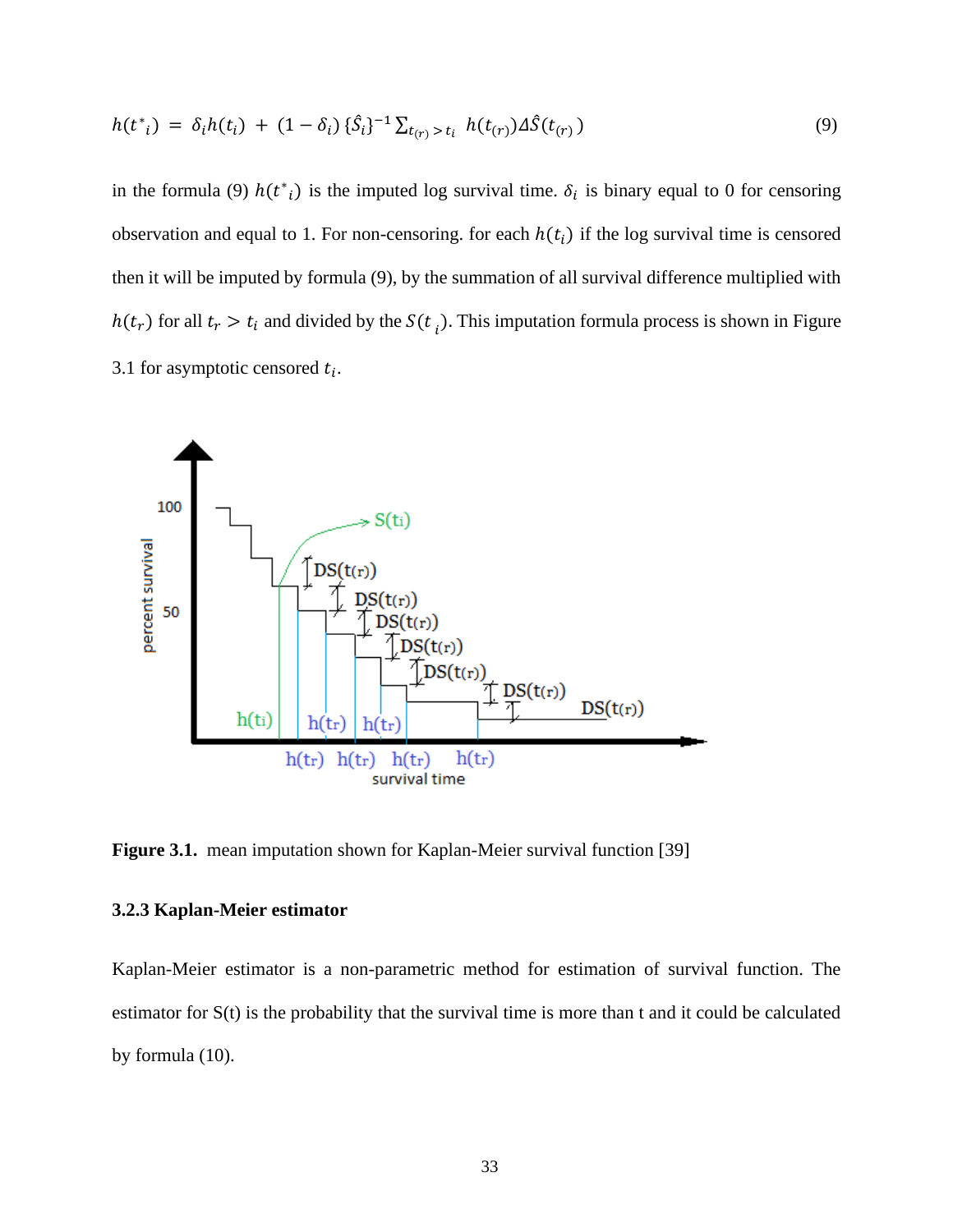$$
\hat{S}(t) = \prod_{i: t_i \le t} 1 - \frac{d_i}{n_i} \tag{10}
$$

where  $d_i$  is the number of deaths happened at time  $t_i$  and  $n_i$  is the number of observations who survived up to time  $t_i$ . Hence if there are in total 10 observations in the study and at  $t = 1$ , two of them are dead then  $S(t = 1) = 1 - 2/10 = 80\%$ . If at  $t = 2$ , three observation are dead then  $S(t = 2) =$  $(1-2/10)*(1-3/8) = 0.5$ . If at t = 3, one observation is censored and 1 were dead then  $S(t = 3) = (1 2/10$ <sup>\*</sup>(1-3/8)<sup>\*</sup>(1-1/5)= 0.4. If at t = 4, two were dead then S(t = 4) = (1-2/10) \* (1-3/8) \* (1-1/5) \*  $(1-2/3) = 0.13$ . As it was seen the censoring event was not counted in the denominator in the calculation of the survival up to time  $t_4$ .

#### **3.2.4. Semi-Supervised Learning**

The methodology presented by Liang et al, (2016) [34] has been used for semi-supervised learning algorithm. The algorithm workflow is presented in Figure 3.2. In the preprocessing step the missing values of the data were removed, and the data was normalized to have mean 0 and 1 standard deviation. Then as is shown in the scheme (Figure 3.2) the completed data was selected as those data which are non-censored. After separating the censored data from the non-censored data (completed data), the  $L_{1/2}$  regularized cox model was fitted on the completed data. Then the completed data was classified as "low risk" and "high risk". by doing prediction using the selected parameters of the cox  $L_{1/2}$  regularized model. Then after separating the high-risk data from low risk. Kaplan-Meier estimator was calculated for each of these classes separately, so that two survival functions are available, one for low risk and one for high risk data. Then based on the classes specified for all censored data the mean imputation method was used to impute the censored survival time as explained in the previous section.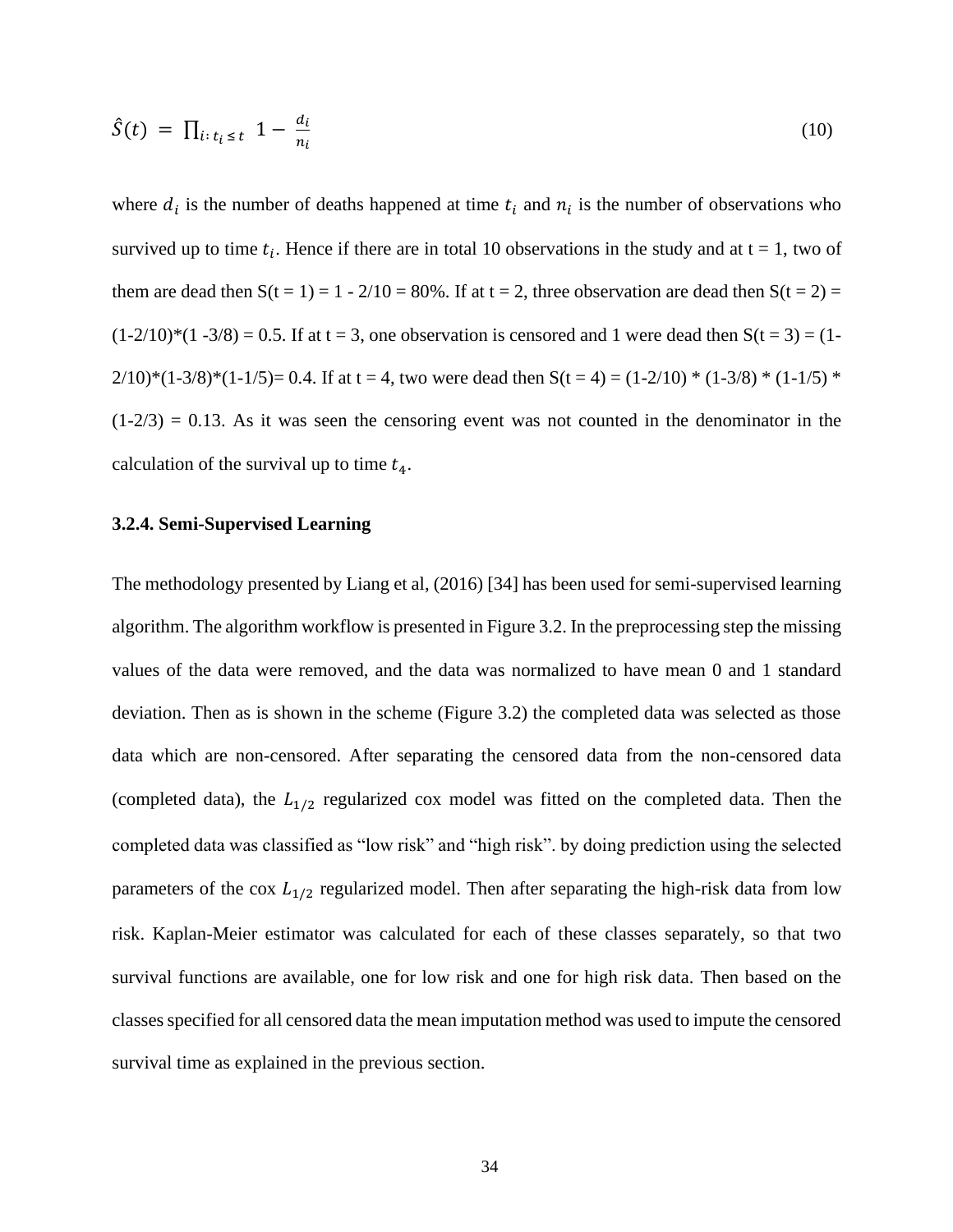

**Figure 3.2.** workflow for semi-supervised learning (Liang et al, 2016) [34]

After imputation, a  $L_{1/2}$  regularized AFT model was fitted to the data. Then by predicting the survival time, the survival time of the censoring was checked to see whether it is correct or not. As stated by Liang et al, (2016) [34] those predictions which were even less than censoring time were considered as error in the estimation and was excluded from the training model. The operation of semi-supervised learning is repeated several times until the censoring time be replaced with a proper value and remain censored time in the data as low as possible.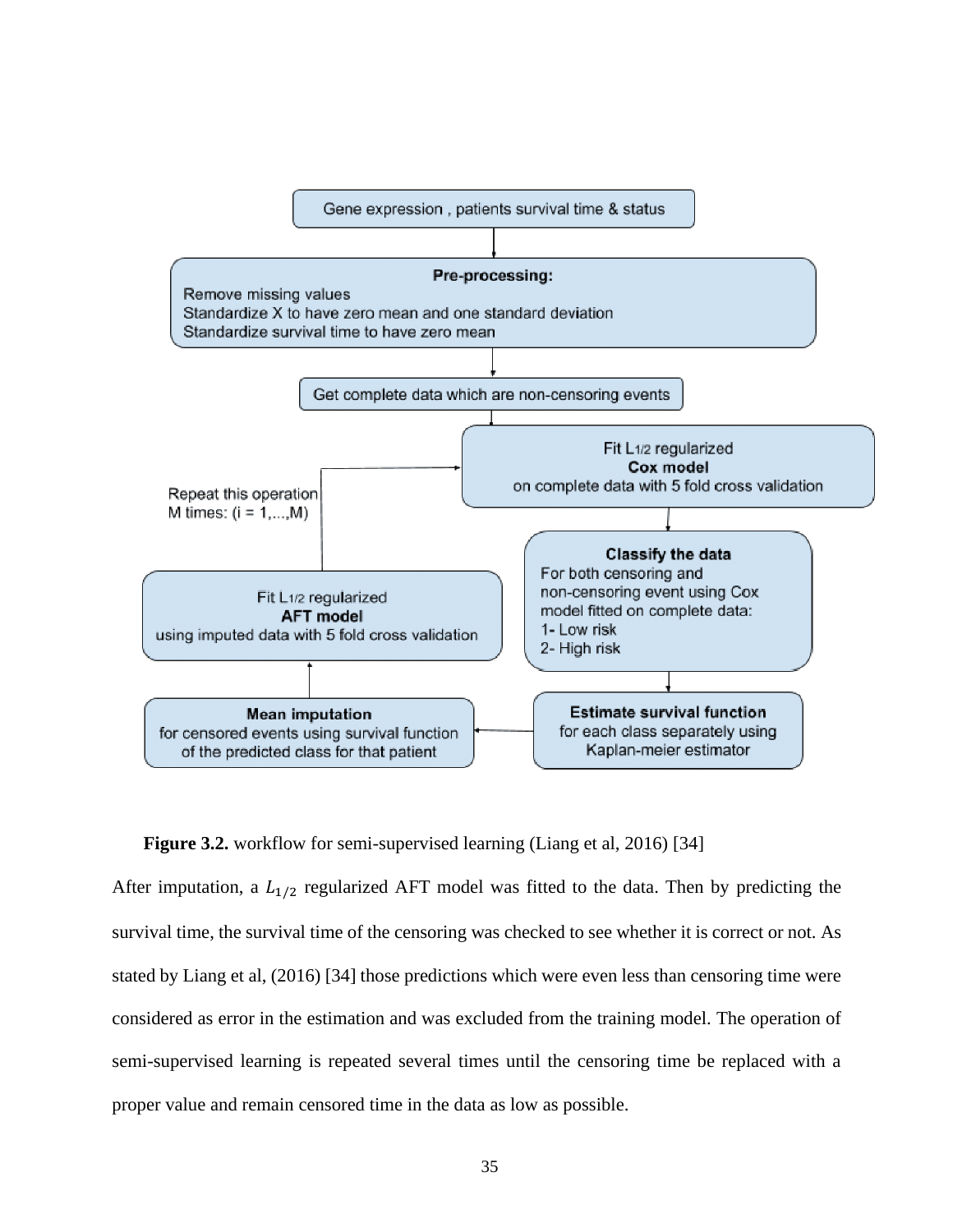## **3.2.5 Coordinate descent algorithm for L**½ **regularized Cox**

In coordinate descent algorithm all the parameters remain fixed and only one parameter is free. The minimum of the log-partial likelihood for that parameter will be solved. For all parameters  $\beta_j$ ,  $j = 1$  to p, in each loop one coefficient will be free and other parameters are constant (the last updated value from the previous loop). Then  $\beta_i$  will be estimated. In this way the problem reduces from system of equation to one equation at each loop. Hence, using Newton-Raphson algorithm for solving the equation with one parameter will not require to calculate the Hessian matrix (which is the Jacobian of the gradient of the log-partial likelihood). The flowchart for the algorithm presented is as below:

=====================================================================

Coordinate descent algorithm for cox L½ penalized model:

- 1- set all coefficients as zero.  $\beta_1, \beta_2, ..., \beta_p = 0$
- 2- Loop from  $\beta_1$  to  $\beta_p$ :

calculate the 1st and 2nd order derivative of the partial log likelihood + L½ penalty as below: first derivative:

$$
\partial LL(\beta)/\partial \beta_1 = \sum_{i=1}^n \delta_i [X_{i1} - \sum_{l \in R(T_i)} X_{l1} e^{\sum_{j \neq 1} \beta_j X_{lj}} e^{\beta_1 X_{l1}} / \sum_{l \in R(T_i)} e^{\sum_{j \neq 1} \beta_j X_{lj}} e^{\beta_1 X_{l1}}] + \frac{\beta_1/|\beta_1|}{2\sqrt{|\beta_1|}} \lambda = 0
$$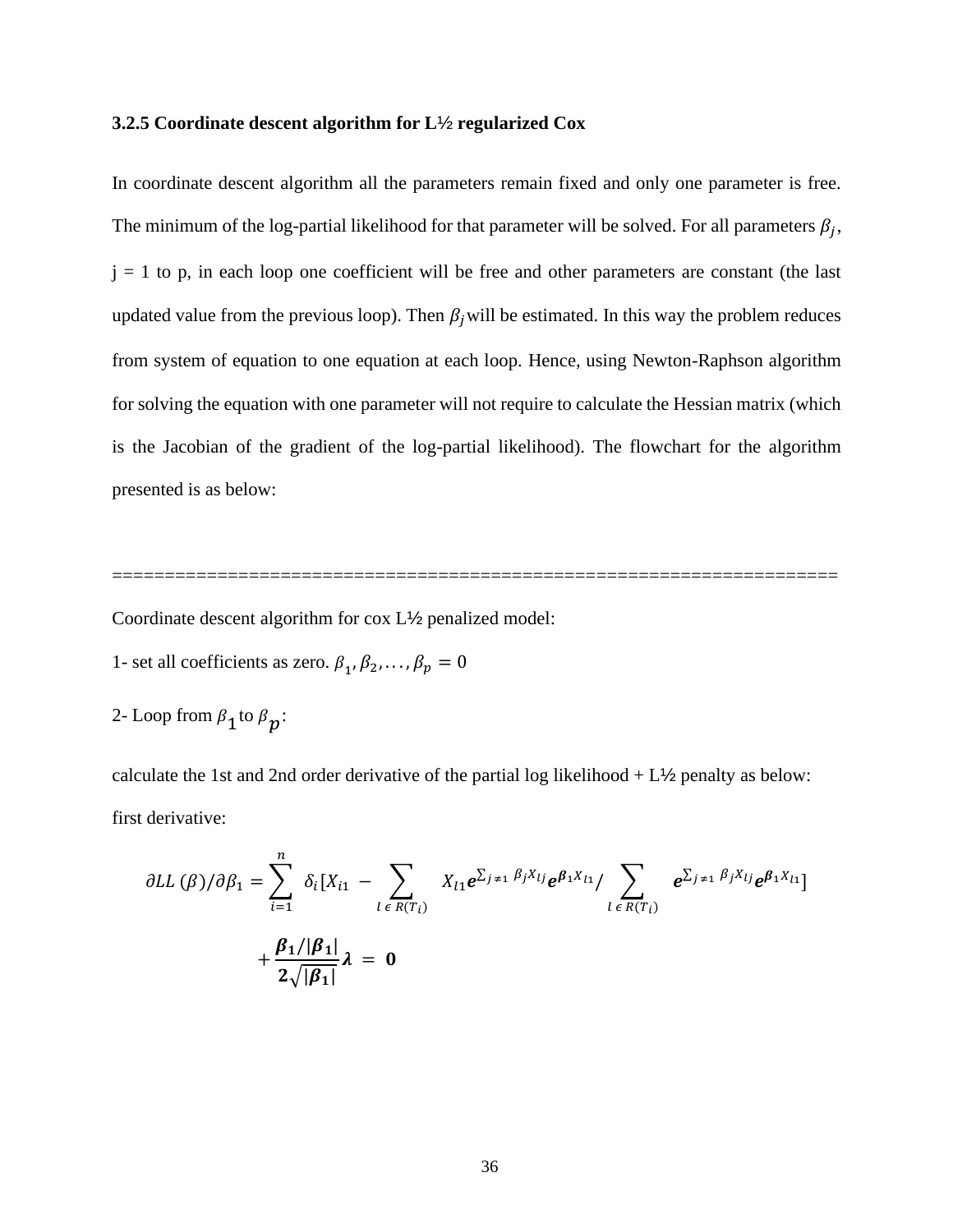2nd derivative:

$$
\sum_{i=1}^{n} -\delta_{i} \Big[ \sum_{l \in R(T_{i})} X^{2}{}_{l1} e^{\sum_{j \neq 1} \beta_{j} X_{lj}} e^{\beta_{1} X_{l1}} \sum_{l \in R(T_{i})} e^{\sum_{j \neq 1} \beta_{j} X_{lj}} e^{\sum_{j \neq 1} \beta_{j} X_{lj}} e^{\beta_{1} X_{l1}} - \Big( \sum_{l \in R(T_{i})} X_{l1} e^{\sum_{j \neq 1} \beta_{j} X_{lj}} e^{\beta_{1} X_{l1}} \Big)^{2} \Big] / \Big( \sum_{l \in R(T_{i})} e^{\sum_{j \neq 1} \beta_{j} X_{lj}} e^{\beta_{1} X_{l1}} \Big)^{2} - \lambda \sqrt{|\beta_{1}|} / 4 |\beta_{1}|}
$$

3- Newton-Raphson method:  $\beta_{1(m+1)} = \beta_{1(m)} - {\partial LL(\beta)}/\partial \beta_1}/{\partial^2 LL(\beta)}/\partial \beta^2$  $_1$ 

4- repeat 3 until converge and go to step to 2 choosing next  $\beta$  and repeat for all  $\beta_j$  from j = 1 to p

====================================================================

This procedure is complicated, and this method may have convergence issues especially because of the first and 2nd order derivative of the penalized part. Tibshirani, (1997) [39] and Cheng et al, (2014) [41] have shown that in the cox penalized model the loss function could be written as formula (11):

$$
L(\beta) = argmin(\frac{1}{n}\{y_i - \sum_{k \neq j}^{n} \beta_k X_{ik} - \beta_j X_{ij}\}^2 + \lambda |\beta_j|^{1/2})
$$
\n(11)

This formula (11) is easier for taking the derivative and for the solution using coordinate descent algorithm. since instead of log-partial likelihood of cox model the mean squared error is placed. In each loop only  $\beta_j$  is variant and other parameters remain as the last updated values. By using this loss function and considering,  $\eta = \beta' X$ ,  $u = -\partial l(\beta) / \partial \eta$ ,  $A = -\partial^2 l / \partial \eta \partial \eta^T$  and  $z = \eta + A^{-1}u$ then Tibshirani, (1997) [39] has shown that one term of taylor expansion for loss function of cox model will be as:

$$
(z-\eta)^T A (z-\eta)
$$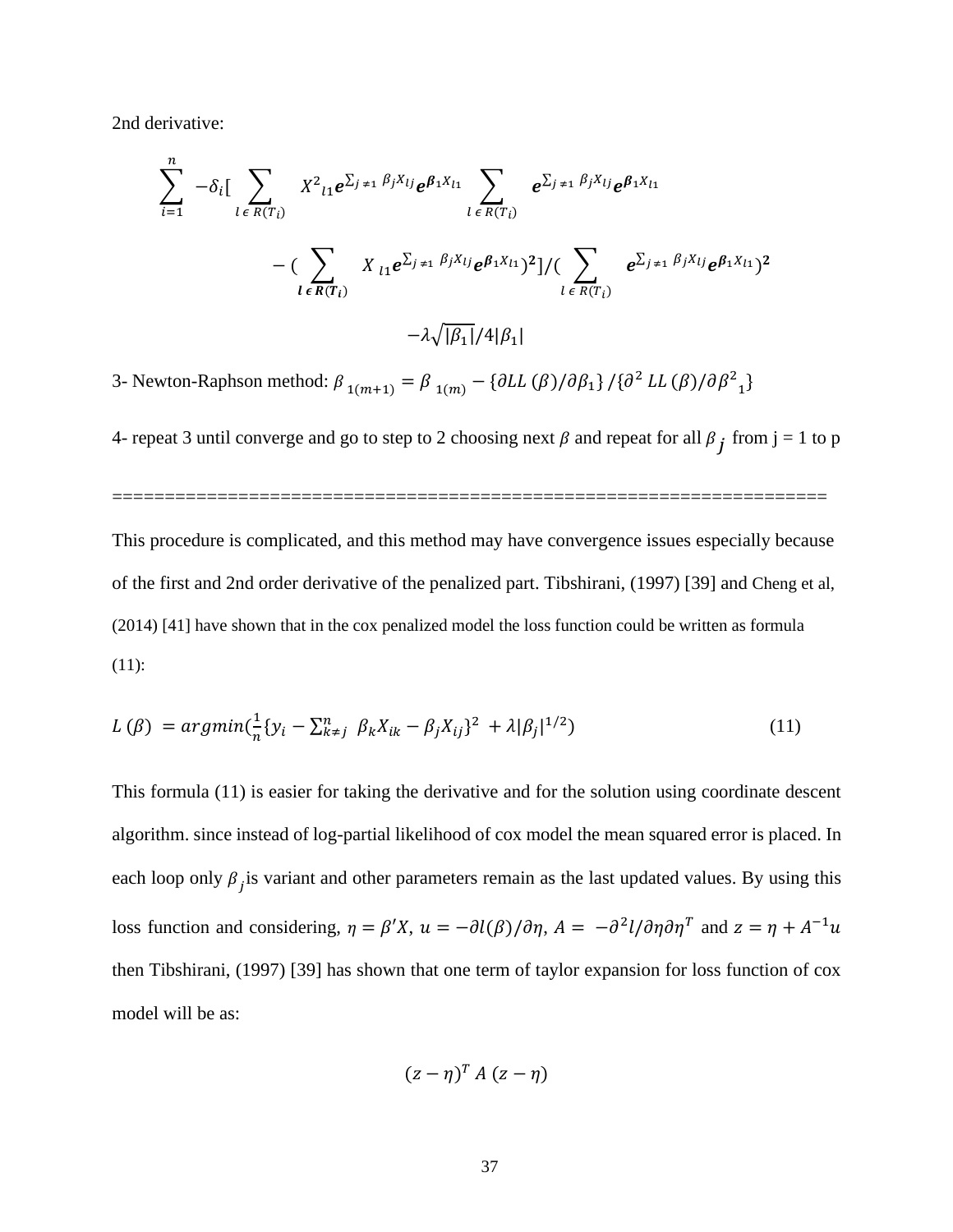After that Cheng et al, (2014) [41] has used this loss function for penalized cox. they have used also  $\hat{z} = (A^{1/2}) z$  and  $\hat{X} = (A^{1/2}) X$ . Their algorithm for coordinate descent by just replacing the new-half thresholding operator of Liang et al (2016) [34] will be as below:

=====================================================================

Coordinate descent algorithm for cox L½ penalized model:

1- set all coefficients as zero.  $\beta_1, \beta_2, ..., \beta_p = 0$  and  $\lambda = 0$  and setting  $m = 0$ 

2- calculate  $\eta(m)$ ,  $u(m)$ ,  $A(m)$ ,  $\hat{X}(m)$  and  $\hat{\tau}(m)$  from the current values of  $\beta(m)$ 

3- minimizing  $(z(m) - \hat{X}\beta(m))^T(z(m) - \hat{X}\beta(m)) + \lambda \sum_{i=1}^p z(i)$  $_{j=1}^{p}$   $|\beta_j(m)|^{1/2}$ by repeating the following:

looping over  $j = 1, 2, \dots$ , p until  $\beta(m)$  not changes then calculate  $\omega_j = \sum_{i=1}^n \hat{X}_{ij}(\hat{z}_i(m) - \sum_{k \neq j} \beta_k(m) \hat{X}_{ik})$  and  $\varphi_\lambda = \arccos(\lambda/8 * \lambda)$  $(|\omega|/3)^{-3/2})$  th

$$
\beta_{j(m)} = New_half(\omega_j, \lambda) = 2/3 \omega_j (1 + \cos(\frac{2(\pi - \varphi_{\lambda}(\omega_j))}{3})) \text{ if } |\omega_j|
$$

$$
> \frac{\sqrt[3]{54}}{4} (\lambda)^{2/3} \text{ otherwise } \beta_j = 0
$$

=====================================================================

set m = m + 1 and repeat step 2 and 3 until  $\beta_{j(m)}$  converges.

This algorithm works fine in dealing with sparsity issues. (Cheng et al, 2014) [41].

for evaluation of the fitted model in the survival analysis, Integrated Brier score and Concordance index have been used.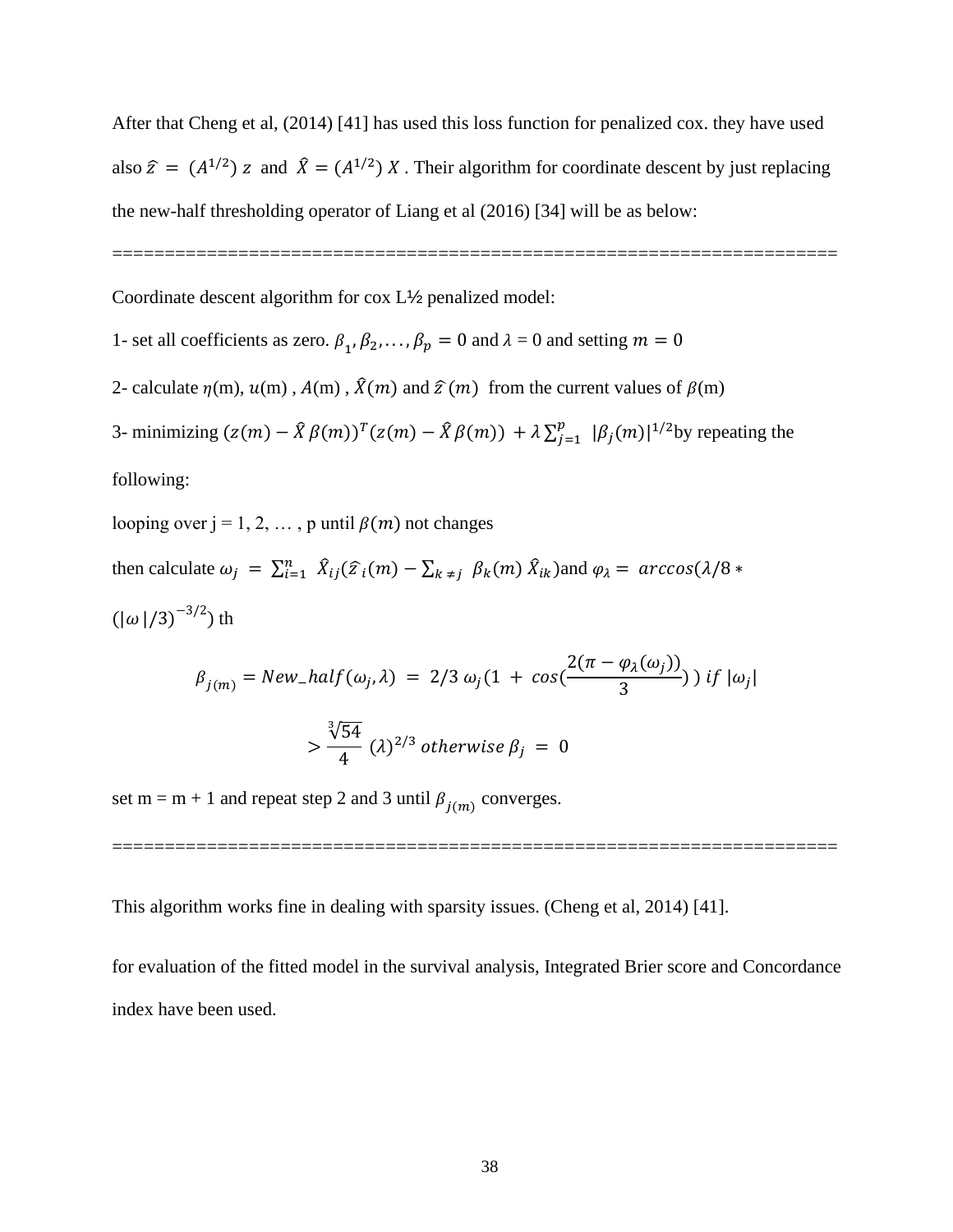## **3.2.6. Integrated Brier score**

The Brier score changes over time and the integrated Brier score is the integral over the brier score from the minimum time to maximum time in the data.

$$
BS(t) = \frac{1}{n} \sum_{i=1}^{n} \left[ \frac{\hat{S}(t \mid X_i)^2 \, 1 \, (t_i \le t \land \delta_i = 1)}{\hat{G}(t_i)} + \frac{(1 - \hat{S}(t \mid X_i))^2 \, 1 \, (t_i > t)}{\hat{G}(t)} \right] \tag{12}
$$

where  $\hat{S}(. | X_i)$  is the survival time estimated for patient i and  $\hat{G}(.)$  is the Kaplan-Meier estimator for the censored data. the integrated brier score then is given by formula (13).

$$
IBS = \frac{1}{max(t_i)} \int_{t=0}^{t=max(t_i)} BS(t)dt
$$
\n(13)

lower values of IBS show better models. For a random model, the IBS is around 0.25. So, for a proper model it is expected to have IBS less than this value.

# **3.2.7. Concordance Index**

Concordance index is interpreted as the fraction of the events in which their predicted survival is in correct order of the survival times. The formula for concordance index is presented in (14).

$$
CI = \frac{\sum_{i} \sum_{j} \mathbf{1}(f_i < f_j \land \delta_i = 1)}{\sum_{i} \sum_{j} \mathbf{1}(t_i < t_j \land \delta_i = 1)}\tag{14}
$$

where t is the survival time and f is the survival function. The values of CI are between 0 to 1. Higher values show better models. Values close to 1 show very good model and values close to 0.5 show random model.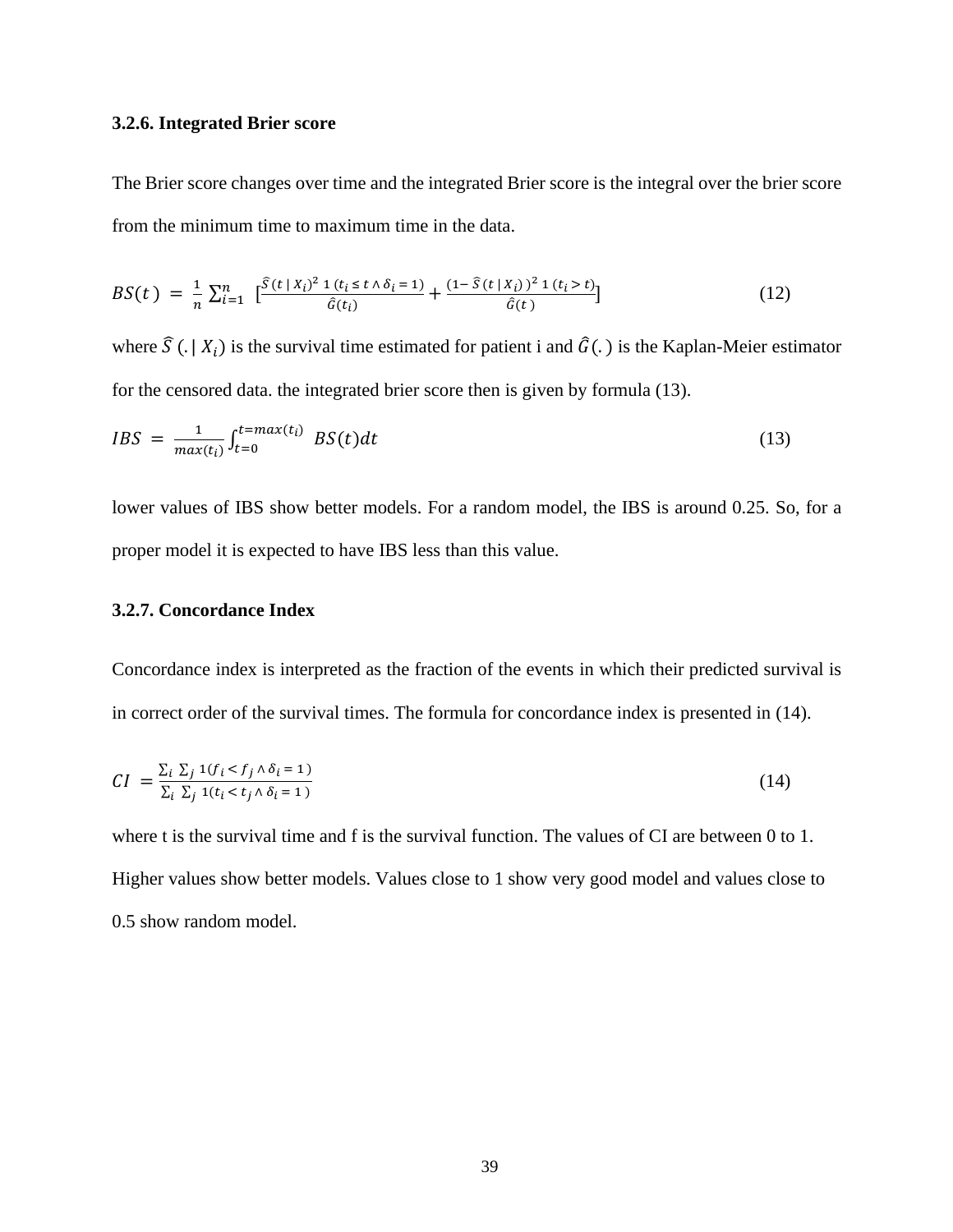# **Chapter 4**

# **Results and Discussion**

In this chapter the semi-supervised learning method is used to do the survival analysis for predicting the hazard rate. As a first step, data simulation is performed to check the semisupervised learning method in variable detection using simulated data. In the second step, the methodology is checked using two real datasets. Censoring data is treated, and the mean imputation method is used for the censoring data to predict the risk class for each patient whether they are censored or not. The analysis is done on two real datasets of DLBCL (2002) [30] and Colorectal cancer dataset [31].

#### **4.1. Simulation study**

Survival data was simulated using the same method as Bender et al (2005) [42]. The simulation of the features is done as independently normal distribution with setting the correlation between the parameters to zero. Also, multivariate normal distribution data was simulated by setting the correlation between the parameters to 0.3. The survival time was simulated using Gompertz distribution with setting shape parameter  $\alpha = 0.1$  and scale parameter  $\omega = 1.0$ . The simulation procedure is as follow:

1- There are 1000 simulated variables. The coefficients  $(\beta)$  for 990 of them are zero and only 10 of them are considered as prognostic genes and their coefficient was set as nonzero. At each simulated data 10 out of 1000 coefficients were randomly selected and set equal to 1 and the rest of the coefficients are set to zero.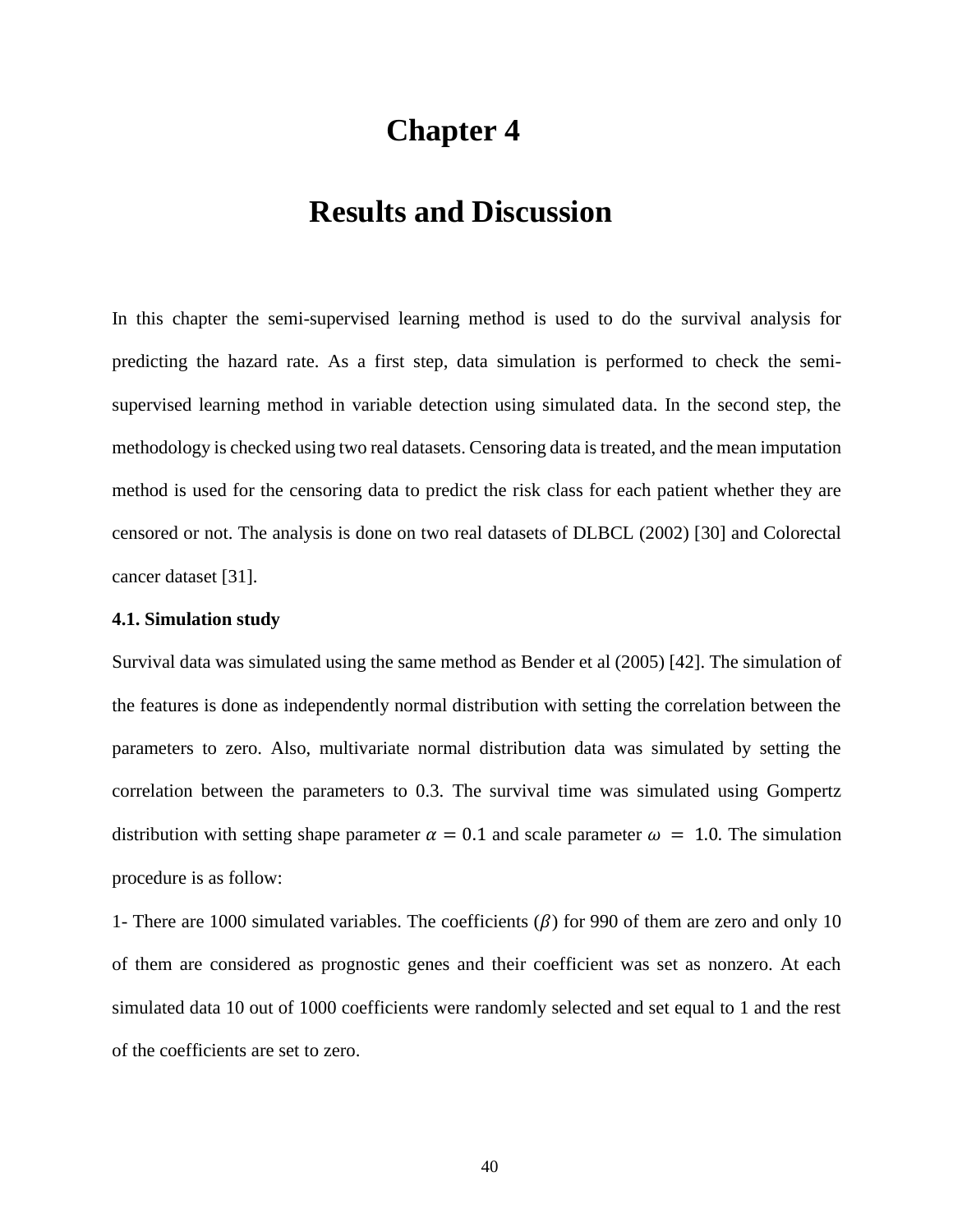2- randomly generate  $\gamma_{i_0}, \gamma_{i_1}, \ldots, \gamma_{i_p}$  (i=1, 2,...,n) for n observations and p parameters, from standard normal distribution which has zero mean and standard deviation equal to zero. Then using these independent random variables, the parameters X are simulated by adding a correlation between them. Correlations used are  $\rho = 0$  and 0.3. The parameters were simulated using:  $X_{ij} =$  $\gamma_{ij}\sqrt{1-\rho} + \gamma_{i0}\sqrt{\rho}$ . So that depending on the correlation coefficient the parameters will be simulated as correlated or independent parameters.

3- survival time was simulated using Gompertz distribution with  $\alpha = 0.1$ ,  $\omega = 1.0$ . The survival times are calculated using:  $y_i = 1 - \frac{\alpha * log(U)}{\alpha * exp(Bx)}$  $\frac{a * log(b)}{\omega * exp(\beta x)}$ , where U is a random number from uniform distribution between 0 to 1,  $\beta$  are the coefficients and X are the simulated parameters.

4- The censoring times were simulated as random parameters by setting a rate for the number of censoring. 40% of the data were censored for each simulation. Hence for 40% of the survival times the survival time was replaced by random numbers. We have used uniform distribution between 0 to average value of the survival for these 40% of observations. Then the survival time for each of these 40% of the observations were taken as minimum of the simulated y and the censored time.

This method was used to simulate survival time and gene expression considering 40% of the observations as censored observations. The number of patients was taken as  $N = 100$ , 200 and 300, number of parameters as 1000 and correlation coefficient as 0 and 0.3. Censoring events is set to 0 for censored observation and 1 for uncensored observations. For each of these values 50 times data was simulated and the Cox model, AFT model, semi-supervised cox model and semisupervised AFT model was fitted on them to find the prognostic genes in the dataset. There are 10 prognostic genes in each of these simulated data since only 10 coefficients are set to be nonzero. The data is high dimensional because the number of parameters is much more than the number of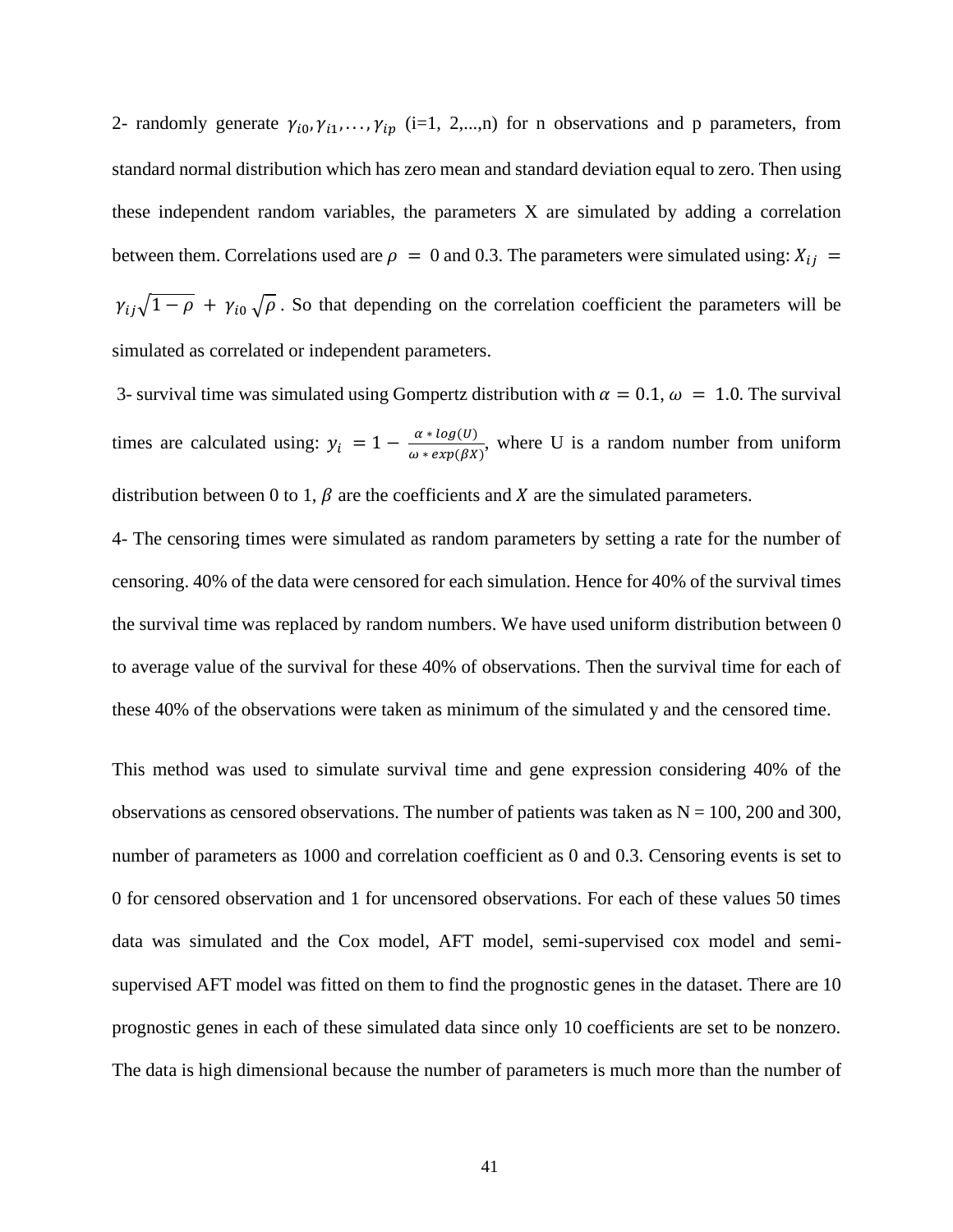observations ( $P \gg N$ ). Hence a proper method is required to do parameter selection to find appropriate parameters within these 1000 parameters in the simulated data. For each of the simulated data and each of these four methods for parameter selection (Cox, AFT, semi-supervised Cox, semi supervised AFT) the analysis was repeated 50 times. The number of correctly selected parameters were calculated. Also, for each of them the total number of selected parameters were counted. The number of correctly selected parameters were considered as the average of the number of correctly selected parameters over 50 repetitions. The precision of each model was considered as division of average correctly selected parameters by average of total selected parameters over 50 repetitions.

### **4.1.1 Cox method**

Cox proportional hazard method was used to fit each one of the simulated data. Since the data is high dimensional (P  $>> N$ ), the  $L_{1/2}$  penalty was used to reduce the number of parameters and select the prognostic genes. There are 10 prognostic genes in each simulated data. The cox method was fitted on each of them with 5-fold cross validation. The tuning parameter  $\lambda$  was selected as the value which has the highest Concordance Index (CI) in the testing data over these 5-fold cross validations. Then using the best tuning parameter value  $(\lambda)$ , the number of correctly selected parameters, the total number of selected parameters and precision of the cox method was computed for each of the 50 repetitions. Then, the average value of these measures are calculated. Table 4.1 shows the results of the simulation for Cox model using different parameters  $N = 100$ , 200 and 300 and  $\rho = 0$  and 0.3.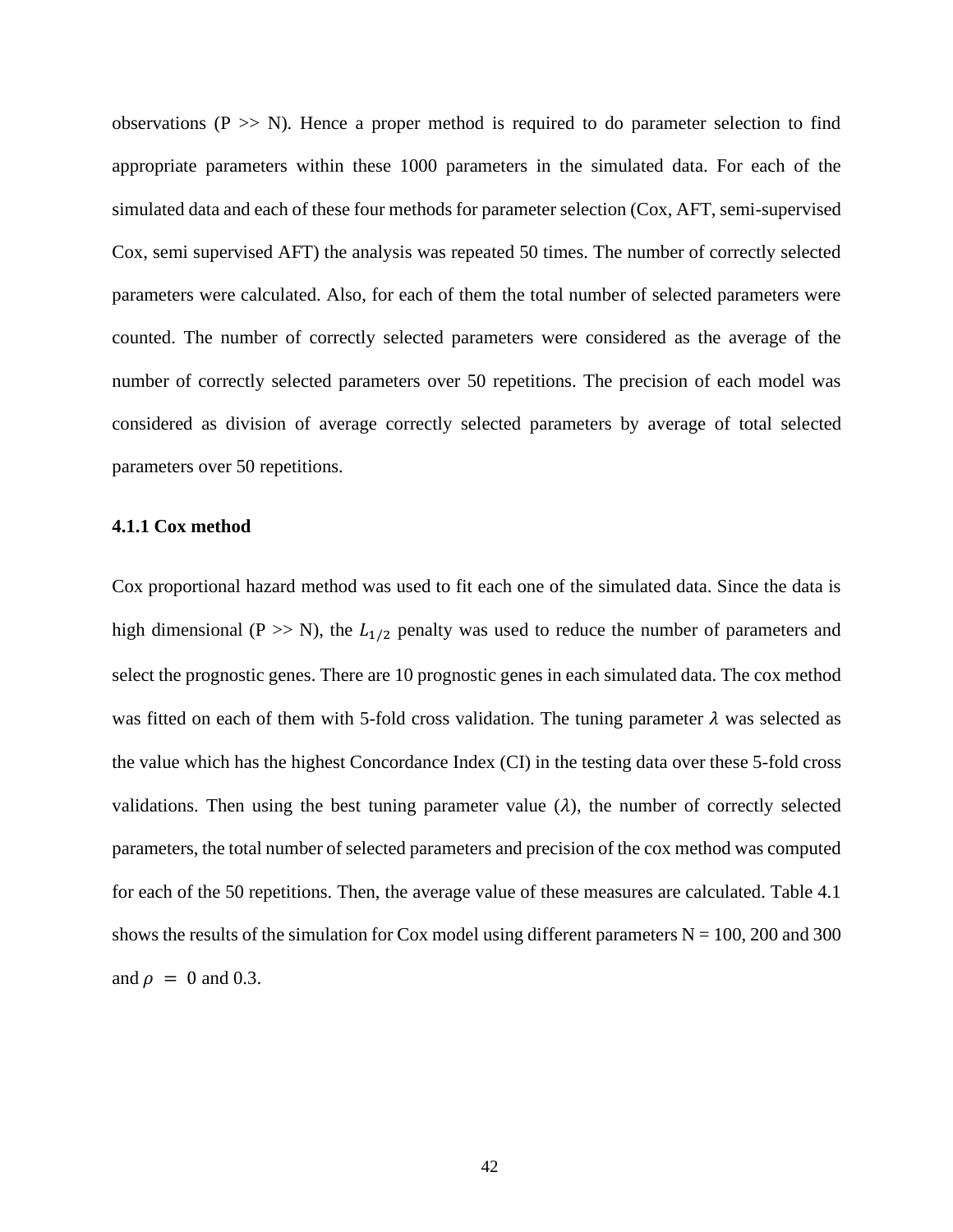| Cor.         | <b>Size</b> | Single COX |              |              |  |
|--------------|-------------|------------|--------------|--------------|--|
|              |             | Correct    | Selected     | Precision    |  |
| $\rho = 0$   | 100         | 4.60(1.63) | 24.10 (2.25) | 0.191(0.250) |  |
|              | 200         | 7.64(1.43) | 30.98 (2.03) | 0.247(0.128) |  |
|              | 300         | 8.42(0.99) | 31.62(1.73)  | 0.266(0.135) |  |
| $\rho = 0.3$ | 100         | 3.88(1.99) | 29.36 (2.97) | 0.132(0.248) |  |
|              | 200         | 7.32(1.43) | 41.94 (2.25) | 0.175(0.115) |  |
|              | 300         | 8.14(1.14) | 39.40 (2.24) | 0.207(0.102) |  |

**Table 4.1.** Simulation results for cox proportional hazard model with  $L_{1/2}$  penalty.

It could be seen in Table 4.1 that for higher correlation between the parameters or in other words using non-independent parameters, the efficiency of the cox model is reduced a bit, since for  $N =$ 100, 200 and 300 the number of correctly selected parameters in  $\rho = 0$  are 4.6, 7.64 and 8.42 out of 10 in the average of 50 simulated data. While for  $\rho = 0.3$ , the average number of correctly selected parameters are 3.88, 7.32 and 8.14 respectively which are a bit less than independent parameters. The precision of the model for average correctly selected parameters to total selected parameters is 0.19, 0.24 and 0.26 for  $\rho = 0$  while it is a bit lower in the correlated parameters  $\rho = 0.3$ . The precision is 0.13, 0.17 and 0.2 for correlated parameters for N = 100, 200 and 300, respectively. The values inside the parentheses show the standard error of the average value for the number of correctly selected parameters, the total number of selected parameters and the precision.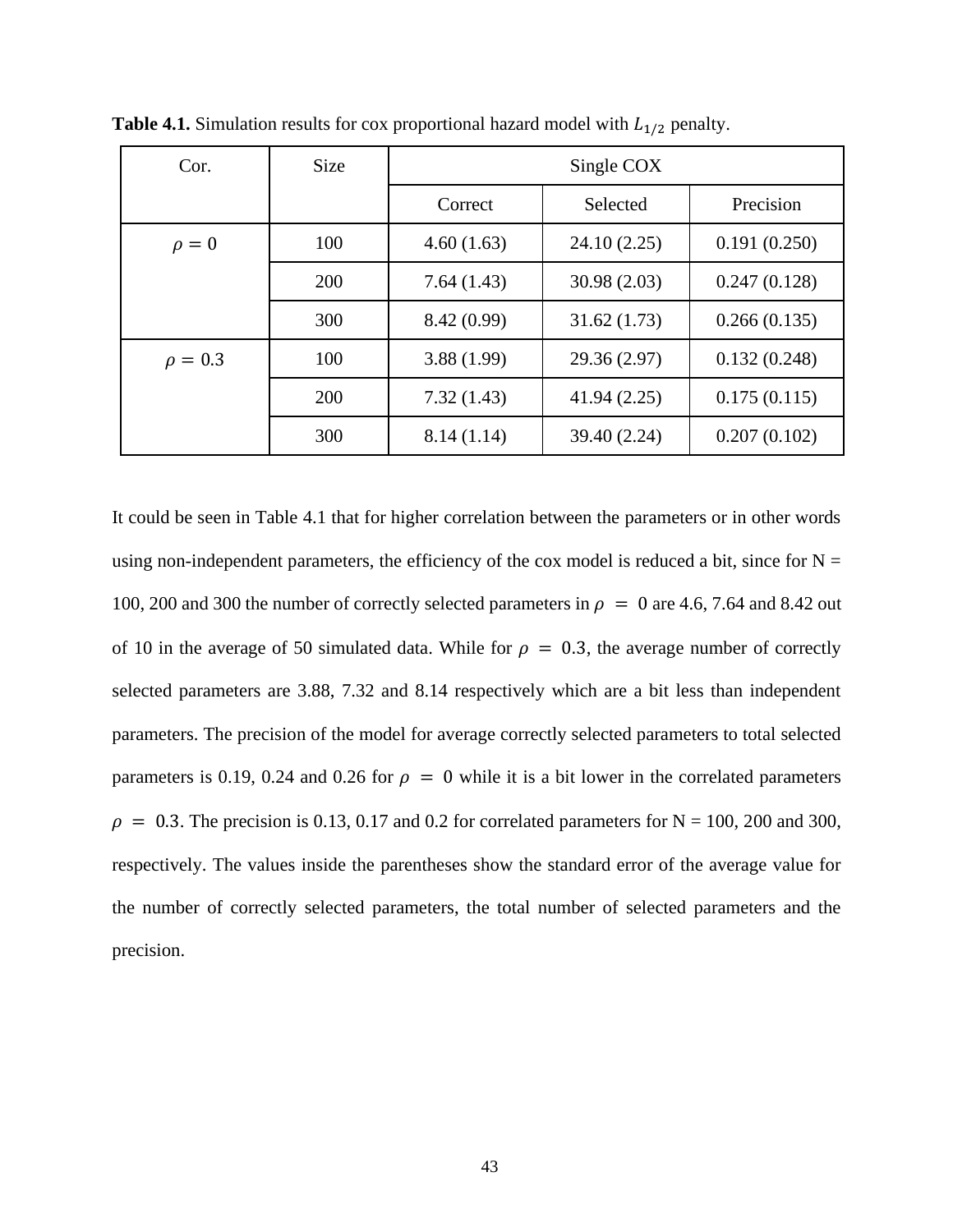## **4.1.2 AFT method**

The simulated data was tested using the AFT method. For the AFT method also the parameter selection was done using  $L_{1/2}$  penalty. The best value of tuning parameter  $\lambda$  was found by implementing 5-fold cross validation. The value which returns the highest concordance index (CI) in the prediction of survival of the testing data. The results of the simulation for AFT method were also computed as the average over 50 repetitions. The results of parameter selection for AFT model with  $L_{1/2}$  penalty is presented in Table 4.2.

| Cor.         | <b>Size</b> | Single AFT |              |              |  |
|--------------|-------------|------------|--------------|--------------|--|
|              |             | Correct    | Selected     | Precision    |  |
| $\rho = 0$   | 100         | 3.22(1.57) | 46.36(2.51)  | 0.069(0.037) |  |
|              | 200         | 5.66(1.41) | 49.94 (2.46) | 0.113(0.058) |  |
|              | 300         | 7.28(1.34) | 36.38 (1.99) | 0.200(0.121) |  |
| $\rho = 0.3$ | 100         | 3.04(1.51) | 46.94(2.62)  | 0.065(0.040) |  |
|              | 200         | 5.96(1.34) | 44.08 (1.91) | 0.135(0.064) |  |
|              | 300         | 7.24(1.51) | 36.48(1.76)  | 0.198(0.071) |  |

**Table 4.2.** Simulation results for AFT model with  $L_{1/2}$  penalty.

The results of simulation for AFT method are about less than cox method for both correlation coefficients. The results show that in AFT method also, the efficiency reduced by using correlated parameters when compared with independent parameters. Results show that for  $N = 100$ , 200 and 300 the average number of correctly selected parameters are 3.22, 5.66 and 7.28 for  $\rho = 0$  while for correlated parameters using  $N = 100$ , 200 and 300 that was 3.04, 5.96 and 7.24 which is a bit lower in  $N = 100$  and 300. but it is not lower in  $N = 200$ . The correlated parameters have less precision than the independent parameters except for  $N = 200$ . The total number of selected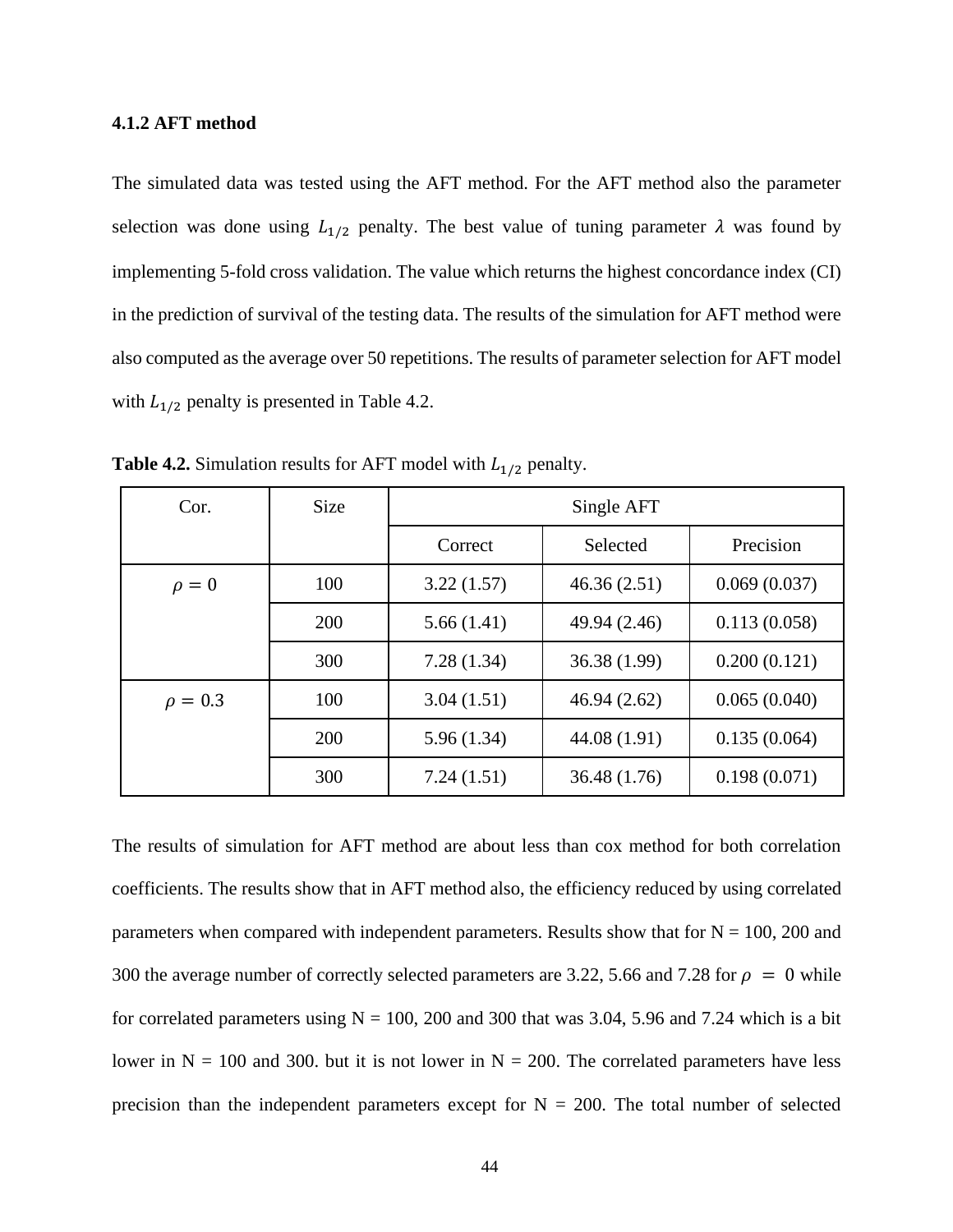parameters is not much different between independent and correlated parameters except for  $N =$ 200 which is a little less  $(44 < 49)$  value for correlated parameters.

# **4.1.3 Semi-supervised Cox method**

As illustrated in the methodology Chapter 3(section 3.2.3), semi-supervised learning method was used for training and parameter selection for each of the simulated data. It is an iterative method which obtains and replaces the censoring survival time after each loop. The number of iterations used for each of simulated data and in each of 50 repetitions, 3 times iteration were done in which the cox model was fitted on complete data. The risk rate was predicted for each observation. Then the Kaplan-Meier estimator was used to find empirical distribution for high and low risk data separately. After that the censoring observations were replaced using the average imputation method as explained in Chapter (section 3.2.2). Using the imputed data, the cox model was fitted using  $L_{1/2}$  penalty and the tuning parameter  $\lambda$  was estimated by using 5-fold cross validation. This operation was iterated 3 times until the results of the model were more realistic by considering the imputed censoring times instead of censored time. This method shows a good improvement compared with the Cox method. The analysis was repeated 50 times for each simulated data. The results for the semi-supervised cox model are presented in Table 4.3. The results of semisupervised learning show a very high accuracy in detection of the correct parameters. For  $N = 200$ and 300 almost all 10 parameters were detected correctly when the correlation between the parameters is zero. The average total number of selected parameters for  $N = 200$  and 300 are 25.9 and 25.8, which means 38% and 39% of the total selected parameters are detected correctly.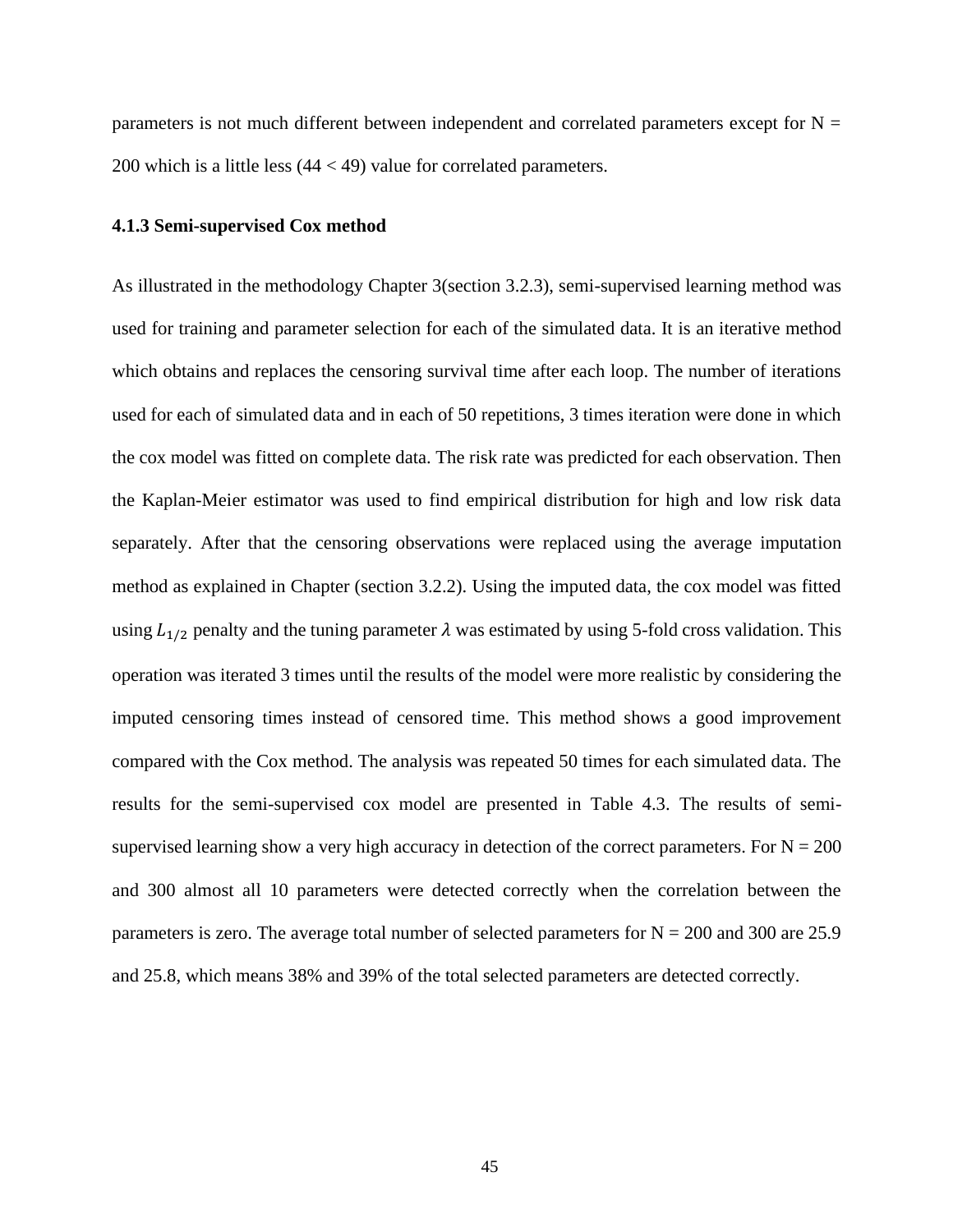| Cor.         | <b>Size</b> | Semi COX    |              |              |  |
|--------------|-------------|-------------|--------------|--------------|--|
|              |             | Correct     | Selected     | Precision    |  |
| $\rho = 0$   | 100         | 5.98(1.76)  | 24.50(0.91)  | 0.269(0.132) |  |
|              | 200         | 9.96(0.20)  | 25.98 (0.33) | 0.387(0.038) |  |
|              | 300         | 10.00(0.00) | 25.84(0.43)  | 0.393(0.049) |  |
| $\rho = 0.3$ | 100         | 3.70(1.63)  | 25.64(0.49)  | 0.144(0.058) |  |
|              | 200         | 5.36(1.71)  | 25.08(0.43)  | 0.213(0.062) |  |
|              | 300         | 6.96(1.85)  | 23.96 (0.48) | 0.289(0.067) |  |

**Table 4.3.** Simulation results for semi-supervised cox model with  $L_{1/2}$  penalty.

For the correlated parameters, the value of the number of correctly selected parameters is only higher in  $N = 300$ . But the precision is higher in correlated parameters for  $N = 100$ , 200 and 300 compared with the cox method. The precision of semi-cox is 14%, 21% and 28.9% while the precision was 13%, 17%, 20% in the cox method.

## **4.1.4 Semi-supervised AFT method**

In the semi-supervised AFT method, the same procedure was followed as explained in semisupervised cox method, that after imputation of censored data using the average imputation method. An AFT method with  $L_{1/2}$  penalty is fitted. The semi-supervised AFT method was executed using 3 iterations for imputation of censoring and then parameter selection. The results of the semi-supervised AFT method for each simulated data are presented in Table 4.4. The results show a very high value in the number of correctly selected parameters for independent data with 9.82 and 10 out of 10 prognostic parameters were detected correctly in the average of 50 repetitions for  $N = 200$  and 300, respectively.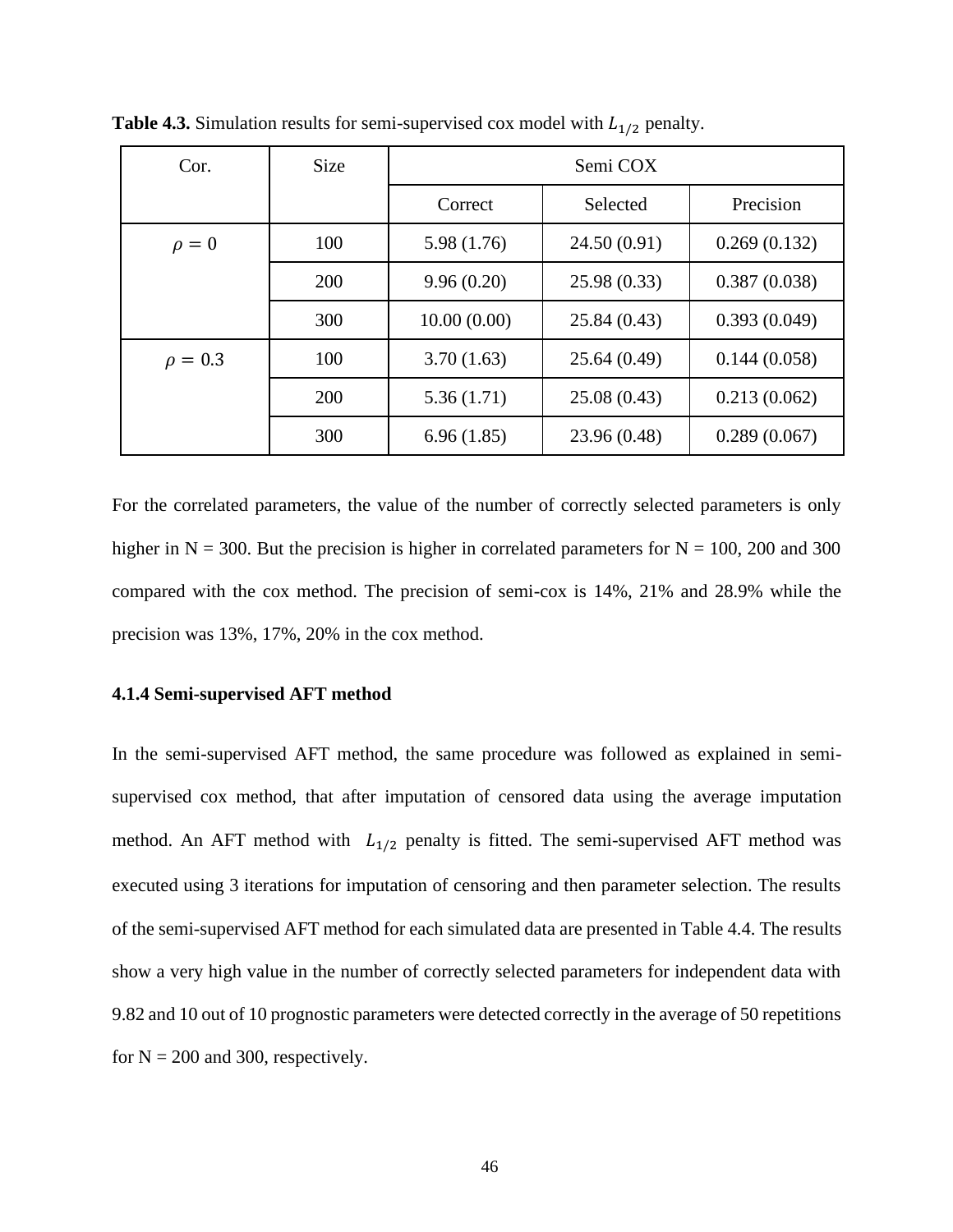| Cor.         | <b>Size</b> | Semi AFT    |              |              |  |
|--------------|-------------|-------------|--------------|--------------|--|
|              |             | Correct     | Selected     | Precision    |  |
| $\rho = 0$   | 100         | 3.04(2.54)  | 11.00(1.52)  | 0.276(0.256) |  |
|              | 200         | 9.82(0.66)  | 24.30 (1.82) | 0.510(0.238) |  |
|              | 300         | 10.00(0.00) | 22.06(1.54)  | 0.557(0.240) |  |
| $\rho = 0.3$ | 100         | 2.06(1.35)  | 18.66(1.50)  | 0.124(0.094) |  |
|              | 200         | 4.72(1.95)  | 24.40 (1.54) | 0.208(0.086) |  |
|              | 300         | 7.00(1.96)  | 26.74(1.64)  | 0.301(0.137) |  |

**Table 4.4.** Simulation results for semi-supervised cox model with  $L_{1/2}$  penalty.

The total number of selected parameters for  $N=200$  and  $N=300$  is 24 and 22, respectively with a precision of 51% and 55.7% respectively. The semi-AFT method does not show an improvement in the number of correctly selected correlated parameters, the precision of the semi-AFT is higher than AFT method for correlated data with precision of  $12\%$ ,  $20.8\%$  and  $30.1\%$  for N = 100, 200 and 300 respectively while in AFT the precision was 6.5%, 13.5% and 19.8% for  $N = 100$ , 200 and 300, respectively.

After implementing semi-supervised learning method for each sample size  $N = 100$ , 200 and 300 and for each  $\rho = 0$  and 0.3, higher proportion of the data could be classified as high risk and low risk, since the censoring data is reduced after implementing the mean imputation method. If we consider 6 simulated data as: {a: N = 100,  $\rho = 0$ . b: N = 200,  $\rho = 0$ , c: N = 300,  $\rho = 0$ , d: N = 100,  $\rho = 0.3$ , e: N = 200,  $\rho = 0.3$  and f: N = 300,  $\rho = 0.3$  } then the proportion of the high risk, low risk and censored observations before and after implementing the semi-supervised learning method could be seen in Figure 4.1.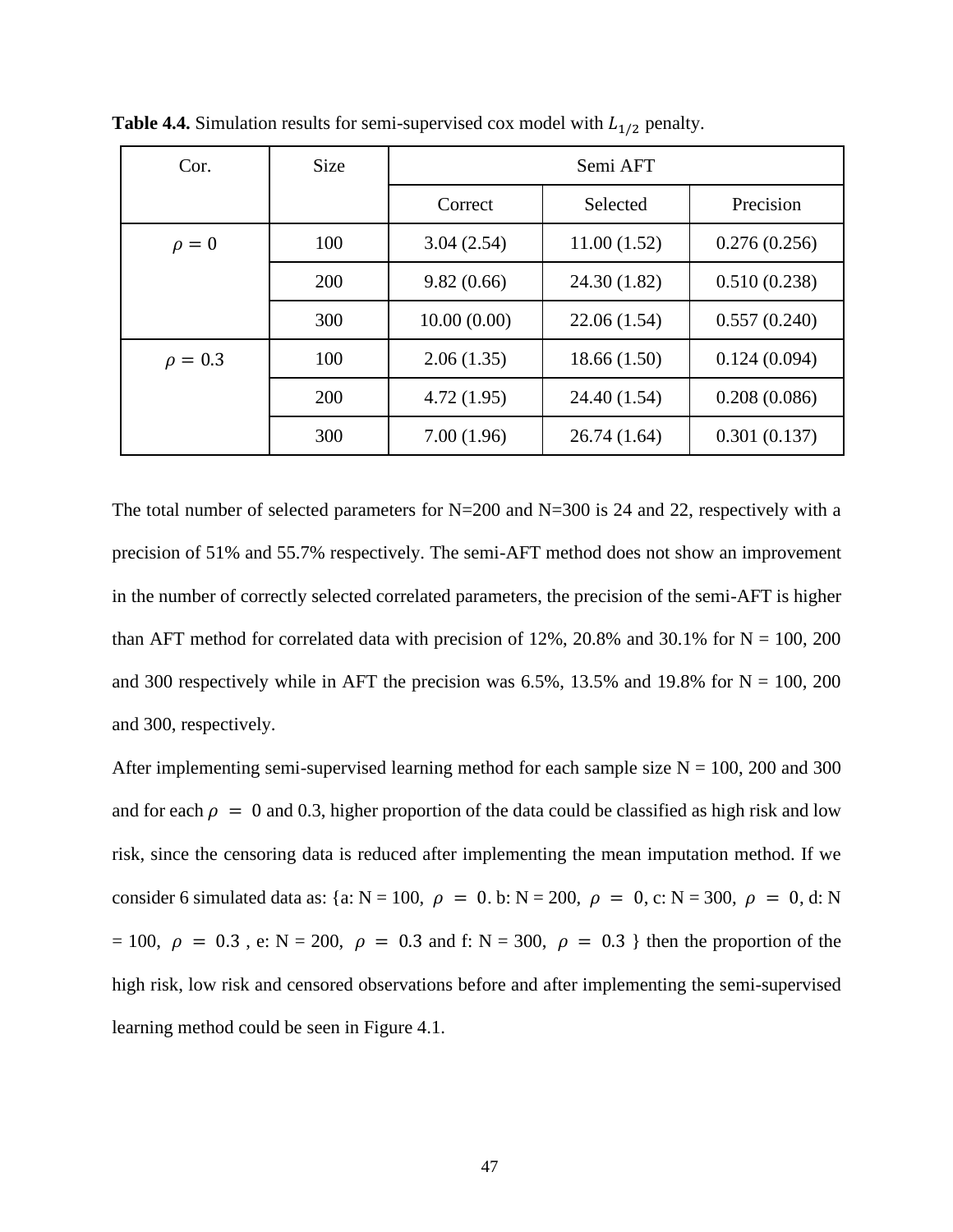As we can see in the Figure 4.1, 40% of the data were censored in the simulated data. However, after implementing semi-supervised learning method only a few of them remained as Censored and most of them could be classified as high risk and low risk observations for all sample sizes and correlation coefficients. For small sample size  $(N=100)$ , the proportion which remains as uncensored is a little more compared with others. The proportion of the data which remained as censored is around 5%.



percentage of diferent types of data

Figure 4.1. proportion of High risk, low risk and censored data after semi-supervised learning

# **4.1.5 Semi-supervised learning method on Test Data**

After training on simulated data, semi-supervised learning was applied on test data. For this reason, other data were simulated with  $N = 200$  for testing. To simulate the data for testing, same coefficients, correlation and the same Gompertz distribution were used for each data which was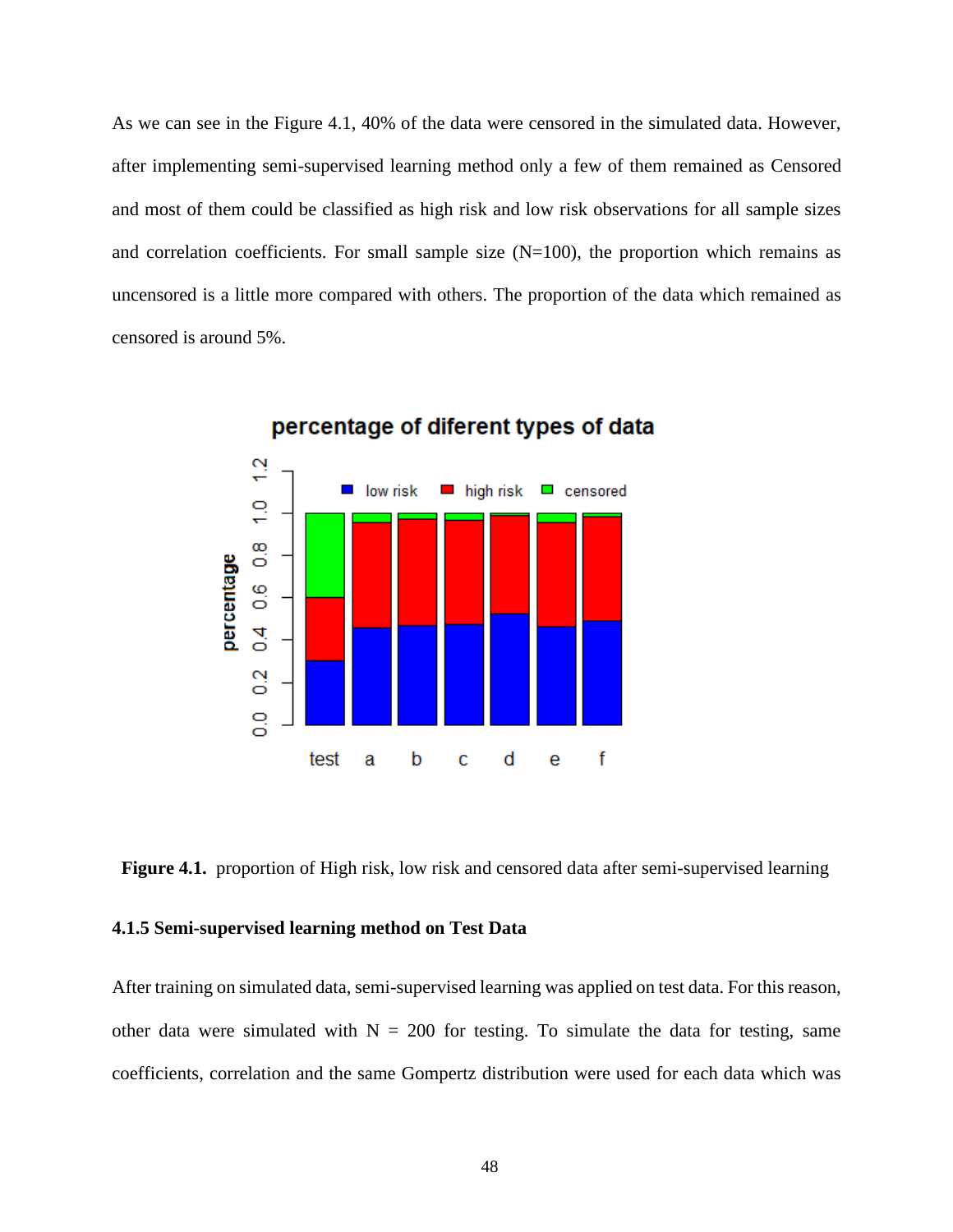simulated for training. Then the model of the training data was used to predict the risk in the test data. The procedure is as explained below:

1- making a semi-supervised learning model for each of training simulated data, for  $N = 100, 200$ , 300 with  $\rho = 0$  and 0.3.

2- predicting the risk for the test data which was simulated with  $N = 200$  and the same coefficients as the training data, as low risk and high risk.

3- making a semi-supervised learning model with the test data and classifying the test data into low risk and high risk and those which remain as censored.

4- The risk values of the testing data which were predicted in step 2 will be compared with the risk values of step 3 to find the number of correctly classified as high risk, low risk and the error rates. The procedure explained above was used to test the semi-supervised learning method.



## Percentage of correct and error classification

**Figure 4.2.** Percentage of error and correct classification obtained using semi-supervised learning method

The results for the test data are presented in Figure 4.2. It can be seen that increasing the sample size, the error rate is reduced from around 40% and 20% in  $N = 100$  and  $\rho = 0$  and 0.3, respectively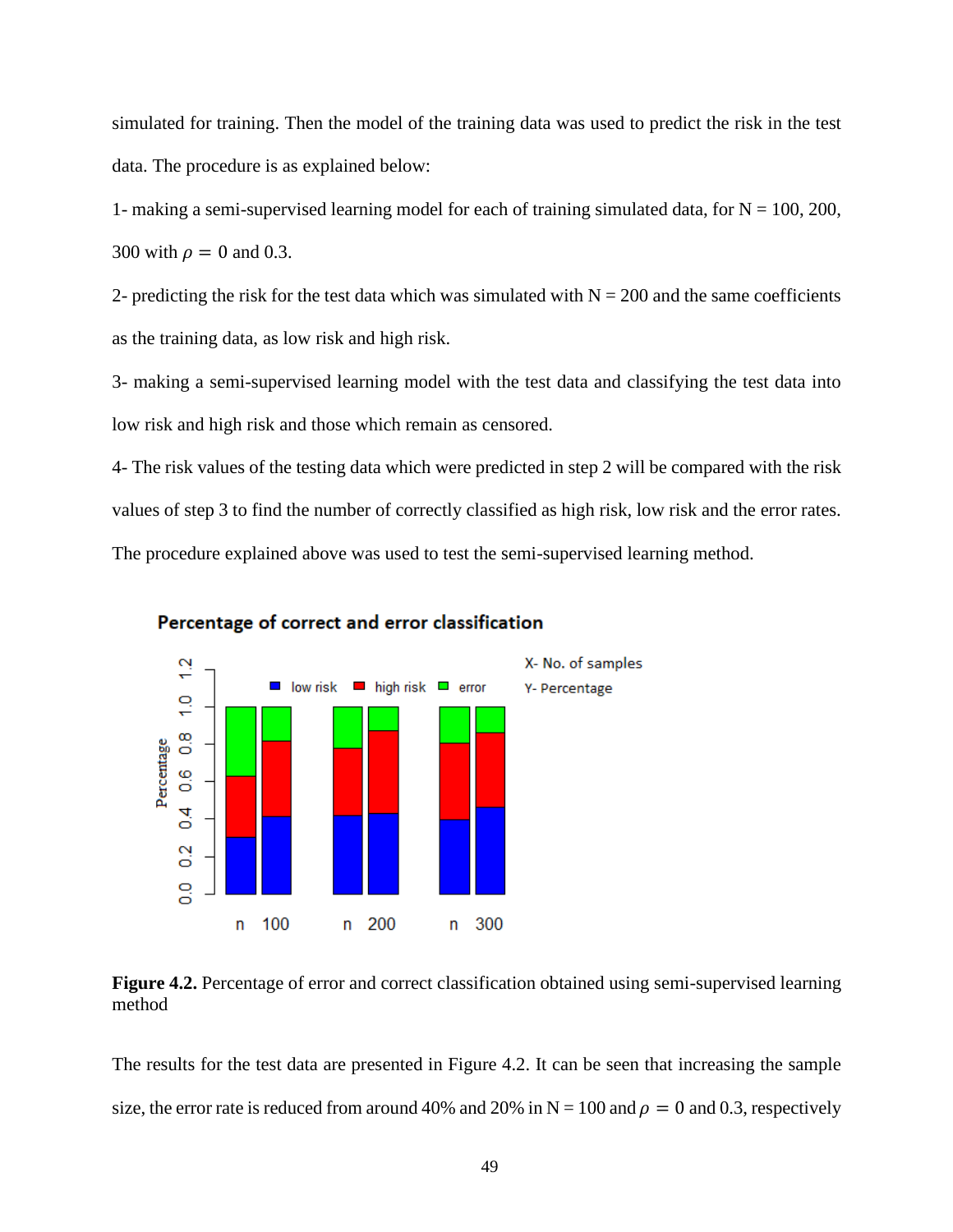to around 20% and 10% in  $N = 200$ , respectively. For  $N = 300$  the error rate is around 20% and 15% for  $\rho = 0$  and 0.3, respectively.

#### **4.2 Survival analysis for Real data**

#### **4.2.1 Results of analysis for DLBCL (2002) dataset**

Semi-supervised learning analysis was done using DLBCL (2002) dataset. 102 out of 240 observations in this data are right censored (42.5%). The survival analysis was done using semisupervised learning to classify the observations into low risk and high risk. As the first step, like in the simulation study, the number of selected parameters from 7399 genes present in this dataset, are calculated using a single cox model, single AFT model, semi-supervised cox model and semisupervised AFT model. The number of selected parameters was found to be lower using a semisupervised learning method compared with single cox or AFT method. Figure 4.3. Shows the number of selected parameters in each of these four methods. The number of selected parameters in semi-cox and semi-AFT is about 40. While in single cox around 50 parameters are selected and in single AFT around 60 parameters are selected. In the study done by Liang et al, (2016) [34] the number of selected parameters for DLBCL (2002) data were as 42, 28, 60 and 54 for single cox, semi-cox, single AFT and semi-AFT. The results we get is close to what they obtained as the minimum number of selected parameters in semi-cox model by our method was around 40 parameters. Single AFT around 60 parameters are selected. In the study done by Liang et al, (2016) [34] the number of selected parameters for DLBCL (2002) data were as 42, 28, 60 and 54 for single cox, semi-cox, single AFT and semi-AFT.

The results we get is close to what they obtained as the minimum number of selected parameters in semi-cox model by our method was around 40 parameters.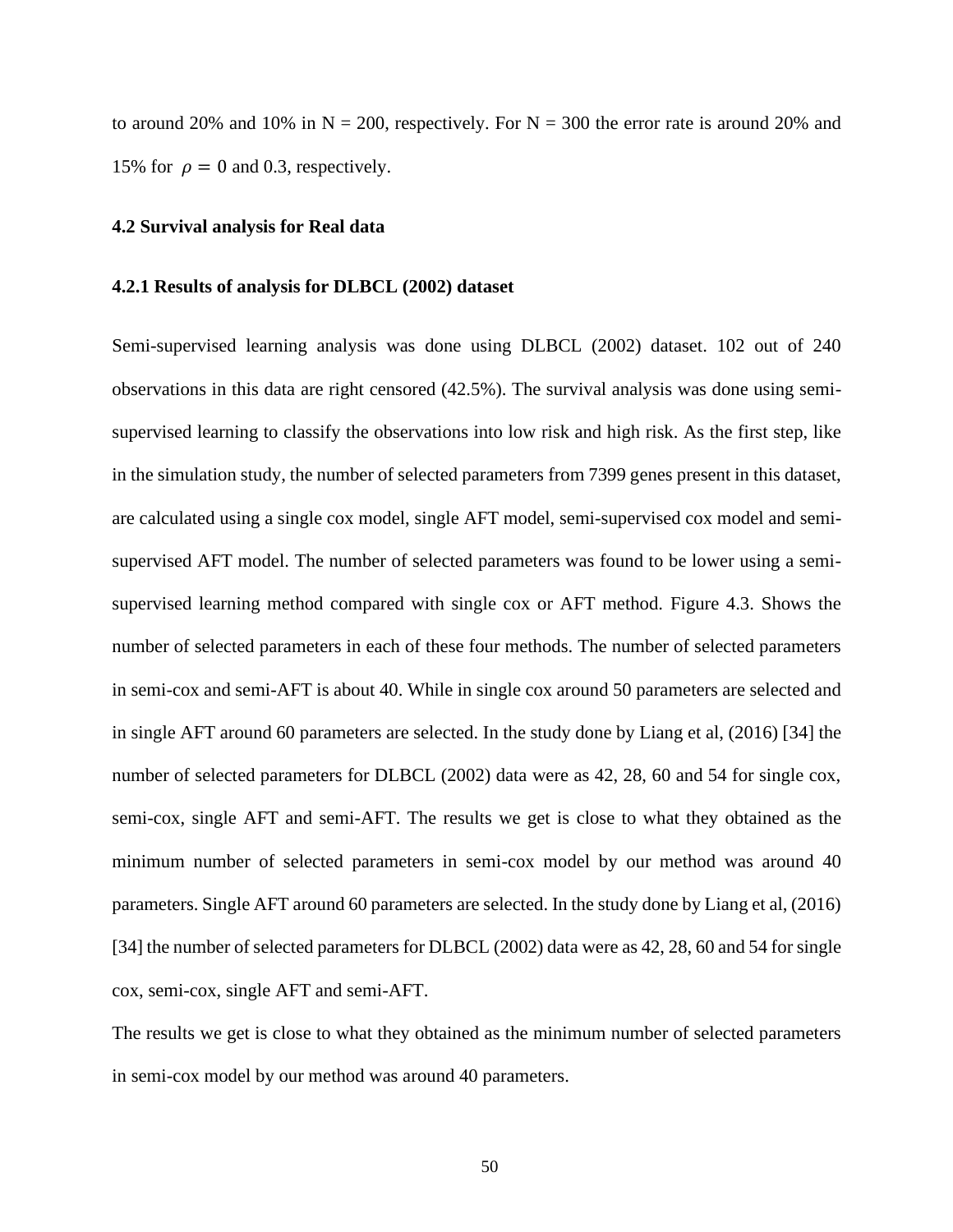

**Figure 4.3.** Number of selected parameters in single model and semi-supervised learning methods.

While 42.5% of the samples were censored observations, after implementing the semi-supervised learning method only 3% of the observations remained as censored and the risk for the rest of observations could be predicted as low risk or high risk. Figure 4.4. Shows the bar plot for censoring before and after implementing the semi-supervised learning method.

The results for classifying the observations in low risk and high risk is close to the results presented by Liang et al, (2016) [34] after implementing semi-supervised learning they get 50% of the data as low risk and 46% as high risk and 3.3% percent remained as censored, but in our implementation, we get around 65% of the data as low risk, 38% as high risk and 3% remained censored.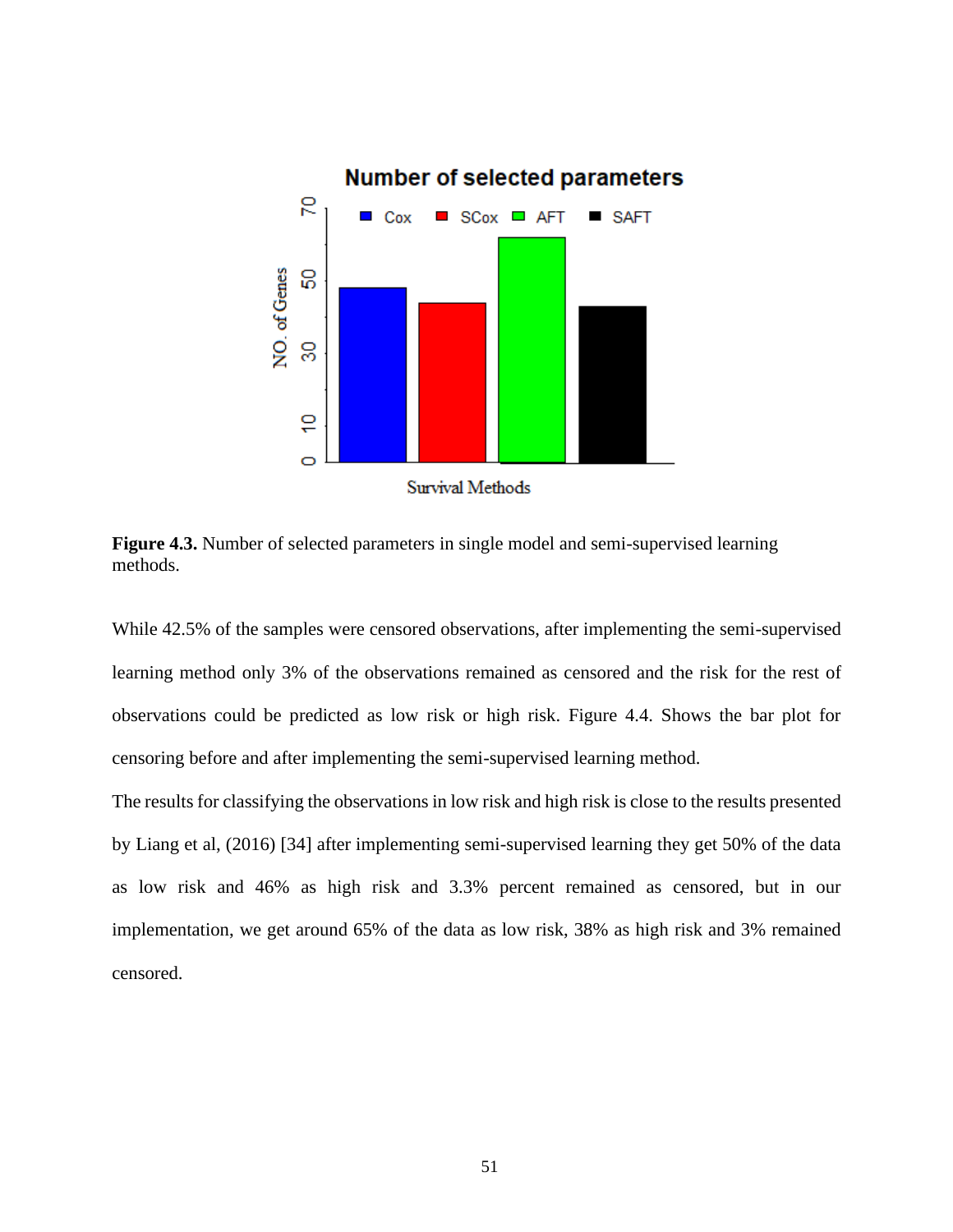

**Figure 4.4.** Percentage of low risk, high risk and censored observations before and after semisupervised learning.

Evaluation of the fit for these survival methods was done by using concordance index and integrated brier score (IBS). The concordance index (CI) for these four models is presented in Figure 4.5. The concordance index (CI) for the semi-supervised learning method is quite higher compared with single cox and single AFT. The value of CI for semi cox and semi-AFT is around 0.75.

While for single cox and single AFT the CI is less than 0.6. Higher values for CI show better fit. The results of CI are close to the CI calculated by Liang et al, (2016) [34] in which they get CI: 0.62, 0.68, 0.65 and 0.74 for single cox, semi-cox, single AFT and semi-AFT respectively. The CI which we get in semi-supervised learning is a bit higher compared with the value found by Liang et al, (2016) [34].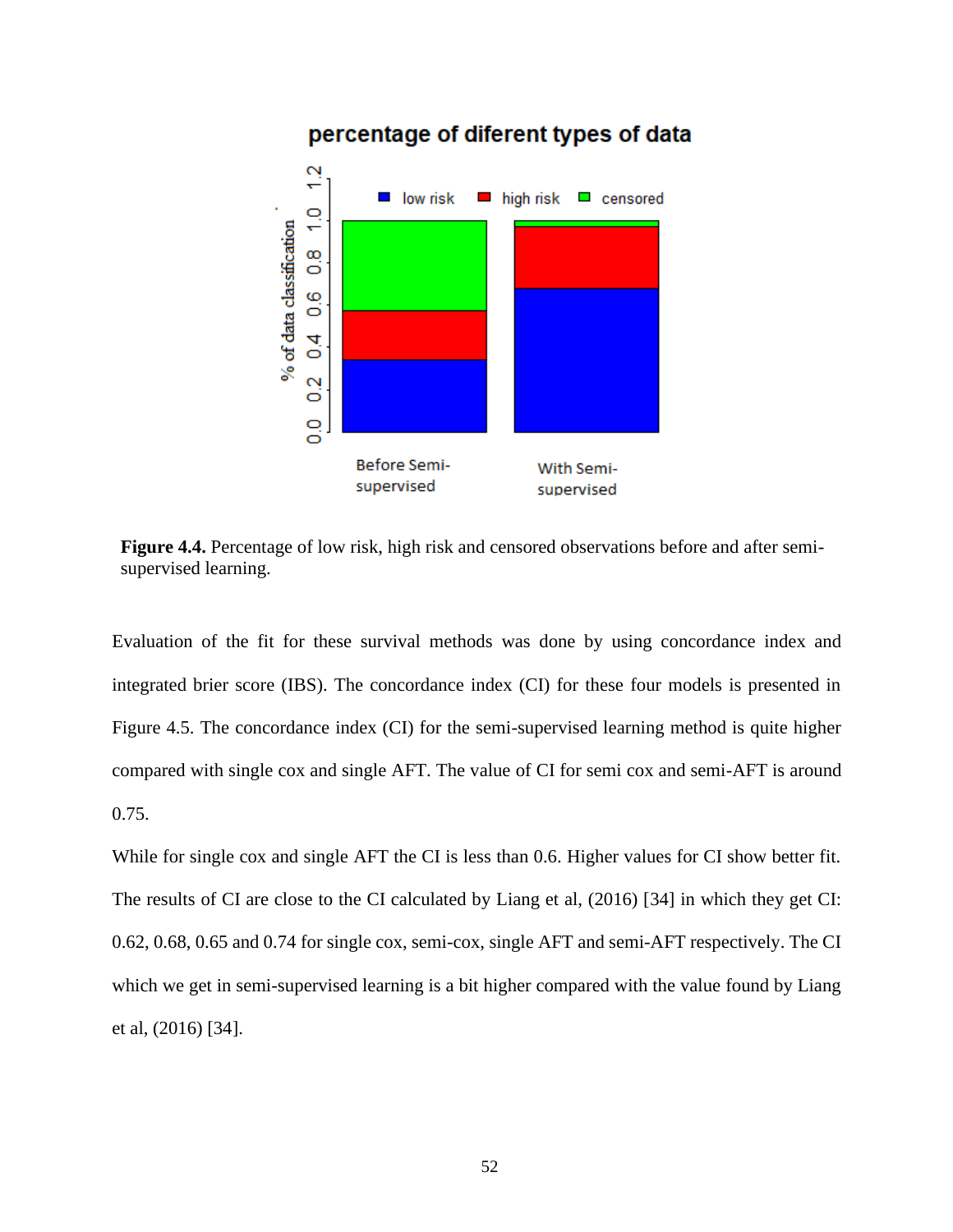

Figure 4.5. Concordance index (CI) for single cox, AFT and semi supervised learning cox and AFT method.

The predicted survival function was evaluated by calculation of integrated brier score (IBS). The Integrated Brier Score (IBS) for four methods of cox, semi-cox, AFT and semi-AFT is presented in Figure 4.6. It can be seen that the IBS for single cox and single AFT is around 0.22 which is only a bit less than 0.25. The IBS of 0.25 is derived for random models and do not show a good fit for Survival function.

For the IBS, the lower values are showing better fit. The value of IBS for semi-cox and semi-AFT is less than 0.1 which shows a good improvement compared with single cox and single AFT. The IBS we get using semi-supervised learning is less than 0.1 while in the analysis performed by Liang et al, (2016) [34] the IBS for DLBCL2002 was computed were 0.12 and 0.13 for semi-cox and semi-AFT, respectively.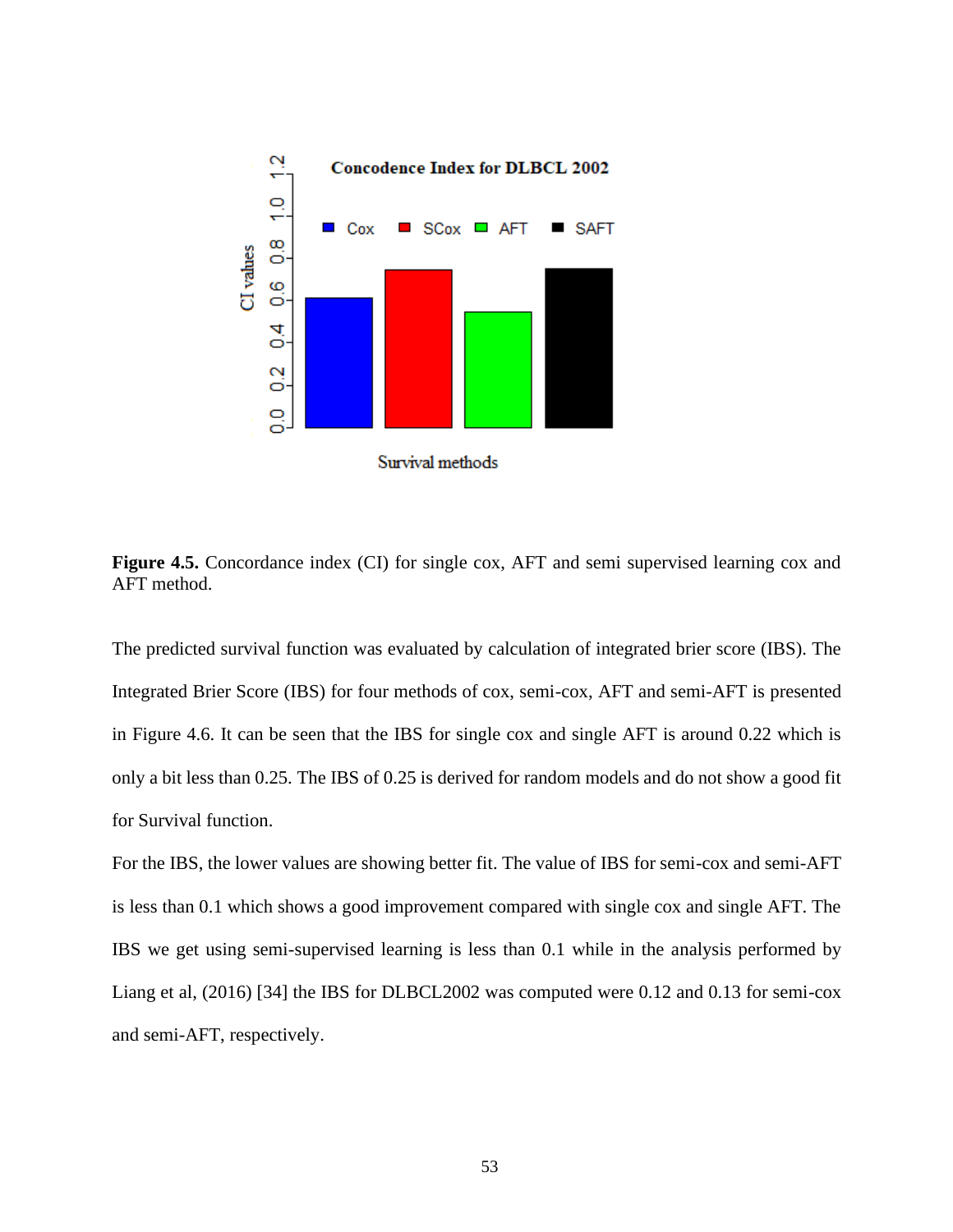

**Figure 4.6.** Integrated brier score (IBS) for DLBCL 2002 data using four methods

This shows that the predicted survival function is a bit better in the current analysis compared with the previously done analysis and these results may vary with the latest or different datasets.

## **4.2.2 Results of analysis for Colorectal Cancer dataset**

Another real data was used to test the semi-supervised learning method. This data is also high dimensional ( $p \gg N$ ) 54,675 gene expressions are included. The data includes 177 patients, and the censoring is much more in this data (58.8%). So, 104 patients out of 177 are censored and only 73 (41.2%) of the patients are uncensored. In this data most of the observations are censored and this data is very big which requires much more time for training.

The semi-supervised learning methods with single cox and single AFT models were used to do parameter selection. The number of selected parameters for each of these four models are presented in Figure 4.7.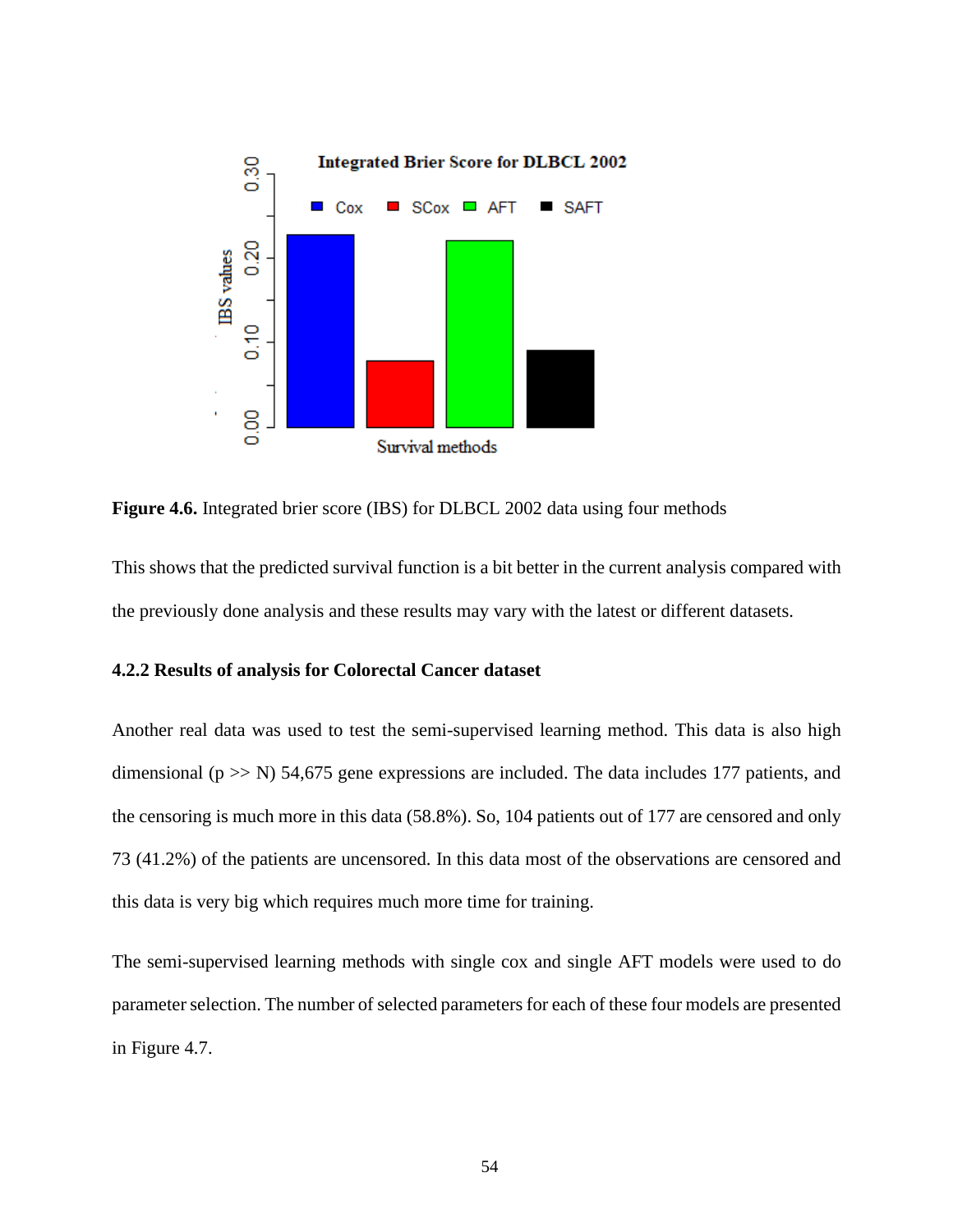

**Figure 4.7.** Number of selected parameters in colorectal data using four methods

While in single cox, single AFT and semi-aft more than 80 parameters were selected by the models, in the semi-cox model less than 40 parameters were selected.

In this data the proportion of censoring observations were more than the uncensored observations. After implementing a semi-supervised learning method, the proportion of censoring reduced from 58.8% to less than 40%. Figure 4.8 shows the proportion of the censoring, low risk and high-risk observations before and after implementing the semi-supervised learning method.

In the presented dataset by (Smith et al, 2010) [31] the colorectal data include a column for grade. The dataset grade was 134 (75.7%) as medium, 27 (15.25%) as low and 16 (9%) of them as high. The cross tabulation shows that from 134 medium grade 81 of them are censored and 53 of them are uncensored.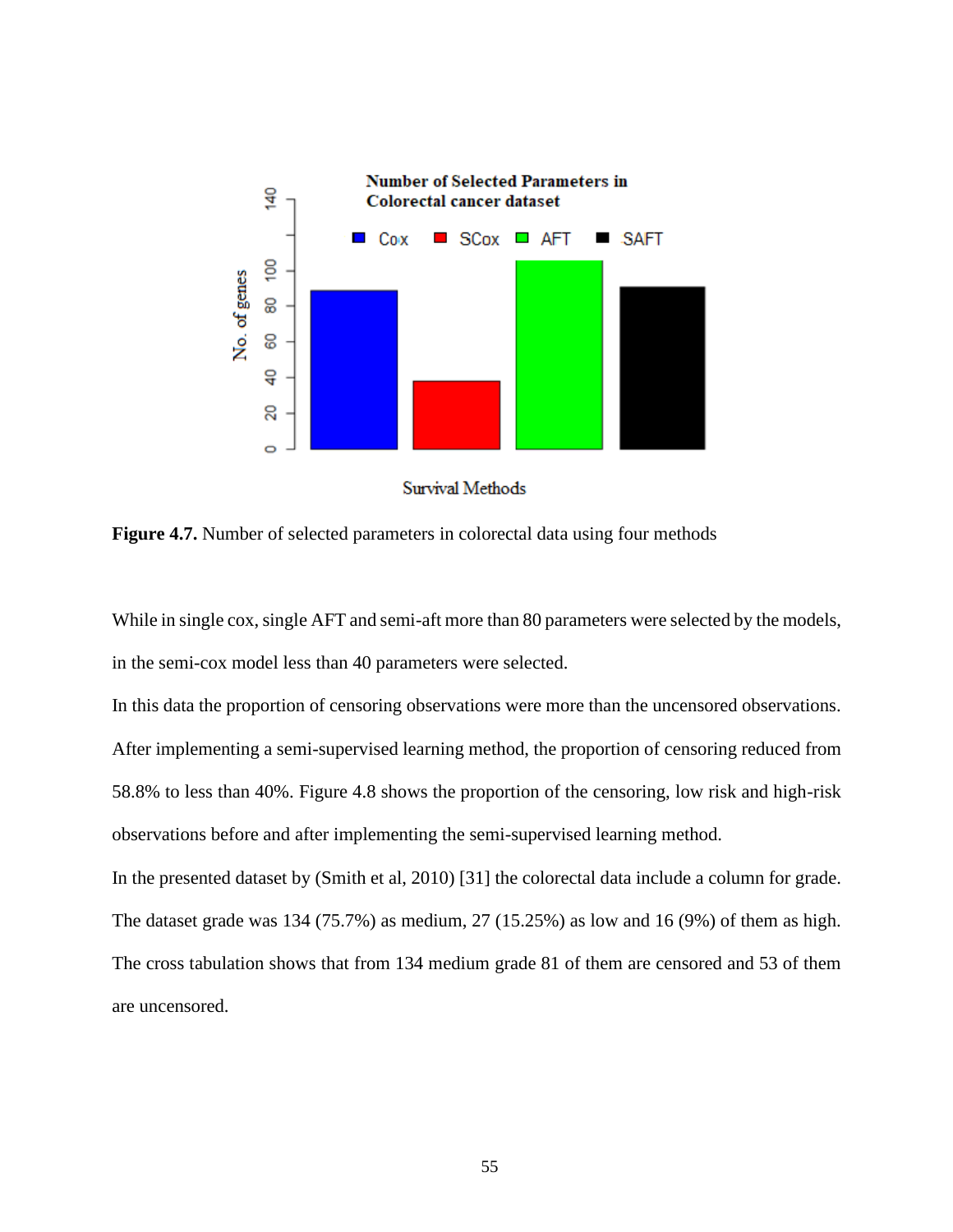

**Figure 4.8.** Proportion of high risk, low risk and censoring before and after semi-supervised learning

Hence from 104 censored observations. 81 of them are in medium grade and only 23 of them are in high and low grade. From the uncensored data only 20 of them are in low and high grade. Table 4.5. Shows the cross tabulation of high, low, and medium grade verse censored and uncensored observations.

Here in the data before semi-supervised learning the fraction of low, high and censoring observations is 21.2%, 20% and 58.8%, respectively. After semi-supervised learning, the fraction of low risk increased to 37%, high risk increased to 25% and the censoring decreased to less than 40%. In Table 4.5, the low grade is more than high grade for uncensored. However, the majority of patients are categorized as medium grade.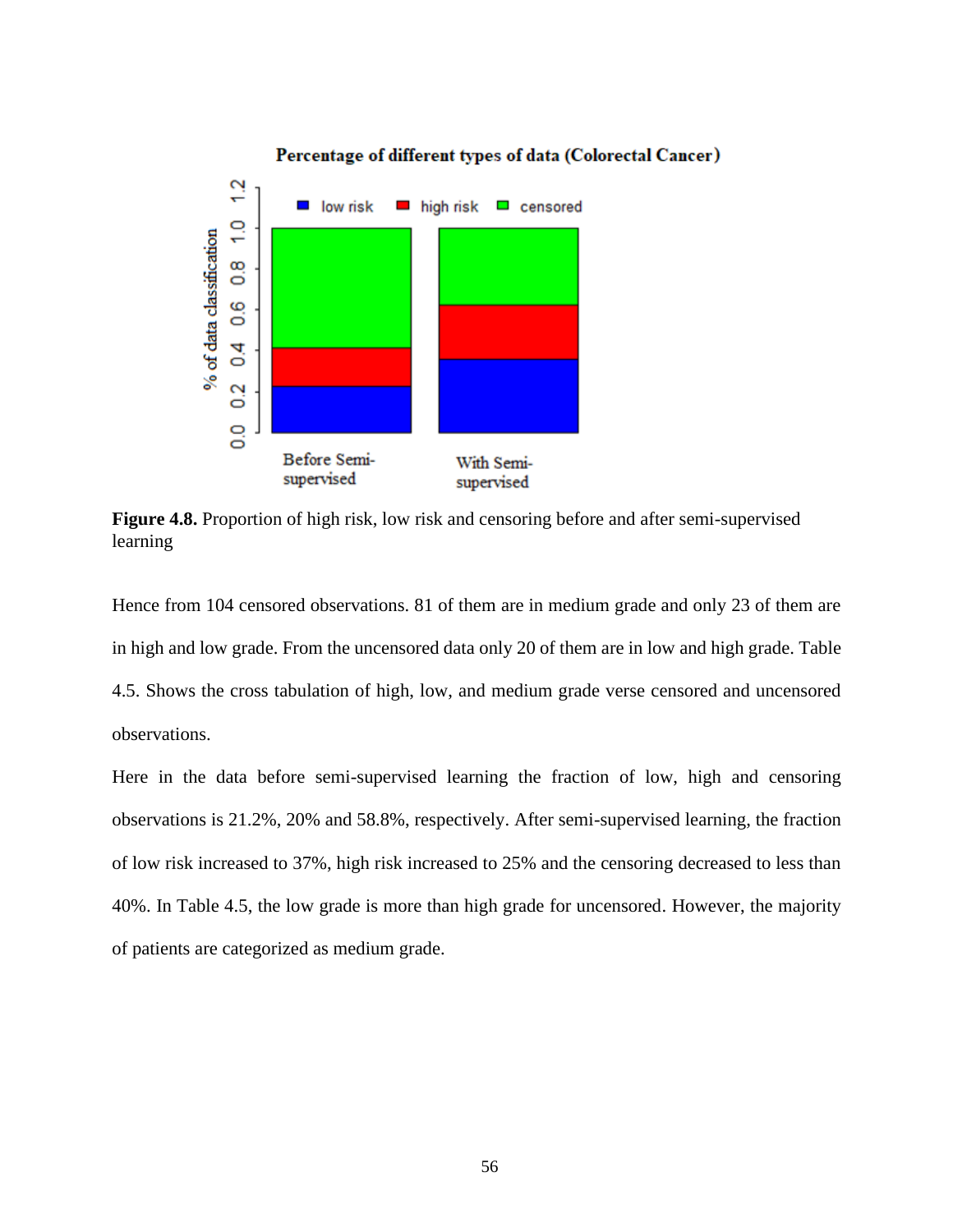| Grade     | Censored    | Uncensored     | summation   |
|-----------|-------------|----------------|-------------|
| High      | 12          | $\overline{4}$ | 16(9%)      |
| Low       | 11          | 16             | 27 (15.3%)  |
| Medium    | 81          | 53             | 134 (75.7%) |
| summation | 104 (58.8%) | 73 (41.2%)     | 177 (100%)  |

**Table 4.5.** cross tabulation of censored and uncensored observations verse grades of colorectal data

The quality of the fit was evaluated by using concordance index (CI) and integrated brier score (IBS). The concordance index for the four methods is presented in Figure 4.9.



Survival Methods

**Figure 4.9.** Concordance index for single cox, single aft, semi-cox, and semi-aft models for colorectal dataset.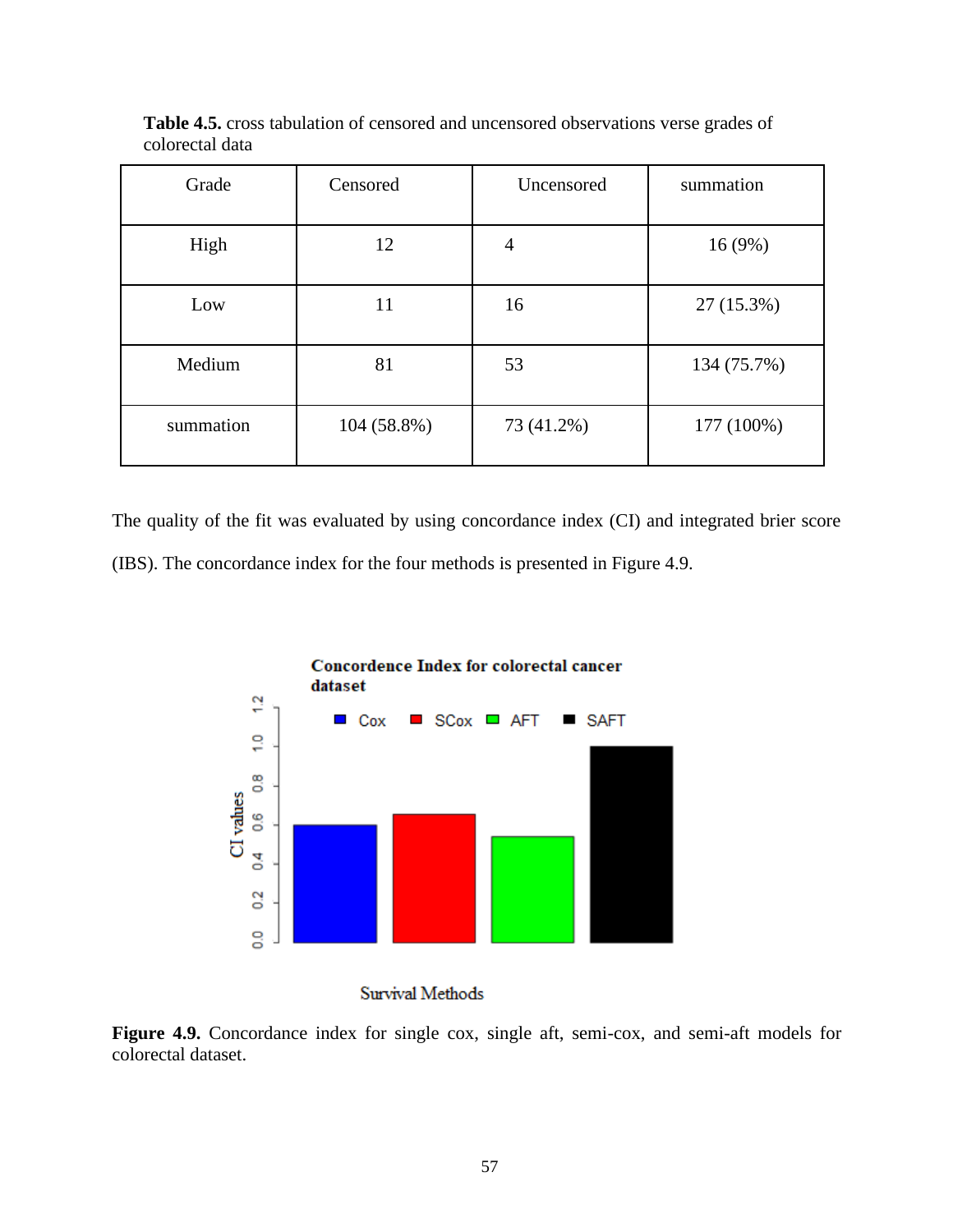Looking at the values of CI for the four models, semi-supervised AFT has the highest CI (0.95) compared with other models. The CI for semi-cox is around 0.63. The CI for single cox model is 0.6 and the CI for single AFT is 0.55.

The integrated brier score (IBS) for these four methods is also calculated. The IBS measure for single cox and single AFT are around 0.2 and 0.21, respectively. The IBS for semi-AFT is close to 0.16 and for semi-cox the IBS is the lowest which is around 0.12. The results of IBS show that the best survival function is estimated using a semi-supervised cox method, since it has the lowest IBS compared with the other methods. The value of CI for semi-AFT was surprisingly high which is probably due to overfitting to the dataset after some iteration in the imputation of the censored data.



**Figure 4.10.** Integrated brier score (IBS) for four methods in colorectal dataset.

The integrated brier score (IBS) in Figure 4.10 shows that the semi-cox model performed best compared with other methods in the survival analysis of the colorectal data. This data set had a high proportion of censoring observation, as after semi-supervised learning methods there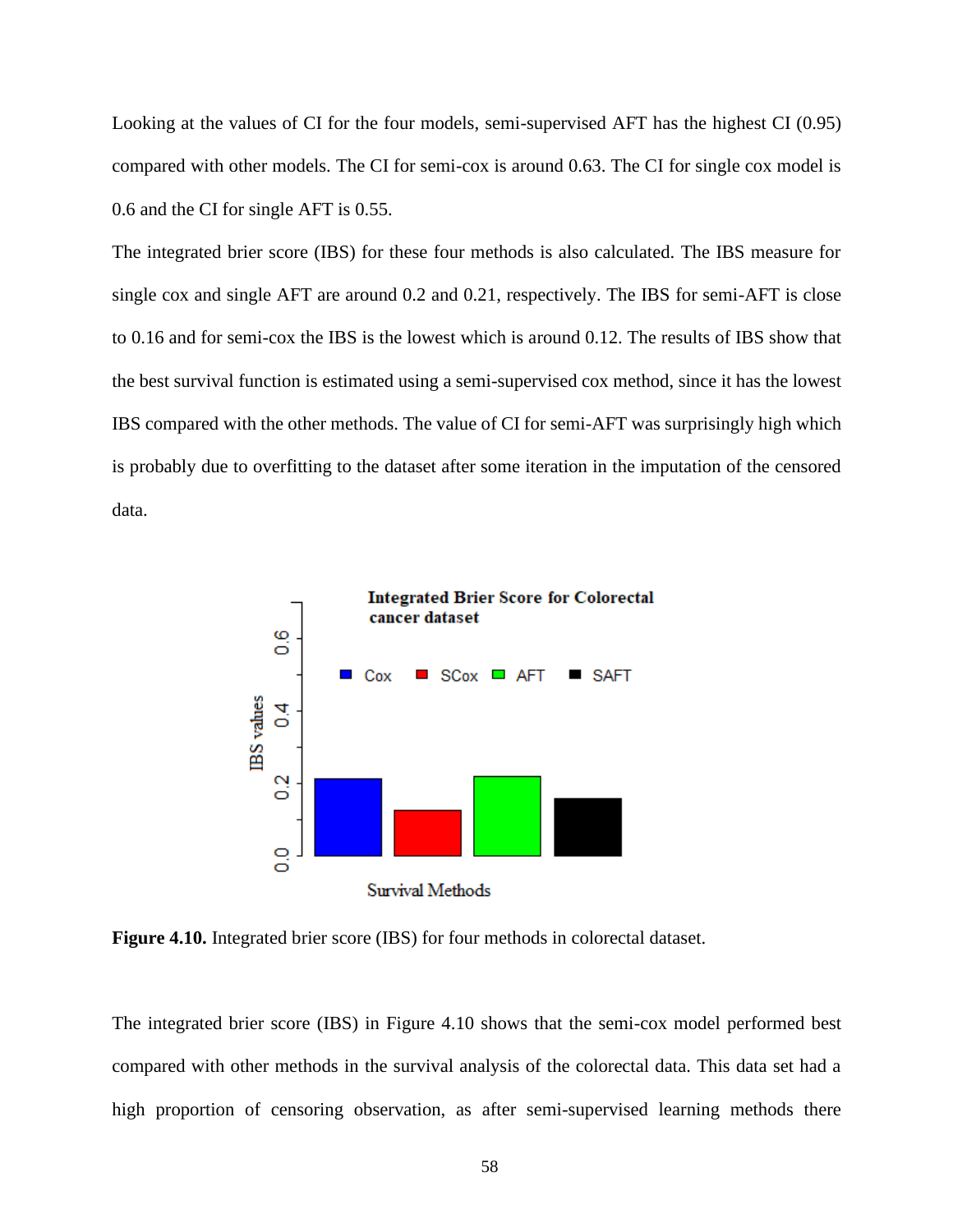remained much censoring (40%) in the dataset. Neglecting these 40% of the censored data, the sample size is small and close to 100. We saw in the simulation study that the precision of the method for parameter selection for low sample size  $N = 100$  was not as high as higher sample size like  $N = 200$  and 300.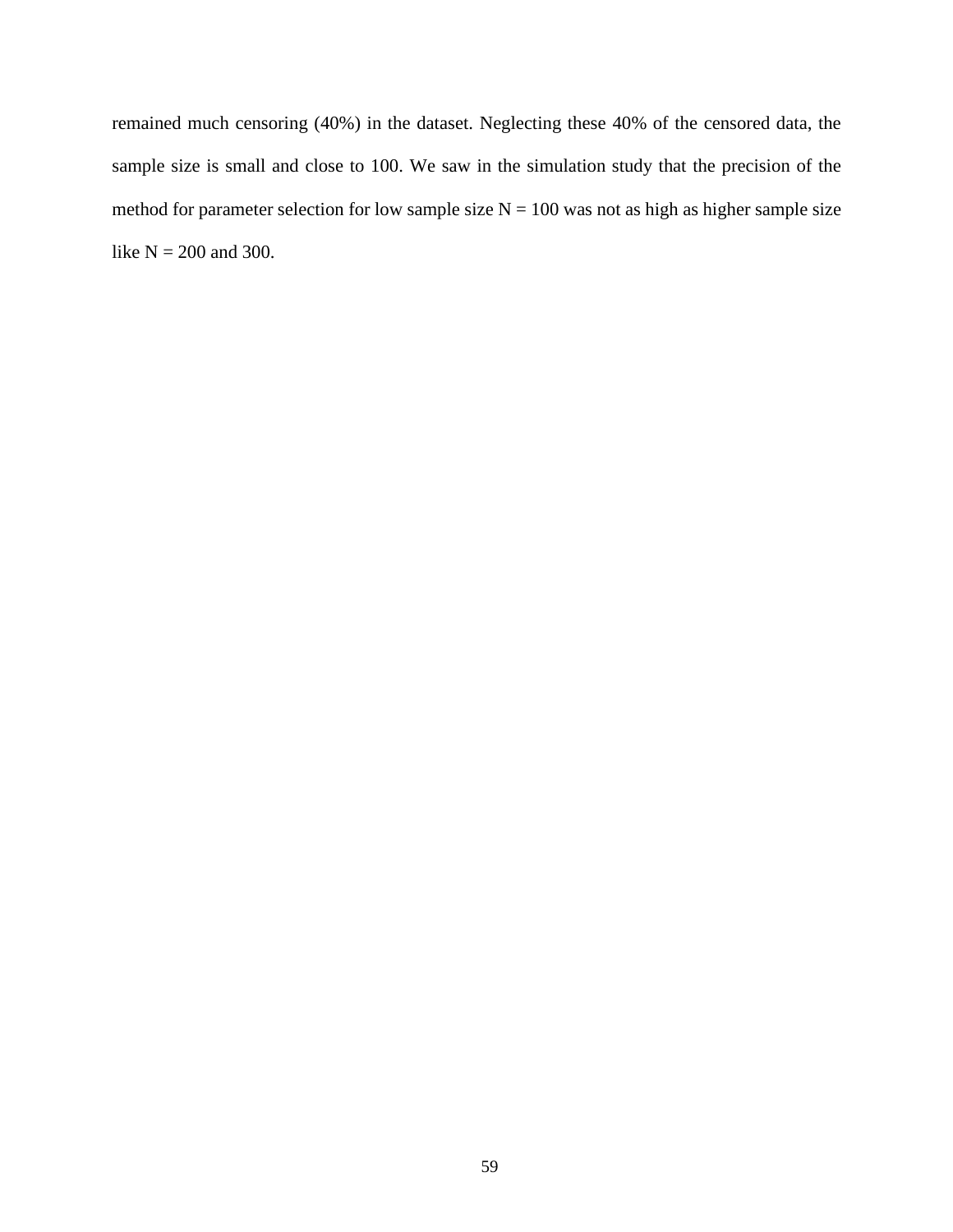# **Chapter 5**

# **Conclusions and Future Work**

#### **5.1. Conclusions for simulation study**

Survival analysis on high dimensional data  $(P \gg N)$  were studied in this study. The first phase of the study was related to data simulation. Several data with different sample sizes and correlation coefficients between the parameters were simulated. The survival analysis was done using a single cox model, a single AFT model, a semi-supervised cox, and semi-supervised AFT model. The results of simulation analysis showed that the efficiency of the methods for parameter selection in higher sample size is more compared with lower sample size. For the semi-supervised learning in both semi-cox and semi-AFT the results were promising using independent parameters with zero correlation between them. In the results of simulation study for correlated parameters it was observed that a better performance was not achieved for semi-supervised learning (both semi-cox and semi-AFT) for number of correctly selected parameters compared with single cox and single AFT. However, the precision of parameter selection was higher in both semi-cox and semi-AFT compared with single cox and single AFT. Hence for the correlated parameters the results were not as good as those obtained by Liang et al, (2016) [34] except for the precision of the semi-AFT which were higher in the current study. But for uncorrelated parameters the results of the semi-cox and semi-aft method was promising and more than what was obtained by Liang et al, (2016) [34] for both average number of selected parameters and the precision of the parameter selection. For this study 3 times iterations were performed for iterative procedure of fitting cox model on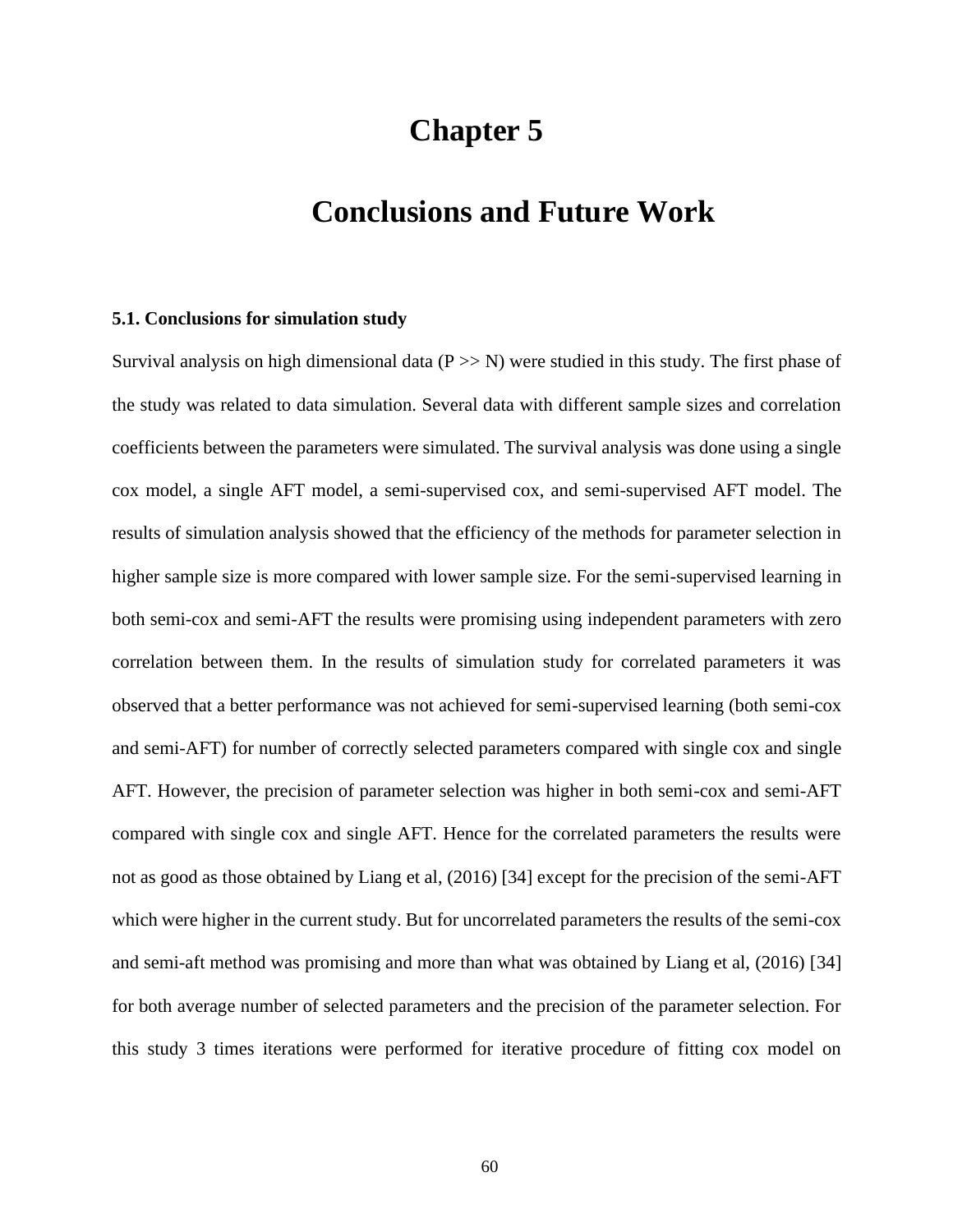completed data, classifying the data, then data imputation and using AFT or cox model with  $L_{1/2}$ penalty. More iterations lead to better results.

### **5.2 Conclusions for Real Data**

#### **5.2.1 DLBCL 2002**

Four methods of single cox, single AFT, semi-cox and semi-AFT were used for parameter selection, censored data imputation and prediction of the classes for the DLBCL 2002 data. The number of selected parameters was lowest in the semi-cox model. After implementing a semisupervised learning method only 3% of the observations remained as uncensored and the rest could be classified into low risk and high risk. The results show that semi supervised learning (both semicox and semi-AFT) performed better than other methods. The concordance index (CI) was the highest for semi-cox and semi-AFT models which show that the number of concordant observations is the highest in the semi-supervised learning models compared with other methods. The integrated brier score (IBS) shows the lowest value in the semi-cox model which shows that semi-cox is slightly better than semi-AFT.

#### **5.2.2 Colorectal cancer data**

The four models were used on the colorectal data also. The colorectal data was big data containing many gene expressions (54675) and most of the patients were censored (58.8%). After implementing a semi-supervised learning method, the number of censoring reduced by around 18.8% but still it was high (40%). The number of selected parameters were lowest in the semi-cox model and highest in single AFT model. The results of the semi-supervised learning model showed a very high value in the concordance index (CI) of semi-AFT which is probably due to overfitting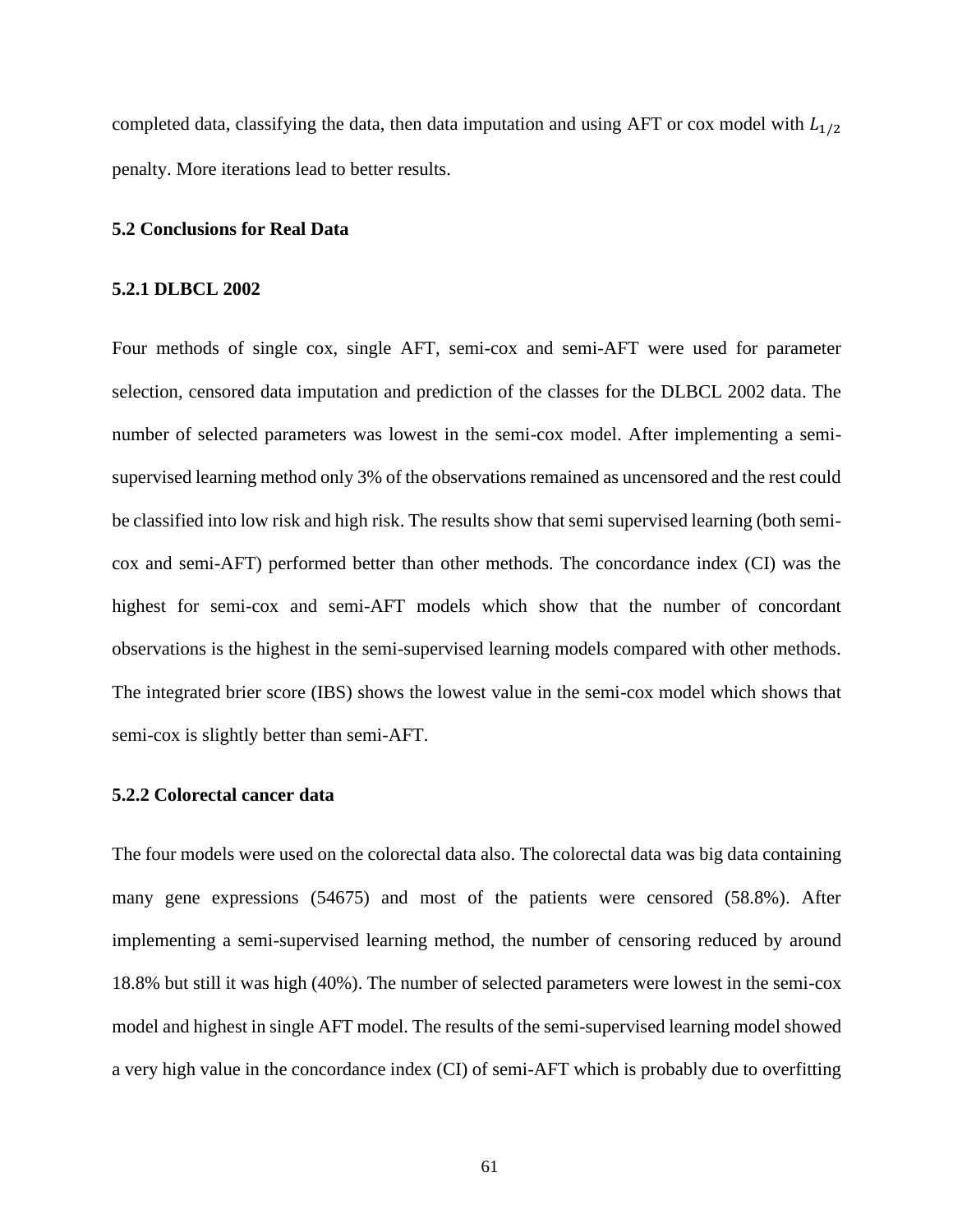to the data (since around 85 parameters) were remaining in the semi-AFT model. After semi-AFT, semi-cox had the highest concordance index (CI). In this data set again the semi-cox performed the best compared with other methods by having the lowest integrated brier score (IBS) compared with other methods. The number of selected parameters were also lowest in the semi-cox model.

## **5.3 Suggestions for future study**

In this study we have implemented the semi-supervised learning on the dataset with small sample size with low number of observations as uncensored and very big number of gene expression. The analysis for this dataset is time consuming hence it requires use of GPU for fitting the semisupervised learning method on the whole dataset and do some iterations for the semi-supervised learning method to reach a more accurate data. Implementing proper cross validation is required for estimating the concordance index but the difficulty is there that the sample size is small, and data is so big. Hence the cross validation could be unstable and requires many iterations to a proper result to avoid overfitting to the data. Hence using a GPU and sparse matrices could be helpful in increasing the performance of the algorithm. For this reason, python packages like TensorFlow are the easiest and most straight forward approach for programming.

The results for simulation study on the correlated data was a bit different from the one obtained by Liang et al, (2016) [34]. So, it is suggested to simulate more correlated data and investigate whether the performance of the semi-supervised learning is as good as uncorrelated data, or the efficiency of the model will be considerably reduced.

Another suggestion is to use data with supervised (observed) risks. It is helpful in better evaluation of the accuracy of the survival analysis using semi-supervised learning methods.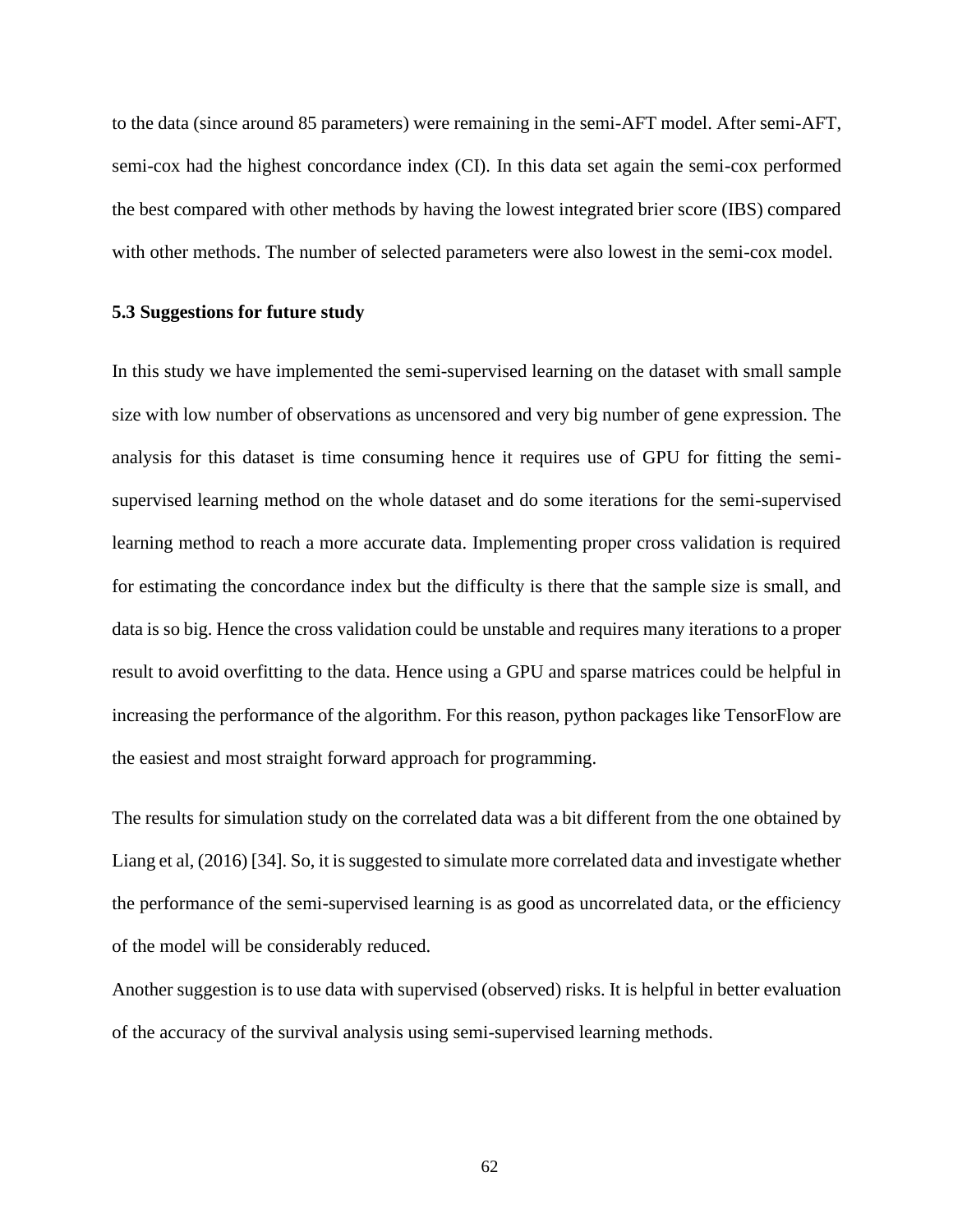Another suggestion for a data which is big like the one which we used in our study (colorectal data) deep learning methods be implemented. Deep learning methods such as Artificial neural network connected with a survival layer which leads to cox proportional hazard loss function with and without including of the  $L_{1/2}$  penalty for parameters selection seems to be useful and may lead to improvement in the results especially in the big and high dimensional datasets.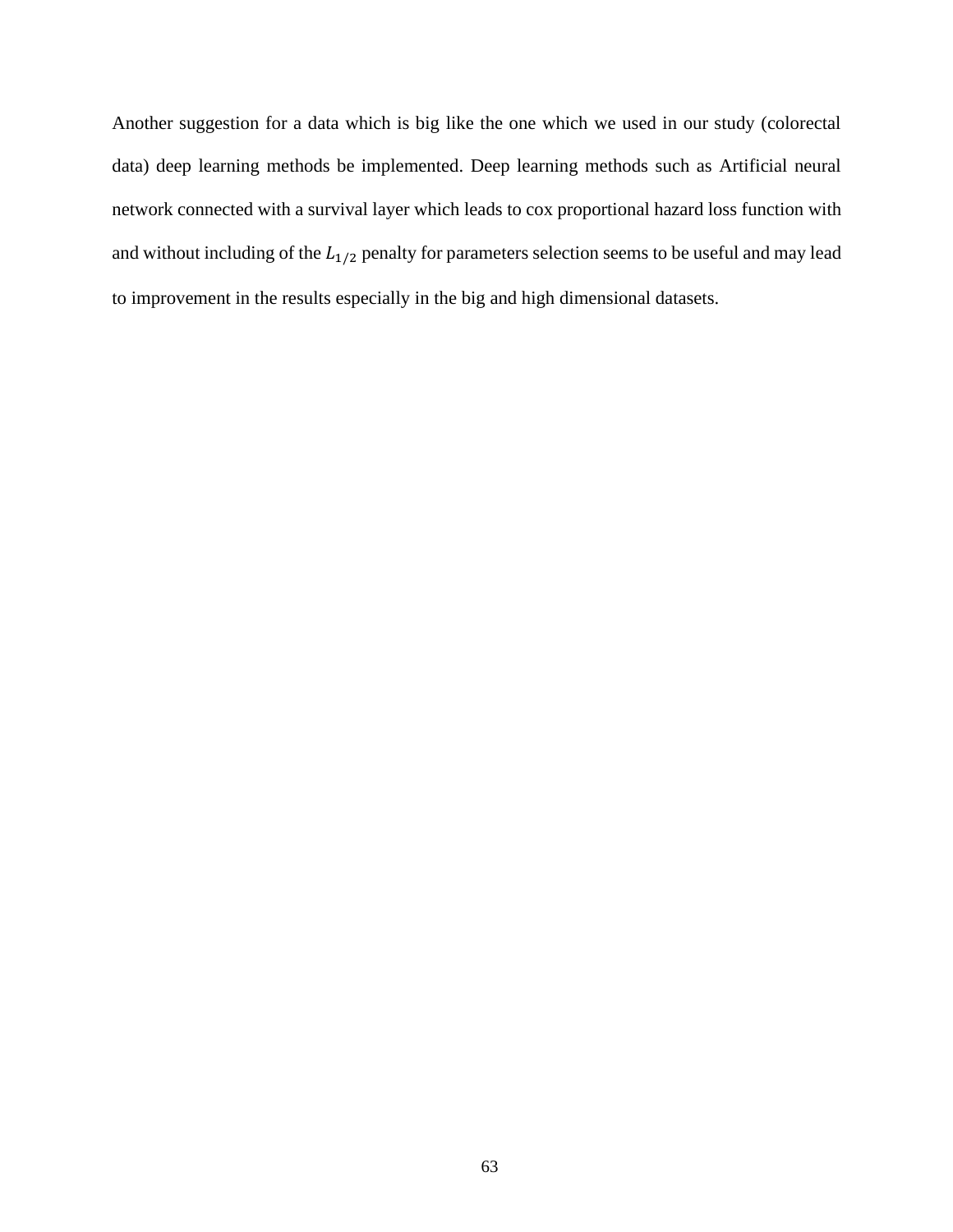# **References**

- 1. World Health Organization:<https://www.who.int/>
- 2. Darren R. Brenner, Hannah K. Weir, Alain A. Demers, Larry F. Ellison, Cheryl Louzado, Amanda Shaw, Donna Turner, Ryan R. Woods and Leah M. Smith; for the Canadian Cancer Statistics Advisory Committee. Projected estimates of cancer in Canada in 2020, CMAJ March 02, 2020 192 (9) E199-E205; DOI: https://doi.org/10.1503/cmaj.191292
- 3. Public Health Agency of Canada; Statistics Canada; Canadian Cancer Society; provincial/territorial cancer registries. Release notice - Canadian Cancer Statistics 2019. Health Promot Chronic Dis Prev Can. 2019 Sep;39(8-9):255. doi: 10.24095/hpcdp.39.8/9.04. PMID: 31517469; PMCID: PMC6756131
- 4. Global Cancer Observatory (GCO): Cancer Today, Cancer Factsheets. <https://gco.iarc.fr/today/data/factsheets/populations/124-canada-fact-sheets.pdf>
- 5. Canadian Cancer Society: 6 statistics that reveal the impact of cancer in Canada for 2020. [https://www.cancer.ca/en/about-us/our-stories/6-statistics-about-cancer-in-canada-for-](https://www.cancer.ca/en/about-us/our-stories/6-statistics-about-cancer-in-canada-for-2020/?region=bc)[2020/?region=bc](https://www.cancer.ca/en/about-us/our-stories/6-statistics-about-cancer-in-canada-for-2020/?region=bc)
- 6. Canadian Cancer Society: Childhood cancer statistics. <https://www.cancer.ca/en/cancer-information/cancer-101/childhood-cancer-statistics/?region=on>
- 7. Stages of Cancer,<https://www.webmd.com/cancer/cancer>[-stages#1](https://www.webmd.com/cancer/cancer-stages#1)
- 8. Shankar Prinja, Nidhi Gupta and Ramesh Verma. "Censoring in clinical trials: Review of Survival analysis techniques." Indian J Community Med 35, no. 2 (2010): 217.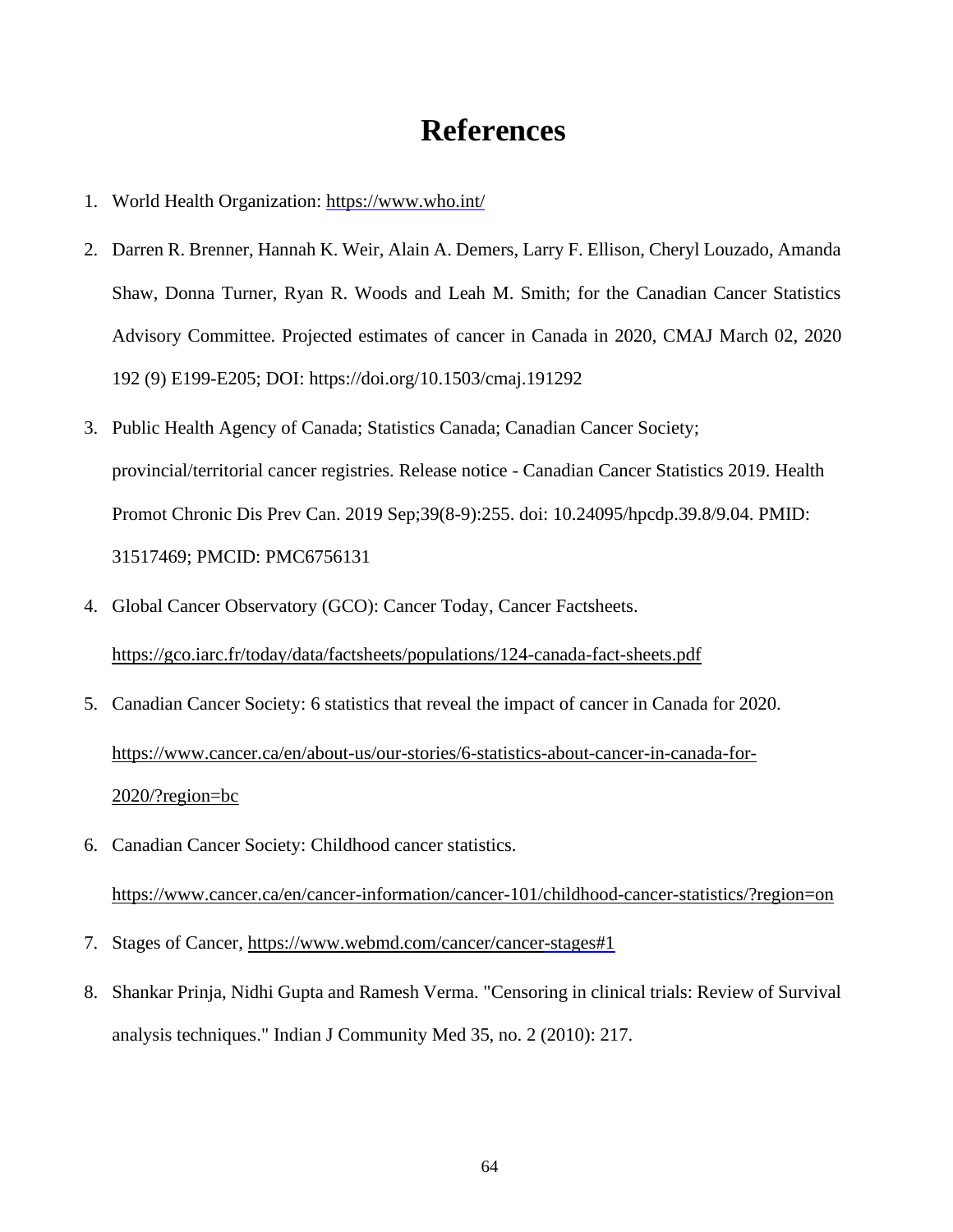- 9. TG Clark, MJ Bradburn, SB Love and DG Altman. "Survival Analysis : basic concepts and first analysis." British Journal of Cancer 89, 2003: 232
- 10. Swaminathan R and Brenner H, Statistical methods for cancer survival analysis, Vol. 2, 2011. <https://survcan.iarc.fr/survivalchap2.php>
- 11. Abadi, Alireza, Parvin Yavari, Monireh Dehghani-Arani, Hamid Alavi-Majd, Erfan Ghasemi, Farzaneh Amanpour, and Chris Bajdik. "Cox models survival analysis based on breast cancer treatments." *Iranian journal of cancer prevention* 7, no. 3 (2014): 124.
- 12. Manish Devgan, Gaurav Malik, Deepak Kumar Sharma, *Machine learning & Big data, Semisupervised Learning, 2020,* doi: [10.1002/9781119654834.ch10](https://www.researchgate.net/deref/http%3A%2F%2Fdx.doi.org%2F10.1002%2F9781119654834.ch10)
- 13. Xiaojin Zhu; Andrew Goldberg, *Introduction to Semi-Supervised Learning*, Morgan & Claypool, 2009, doi: 10.2200/S00196ED1V01Y200906AIM006.
- 14. Ecloudvalley digital technology co Ltd: "Types of machine learning methods"

### <https://www.ecloudvalley.com/mlintroduction/>

- 15. Abdulaziz Aflakseir and Parinaz Abbasi. Health Beliefs as Predictors of Breast Cancer Screening Behavior in a Group of Female Employees in Shiraz, *Iranian Journal of Cancer Prevention*, 2012; 3:124-129
- 16. Canadian Partnership Against Cancer: Canadian Strategy for Cancer Control. <https://www.partnershipagainstcancer.ca/cancer-strategy/>
- 17. Thongpim, Nattawut, Chidchanok Choksuchat, Tanan Bejrananda, and Sureena Matayong. "On Predicting Survival Opportunities for Prostate Cancer by COX Regression in PSU Patients Data." In *2020 17th International Conference on Electrical Engineering/Electronics, Computer, Telecommunications, and Information Technology (ECTI-CON)*, pp. 775-778. IEEE, 2020.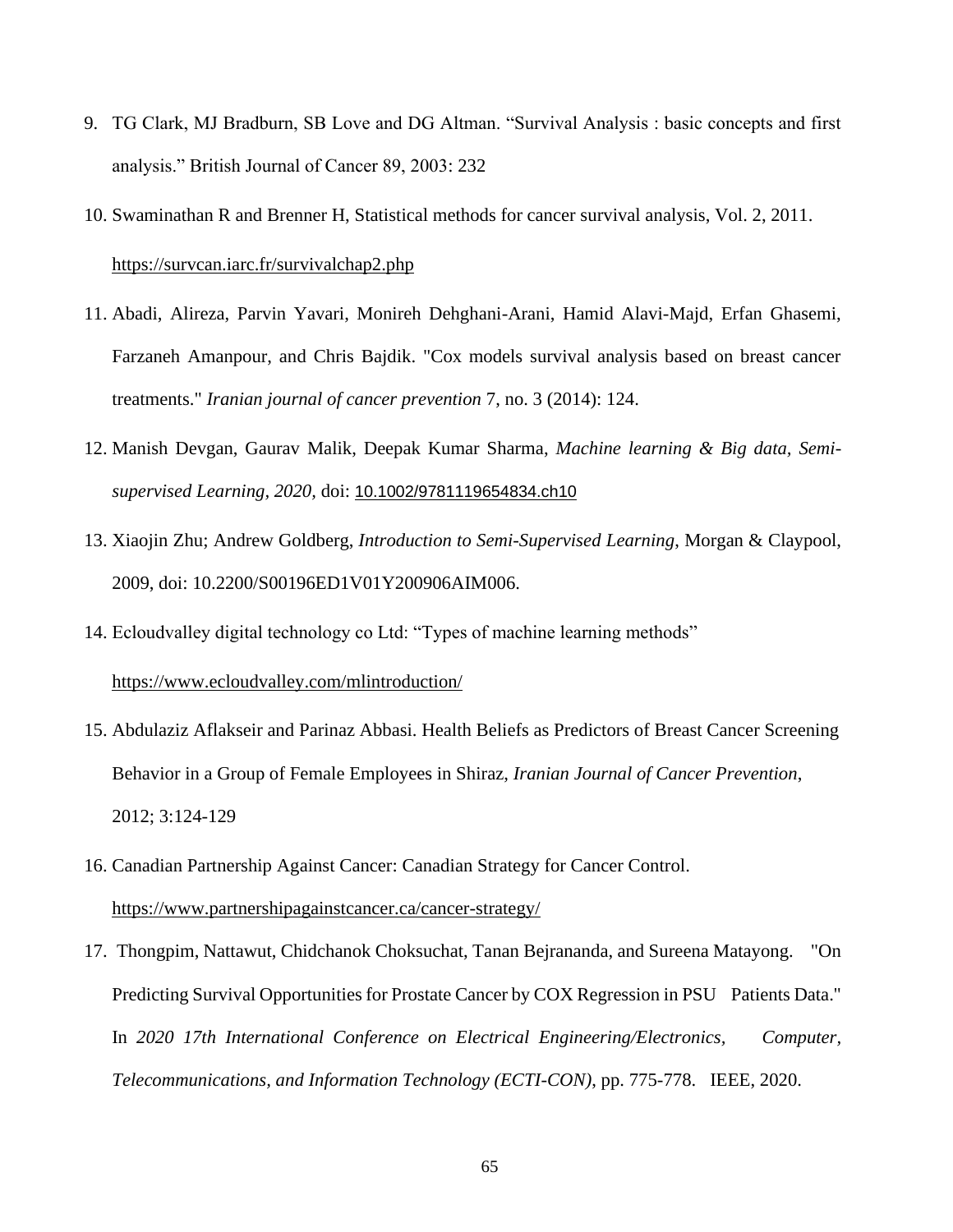- 18. Chai, Hua, Zi-na Li, De-yu Meng, Liang-yong Xia, and Yong Liang. "A new semi- supervised learning model combined with cox and sp-aft models in cancer survival analysis." *Scientific reports* 7, no. 1 (2017): 1-12.
- 19. Wang, Qingyong, Liang-Yong Xia, Hua Chai, and Yun Zhou. "Semi-supervised learning with ensemble self-training for cancer classification." In *2018 IEEE SmartWorld, Ubiquitous Intelligence & Computing, Advanced & Trusted Computing, Scalable Computing & Communications, Cloud & Big Data Computing, Internet of People and Smart City Innovation (SmartWorld/SCALCOM/UIC/ATC/CBDCom/IOP/SCI)*, pp. 796-803. IEEE, 2018.
- 20. Qiu, John X., Shang Gao, Mohammed Alawad, Noah Schaefferkoetter, Folami Alamudun, Hong-Jun Yoon, Xiao-Cheng Wu, and Georgia Tourassi. "Semi-Supervised Information Extraction for Cancer Pathology Reports." In *2019 IEEE EMBS International Conference on Biomedical & Health Informatics (BHI)*, pp. 1-4. IEEE, 2019.
- 21. Kabir, Md Faisal, and Simone A. Ludwig. "Classification Models and Survival Analysis for Prostate Cancer Using RNA Sequencing and Clinical Data." In *2019 IEEE International Conference on Big Data (Big Data)*, pp. 2736-2745. IEEE, 2019.
- 22. Huang, HaiHui, and Yong Liang. "A novel Cox proportional hazards model for high-dimensional genomic data in cancer prognosis." *IEEE/ACM Transactions on Computational Biology and Bioinformatics* (2019).
- 23. Nezhad, Milad Zafar, Najibesadat Sadati, Kai Yang, and Dongxiao Zhu. "A deep active survival analysis approach for precision treatment recommendations: Application of prostate cancer." *Expert Systems with Applications* 115 (2019): 16-26.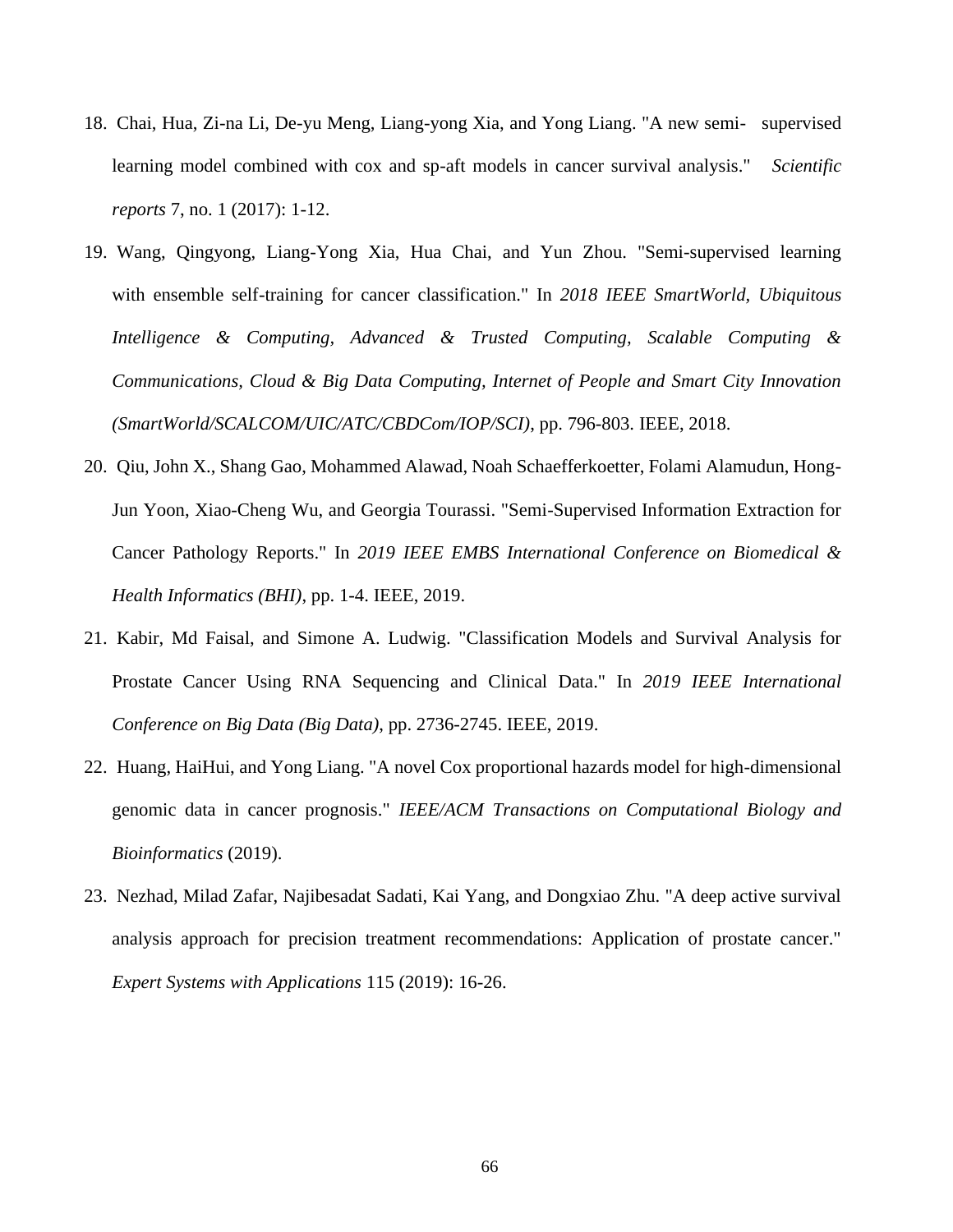- 24. Katzman, Jared L., Uri Shaham, Alexander Cloninger, Jonathan Bates, Tingting Jiang, and Yuval Kluger. "DeepSurv: personalized treatment recommender system using a Cox proportional hazards deep neural network." *BMC medical research methodology* 18, no. 1 (2018): 24.
- 25. Hirozawa, Tatsuki, Takeshi Yamada, and Hayato Ohwada. "New survival prediction system for terminal patients based on machine learning." In *2018 IEEE International Conference on Bioinformatics and Biomedicine (BIBM)*, pp. 2756-2758. IEEE, 2018.
- 26. Yang, Cheng-Hong, Sin-Hua Moi, Fu Ou-Yang, Li-Yeh Chuang, Ming-Feng Hou, and Yu-Da Lin. "Identifying Risk Stratification Associated with a Cancer for Overall Survival by Deep Learning-Based CoxPH." *IEEE Access* 7 (2019): 67708-67717.
- 27. Barsainya, Aditya, Anusha Sairam, and Annapurna P. Patil. "Analysis and Prediction of Survival after Colorectal Chemotherapy using Machine Learning Models." In *2018 International Conference on Advances in Computing, Communications, and Informatics (ICACCI)*, pp. 862-865. IEEE, 2018.
- 28. Cai, Zhuqing, Zhuliang Yu, Haiyu Zhou, and Zhenghui Gu. "The early stage lung cancer prognosis prediction model based on support vector machine." In *2018 IEEE 23rd International Conference on Digital Signal Processing (DSP)*, pp. 1-4. IEEE, 2018.
- 29. Imani, Farhad, Ruimin Chen, Conrad Tucker, and Hui Yang. "Random Forest Modeling for Survival Analysis of Cancer Recurrences." In *2019 IEEE 15th International Conference on Automation Science and Engineering (CASE)*, pp. 399-404. IEEE, 2019.
- 30. Rosenwald A, Wright G, Chan WC, Connors JM, Campo E, Fisher RI, Gascoyne RD, Muller-Hermelink HK, Smeland EB, Giltnane JM, Hurt EM, Zhao H, Averett L, Yang L, Wilson WH, Jaffe ES, Simon R, Klausner RD, Powell J, Duffey PL, Longo DL, Greiner TC, Weisenburger DD, Sanger WG, Dave BJ, Lynch JC, Vose J, Armitage JO, Montserrat E, López-Guillermo A, Grogan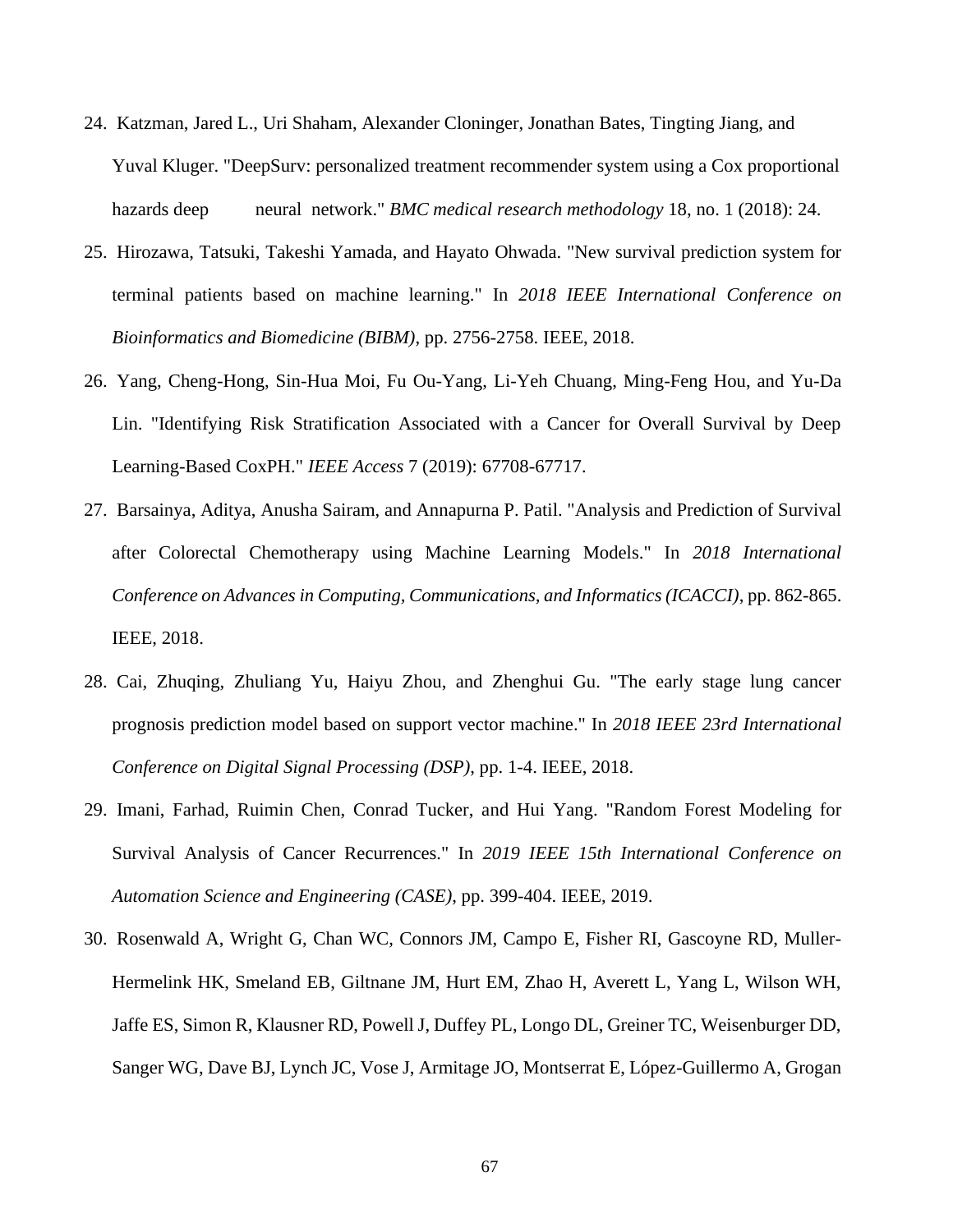TM, Miller TP, LeBlanc M, Ott G, Kvaloy S, Delabie J, Holte H, Krajci P, Stokke T, Staudt LM; (2002). Lymphoma/Leukemia Molecular Profiling Project. The use of molecular profiling to predict survival after chemotherapy for diffuse large-B-cell lymphoma.; 346(25):1937-47.

- 31. Smith JJ, Deane NG, Wu F, Merchant NB et al. (2010). Experimentally derived metastasis gene expression profile predicts recurrence and death in patients with colon cancer. 138(3):958-68. https://www.ncbi.nlm.nih.gov/geo/query/acc.cgi?acc=GSE17536
- 32. Cox, D.R(1972). : Regression Models and Life Tables, Journal of the Royal Statistical Society, Series B, (Methodological),Vol 34, No. 2, 187-220.
- 33. Wei, L.J. (1992). The Accelerated Failure Time Mode: A Useful Alternative To the Cox Regression Model in Survival Analysis, Statistics in Medicine, 1871-1879.
- 34. Liang, Y., Chai, H., Liu, XY. *et al.* (2016)*.* Cancer survival analysis using semi-supervised learning method based on Cox and AFT models with L½ regularization. *BMC Med Genomics* 9, 11.
- 35. González-González, D. & Pina-Monarrez, M. & Torres-Treviño, L.. (2008). Estimation of Parameters in Cox's Proportional Hazard Model: Comparisons between Evolutionary Algorithms and the Newton-Raphson Approach. 513-523. 10.1007/978-3-540-88636-5\_49.
- 36. Tibshirani, R. (1996). "Regression Shrinkage and Selection via the Lasso."Journal of the Royal Statistical Society,Series B58:267–288.
- 37. Xu ZB, et al. (2010). L½ regularization. Sci China. 40(3):1–11. series F.
- 38. Gui J, Li H. (2005). Penalized Cox regression analysis in the high- dimensional and low sample size settings, with applications to microarray gene expression data. Bioinformatics. 21(13):3001– 8.
- 39. Tibshirani R. (1997). The lasso method for variable selection in the Cox model.